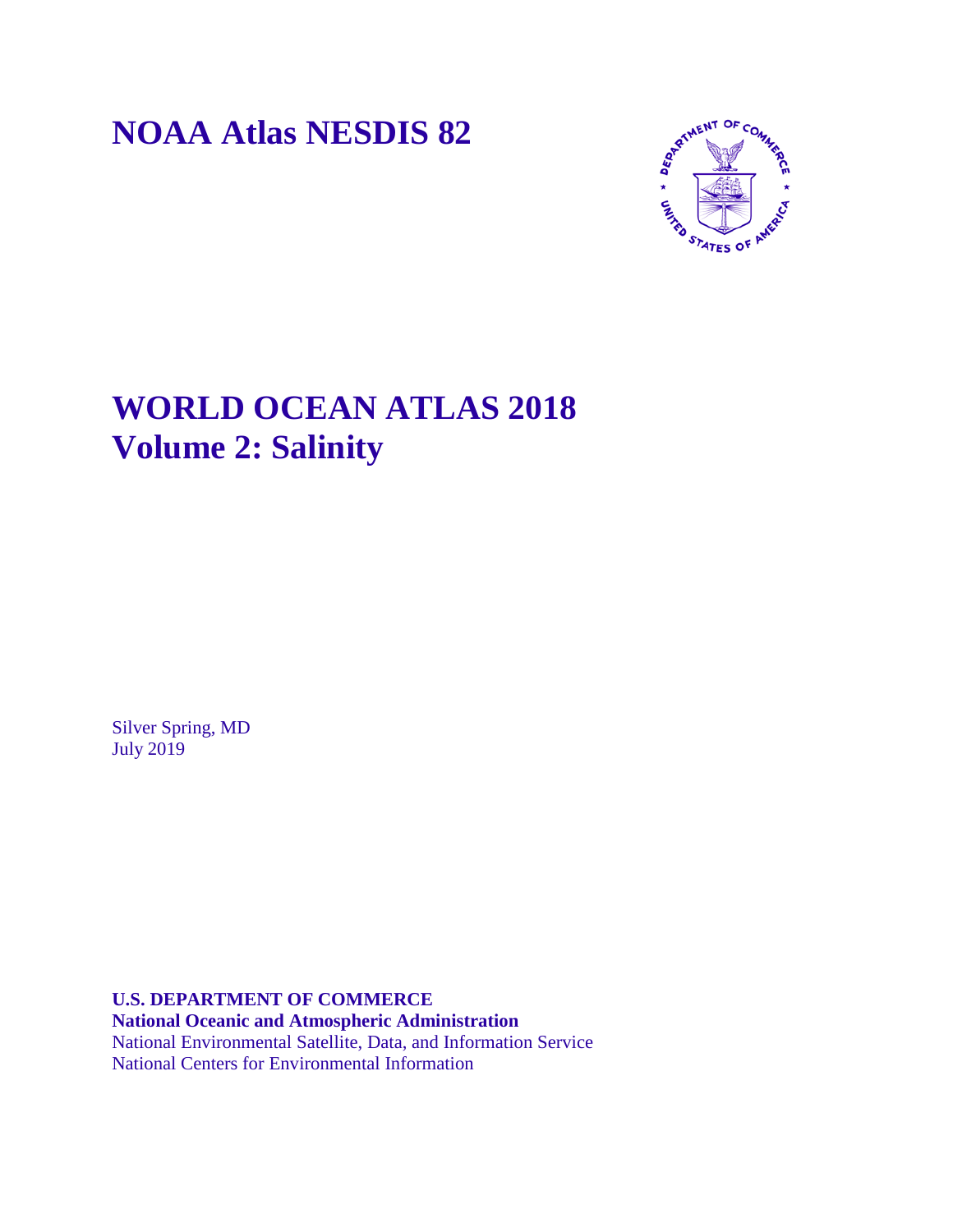# **NOAA National Centers for Environmental Information**

Additional copies of this publication, as well as information about NCEI data holdings and services, are available upon request directly from NCEI.

NOAA/NESDIS National Centers for Environmental Information SSMC3, 4th floor 1315 East-West Highway Silver Spring, MD 20910-3282

Telephone: (301) 713-3277 E-mail: [NCEI.Info@noaa.gov](mailto:NCEI.info@noaa.gov) WEB: <http://www.nodc.noaa.gov/>

For updates on the data, documentation, and additional information about the WOA18 please refer to:

<http://www.nodc.noaa.gov/OC5/indprod.html>

This document should be cited as:

Zweng, M.M, J.R. Reagan, D. Seidov, T.P. Boyer, R.A. Locarnini, H.E. Garcia, A.V. Mishonov, O.K. Baranova, K.W. Weathers, C.R. Paver, and I.V. Smolyar (2019). World Ocean Atlas 2018, Volume 2: Salinity. A. Mishonov, Technical Editor, *NOAA Atlas NESDIS 82*, 50pp.

This document is available on line at<http://www.nodc.noaa.gov/OC5/indprod.html>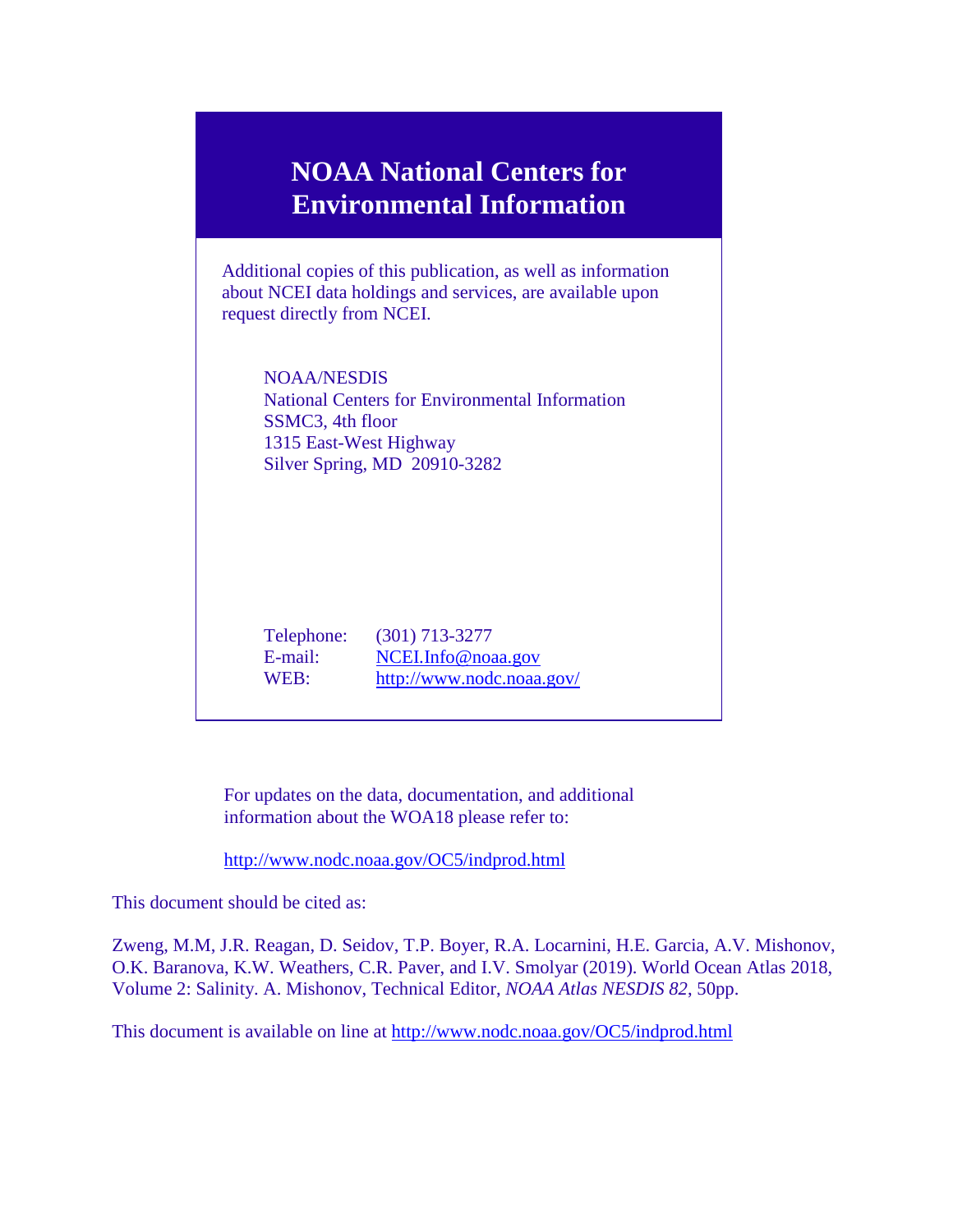# **NOAA Atlas NESDIS 82**

# *WORLD OCEAN ATLAS 2018 Volume 2: Salinity*

Melissa M. Zweng, James R. Reagan, Dan Seidov, Timothy P. Boyer, Ricardo A. Locarnini, Hernan E. Garcia, Alexey V. Mishonov, Olga K. Baranova, Katharine W. Weathers, Christopher R. Paver, Igor V. Smolyar

Technical Editor: Alexey Mishonov

*Ocean Climate Laboratory* National Centers for Environmental Information

> Silver Spring, Maryland July 2019





# **U.S. DEPARTMENT OF COMMERCE** Wilbur L. Ross, Secretary

# **National Oceanic and Atmospheric Administration**

Neil Jacobs, Assistant Secretary of Commerce for Environmental Observations and Prediction

Acting Under Secretary of Commerce for Oceans and Atmosphere

**National Environmental Satellite, Data and Information Service** Stephen Volz, Assistant Administrator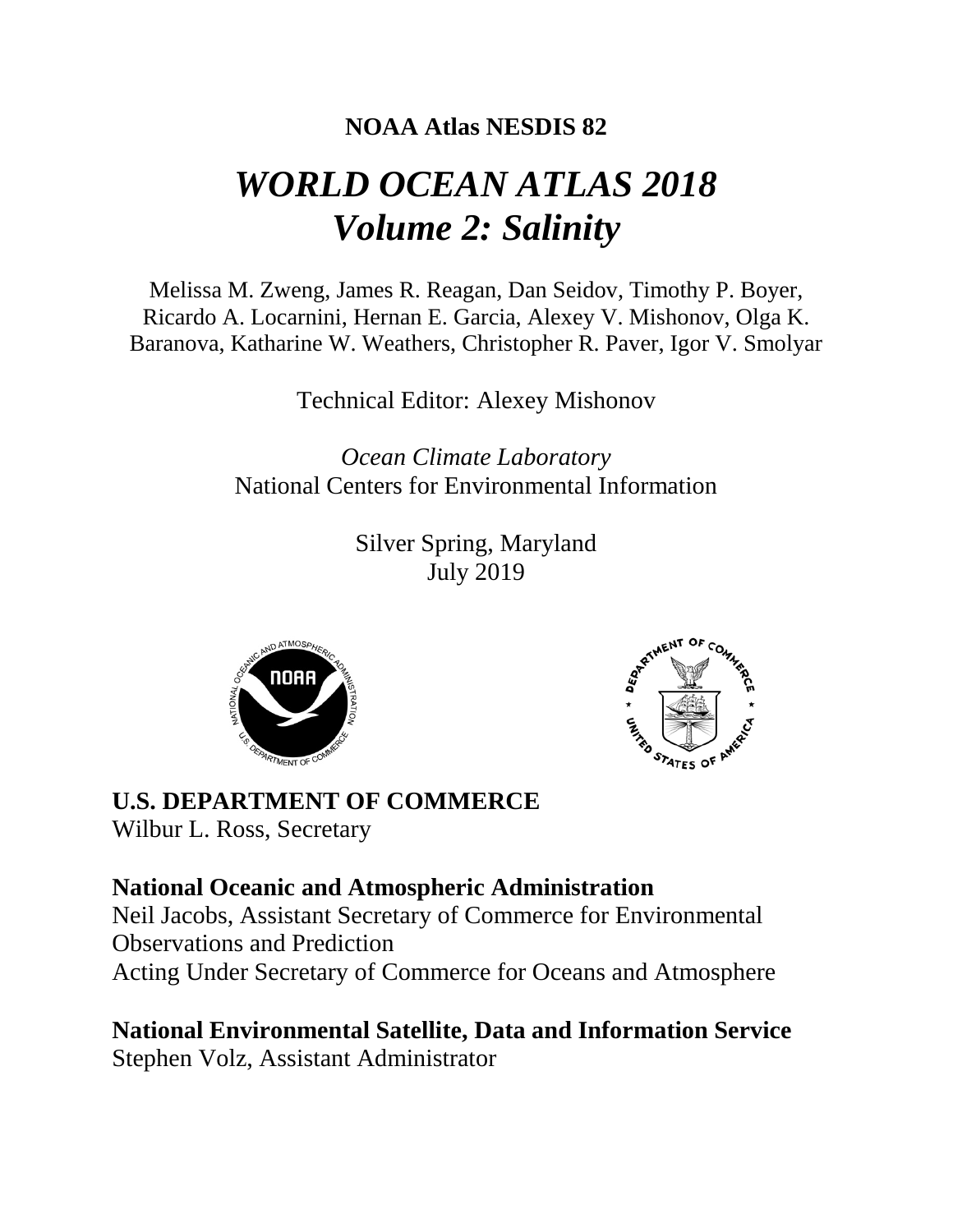# **To Sydney (Syd) Levitus**

Syd exemplifies the craft of careful, systematic inquiry of the largescale distributions and low-frequency variability from seasonal-to-decadal time scales of ocean properties. He was one of the first to recognize the importance and benefits of creating objectively analyzed climatological fields of measured ocean variables including temperature, salinity, oxygen, nutrients, and derived fields such as mixed layer depth. Upon publishing *Climatological Atlas of the World Ocean* in 1982, he distributed



this work without restriction, an act not common at the time. This seminal atlas moved the oceanographic diagnostic research from using hand-drawn maps to using objectively analyzed fields of ocean variables.

With his NODC Ocean Climate Laboratory (OCL) colleagues, and unprecedented cooperation from the U.S. and international ocean scientific and data management communities, he created the *World Ocean Database (WOD)*; the world's largest collection of ocean profile data that are available internationally without restriction. The *World Ocean Atlas (WOA)* series represents the gridded objective analyses of the WOD and these fields have also been made available without restriction.

The WOD and WOA series are used so frequently that they have become known generically as the "Levitus Climatology". These databases and products enable systematic studies of ocean variability in its climatological context that were not previously possible. His foresight in creating WOD and WOA has been demonstrated by their widespread use over the years. Syd has made major contributions to the scientific and ocean data management communities. He has also increased public understanding of the role of the oceans in climate. He retired in 2013 after 39 years of distinguished civil service. He distilled the notion of the synergy between rigorous data management and science; there are no shortcuts.

All of us at the Ocean Climate Laboratory would like to dedicate this atlas to Syd, his legacy, vision, and mentorship.

The OCL team members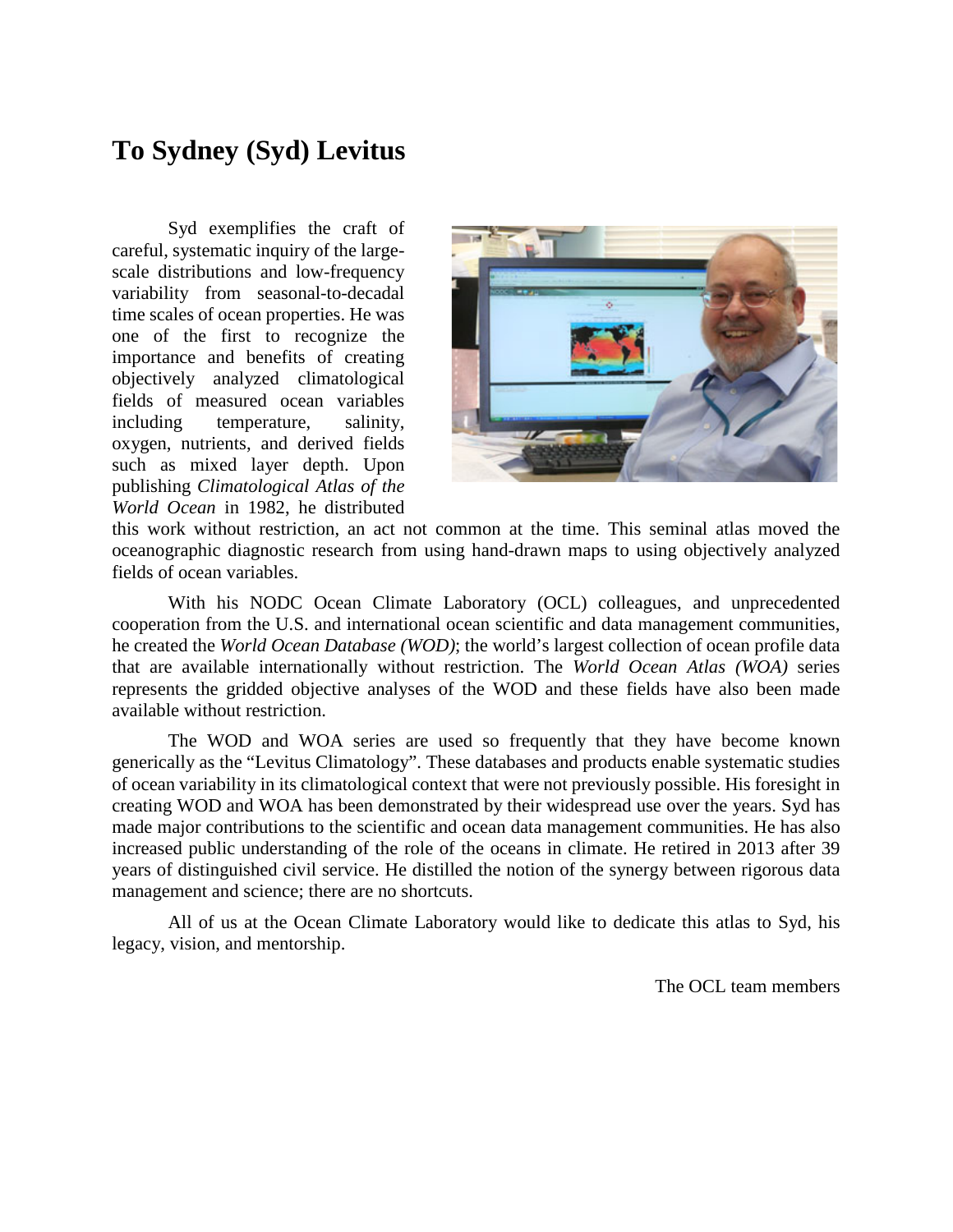# **List of Figures**

| Figure 1. The annual salinity of the California Current at 30m depth for the 1955 - 1964 decade as represented by |  |
|-------------------------------------------------------------------------------------------------------------------|--|
|                                                                                                                   |  |
| Figure 2. Response function of the WOA18, WOA13, WOA09, WOA05, WOA01, WOA98, WOA94, and Levitus                   |  |
|                                                                                                                   |  |
| Figure 3. Scheme used in computing "all-data" annual, seasonal, and monthly objectively analyzed means for        |  |
|                                                                                                                   |  |
|                                                                                                                   |  |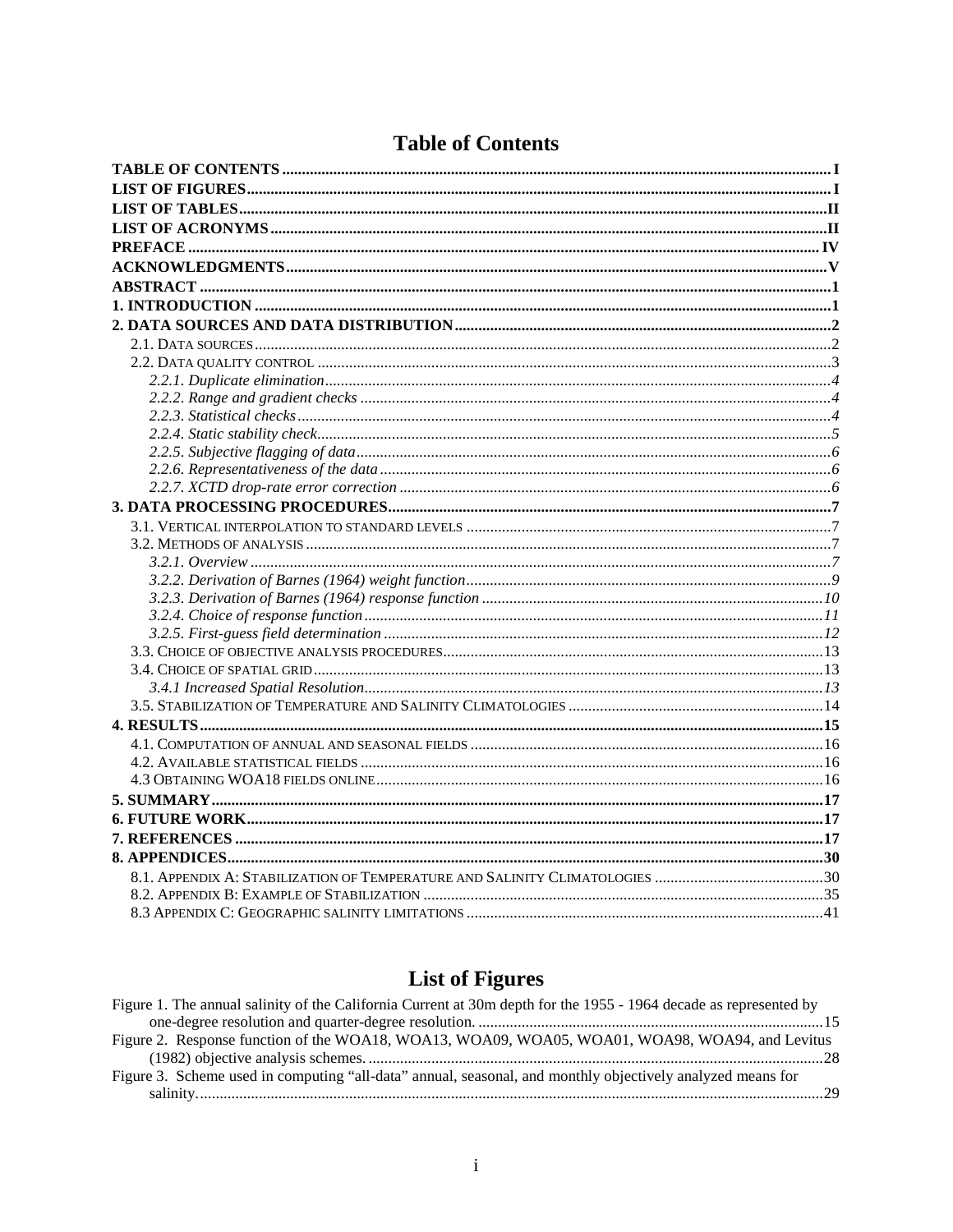# **List of Tables**

| Table 1. Radii of influence used in the objective analysis for the one-degree and quarter-degree climatologies. 14 |  |
|--------------------------------------------------------------------------------------------------------------------|--|
|                                                                                                                    |  |
|                                                                                                                    |  |
| Table 4. Acceptable distances (m) for defining interior (A) and exterior (B) values used in the Reiniger-Ross      |  |
|                                                                                                                    |  |
| Table 5. Response function of the objective analysis scheme as a function of wavelength for WOA18 and earlier      |  |
|                                                                                                                    |  |
| Table 6. Basins defined for objective analysis and the shallowest standard depth level for which each basin is     |  |
|                                                                                                                    |  |
|                                                                                                                    |  |
|                                                                                                                    |  |
|                                                                                                                    |  |
|                                                                                                                    |  |

| Acronym            | <b>Expanded Term</b>                                              |
|--------------------|-------------------------------------------------------------------|
| <b>APB</b>         | Autonomous Pinniped Bathythermograph                              |
| <b>BAMS</b>        | Bulletin of the American Meteorological Society                   |
| <b>CSV</b>         | Comma-Separated Value                                             |
| <b>CTD</b>         | <b>Conductivity Temperature Depth</b>                             |
| <b>DBT</b>         | Drifting Bathythermograph                                         |
| DOC                | Department of Commerce                                            |
| <b>DOE</b>         | Department of Energy                                              |
| <b>DRB</b>         | <b>Drifting Buoy</b>                                              |
| <b>ENSO</b>        | El Niño-Southern Oscillation                                      |
| <b>ERL</b>         | Earth Research Laboratory                                         |
| ETOPO <sub>2</sub> | Earth Topography 2 arc minute                                     |
| <b>EVR</b>         | <b>Extended Vertical Resolution</b>                               |
| <b>GIS</b>         | Geographic Information System                                     |
| <b>GLD</b>         | Glider                                                            |
| <b>GMT</b>         | Greenwich Mean Time, or Generic Mapping Tools                     |
| <b>GODAR</b>       | Global Ocean Data Archaeology and Rescue                          |
| <b>GTSPP</b>       | Global Temperature-Salinity Profile Program                       |
| <b>IAPSO</b>       | International Association for the Physical Sciences of the Oceans |
| $\overline{IOC}$   | <b>International Oceanographic Commission</b>                     |
| <b>IODE</b>        | International Oceanographic Data Exchange                         |
| <b>IRI</b>         | International Research Institute for Climate and Society          |
| <b>JAMSTEC</b>     | Japan Agency for Marine-Earth Science and Technology              |
| <b>JPOTS</b>       | Joint Panel on Oceanographic Tables and Standards                 |
| <b>LDEO</b>        | Lamont-Doherty Earth Observatory                                  |
| <b>MAST</b>        | Marine Science and Technology                                     |
| <b>MBT</b>         | Mechanical Bathythermograph                                       |
| <b>MEDAR</b>       | Mediterranean Data Archeology and Rescue                          |
| <b>MRB</b>         | Moored Buoy                                                       |
| <b>NAO</b>         | North Atlantic Oscillation                                        |
| <b>NASA</b>        | National Aeronautics and Space Administration                     |
| <b>NATO</b>        | North Atlantic Treaty Organization                                |
| <b>NCEI</b>        | National Centers for Environmental Information                    |
| <b>NESDIS</b>      | National Environmental Satellite, Data, and Information Service   |

# **List of Acronyms**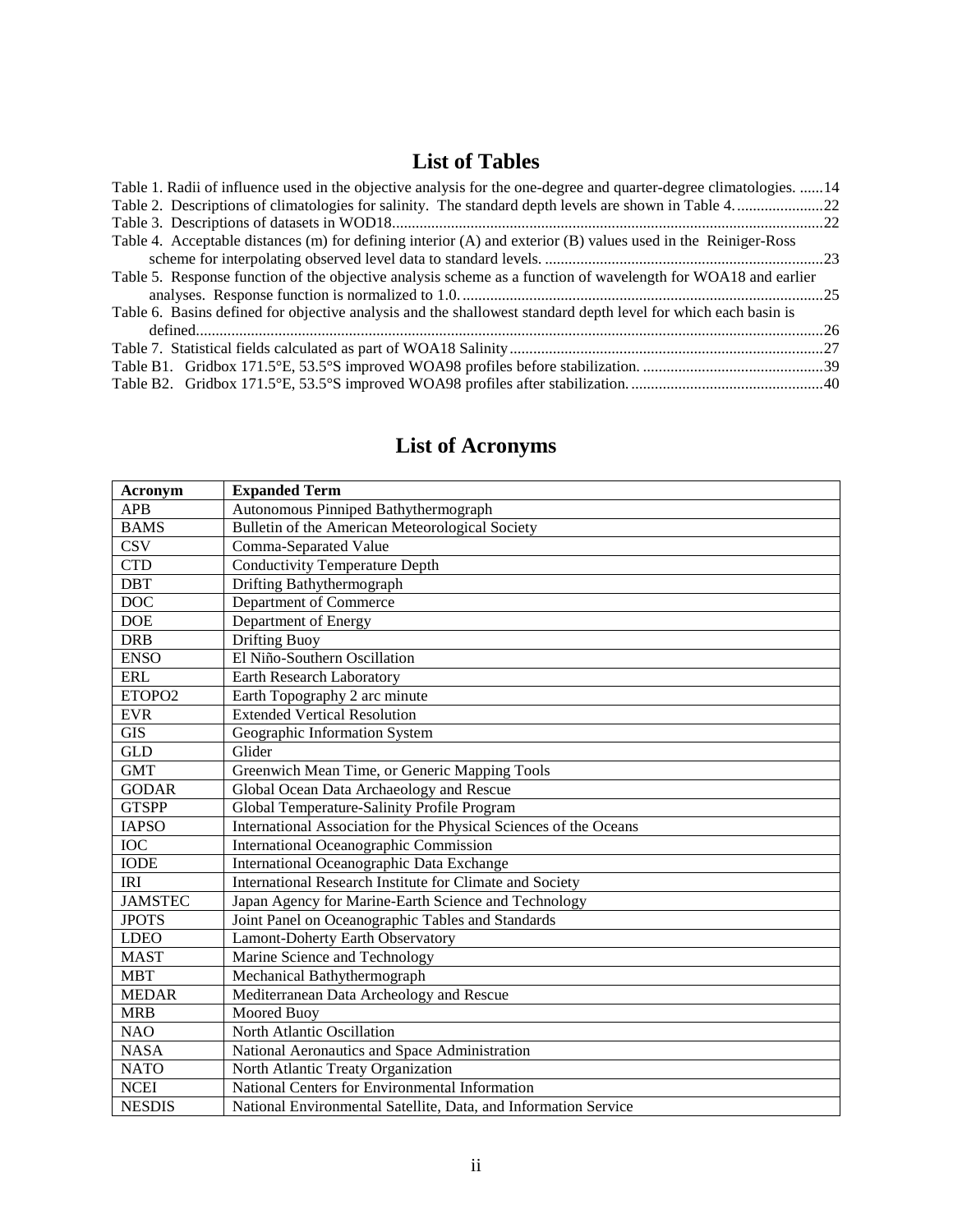| Acronym           | <b>Expanded Term</b>                                                               |
|-------------------|------------------------------------------------------------------------------------|
| <b>NOAA</b>       | National Oceanic and Atmospheric Administration                                    |
| <b>NODC</b>       | National Ocean Data Center                                                         |
| <b>OCL</b>        | Ocean Climate Laboratory                                                           |
| <b>ODV</b>        | Ocean Data View                                                                    |
| PFL               | <b>Profiling Float</b>                                                             |
| <b>PIRATA</b>     | Prediction and Research Moored Array in the Tropical Atlantic                      |
| <b>PSS</b>        | <b>Practical Salinity Scale</b>                                                    |
| <b>RAMA</b>       | Research Moored Array for African-Asian-Australian Monsoon Analysis and Prediction |
| <b>RDML</b>       | Rear Admiral                                                                       |
| <b>SST</b>        | Sea Surface Temperature                                                            |
| <b>SUR</b>        | Surface                                                                            |
| <b>TAO/TRITON</b> | Tropical Atmosphere Ocean moored buoy array                                        |
| <b>TSK</b>        | Tsurumi-Seiki Company                                                              |
| <b>UNESCO</b>     | United Nations Educational, Scientific and Cultural Organization                   |
| <b>UOR</b>        | <b>Undulating Oceanographic Recorder</b>                                           |
| <b>USA</b>        | <b>United States of America</b>                                                    |
| <b>USN</b>        | <b>United States Navy</b>                                                          |
| <b>WDS</b>        | <b>World Data Service</b>                                                          |
| <b>WOA</b>        | World Ocean Atlas                                                                  |
| <b>WOD</b>        | World Ocean Database                                                               |
| <b>XBT</b>        | Expendable Bathythermograph                                                        |
| <b>XCTD</b>       | <b>Expendable Conductivity Temperature Depth</b>                                   |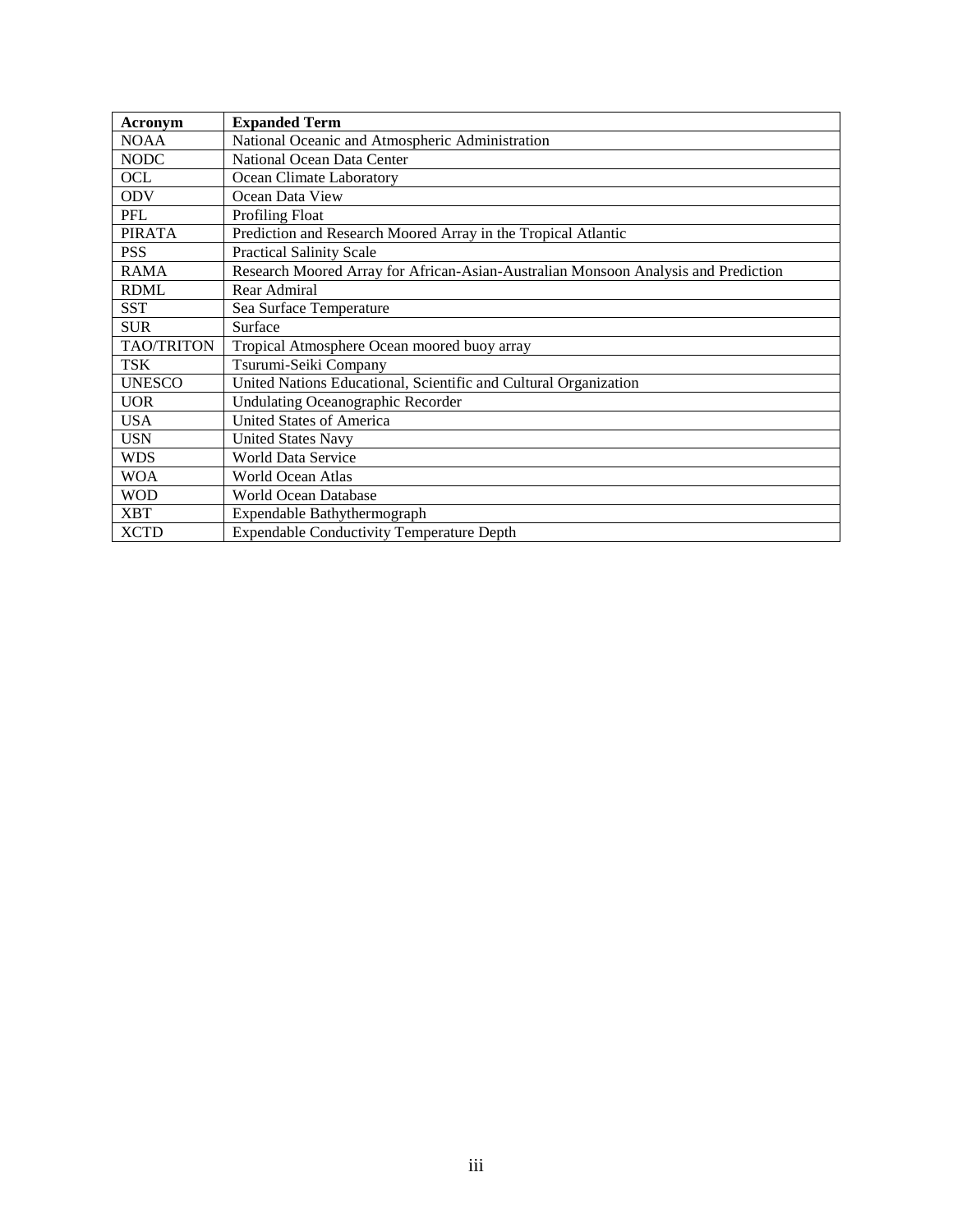# **Preface**

The World Ocean Atlas 2018 (WOA18) is the latest in a line of oceanographic analyses of subsurface ocean variables at standard depths extending back to the groundbreaking *Climatological Atlas of the World Ocean* (Levitus, 1982). The WOA has been published semiregularly since 1994, with versions in 1998, 2001, 2005, 2009, 2013, and now 2018. Previous iterations of the WOA have proven to be of great utility to the oceanographic, climate research, geophysical, and operational environmental forecasting communities. The oceanographic variable analyses are used as boundary and/or initial conditions in numerical ocean circulation models and atmosphere-ocean models, for verification of numerical simulations of the ocean, as a form of "sea truth" for satellite measurements such as altimetric observations of sea surface height, for computation of nutrient fluxes by Ekman transport, and for planning oceanographic expeditions among others.

WOA18 includes analyses on a one-degree grid for all variables and on a quarter-degree grid for temperature and salinity. Since WOA13, the ocean variable analyses are produces on 102 depth levels from the surface to 5,500 m (previously 33 levels within the same depth limits). Ocean data and analyses of data at higher vertical resolution than previously available are needed to document the variability of the ocean, including improving diagnostics, understanding, and modeling of the physics of the ocean.

In the acknowledgment section of this publication, we have expressed our view that creation of global ocean profile and plankton databases and analyses are only possible through the cooperation of scientists, data managers, and scientific administrators throughout the international scientific community.

A pre-release version of WOA18 was made available in September, 2018. The final version of WOA18 was released in July, 2019. In the interim community feedback and our own work has led to changes in the temperature atlas in particular. Animal mounted pinniped temperature profiles have been added as a data source improving coverage in some high latitude areas. A different Expendable Bathythermograph (XBT) correction (Cheng et al., 2014) has been employed. These changes are detailed below. Also, the XBTs were doubly corrected in the prerelease version. The Levitus correction was applied after another correction had been applied (Cheng et al., 2014). This error led to an ocean which was less than 0.1°C cooler in the pre-release WOA18 as compared to the final WOA18 for the most affected decades (1975-84, 1985-94, 1995- 2004) in the upper 400m with smaller differences below. The 1981-2010 climate normal for temperature is slightly cooler (< 0.05°C) in the final WOA18 than in the pre-release WOA18 due to inadvertent double-weighting of the 2001-2010 decade in the pre-release version.

Ocean Climate Laboratory Team National Centers for Environmental Information Silver Spring, MD July 2019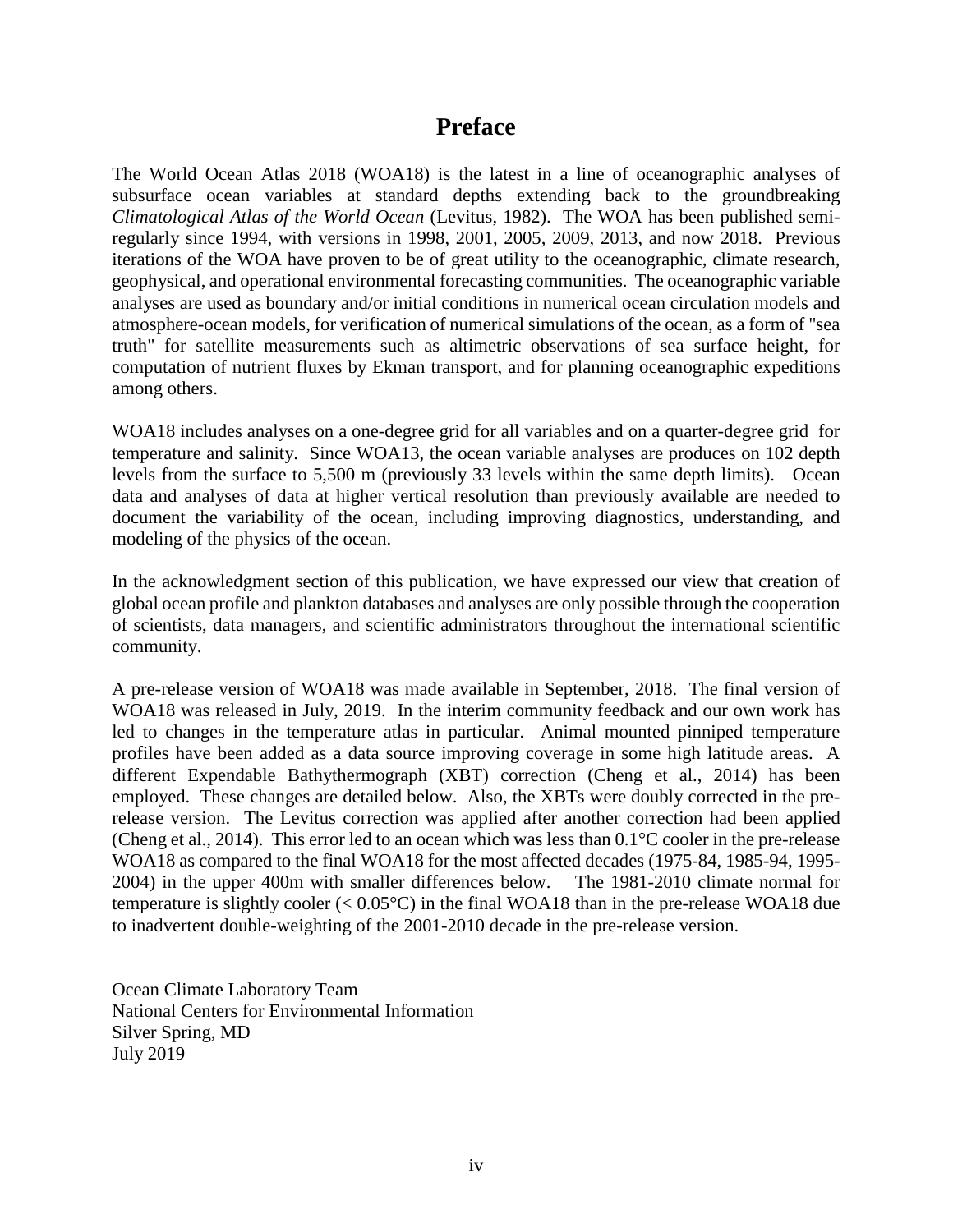# **Acknowledgments**

This work was made possible by a grant from the NOAA Climate and Global Change Program, which enabled the establishment of a research group at the National Oceanographic Data Center (now the National Centers for Environmental Information – NCEI). The purpose of this group is to prepare research quality oceanographic databases, as well as to compute objective analyses of, and diagnostic studies based on, these databases. Support is now from base funds and from the NOAA Climate Program Office.

The data on which this atlas is based are in *World Ocean Database 2018* and are distributed online by NCEI. Many data were acquired as a result of the IOC/IODE *Global Oceanographic Data Archaeology and Rescue* (GODAR) project, and the IOC/IODE *World Ocean Database* project (WOD).

The WOD is a composite of publicly available ocean profile data, both historical and recent. We acknowledge the scientists, technicians, and programmers who have collected and processed data, those individuals who have submitted data to national and regional data centers as well as the managers and staff at the various data centers. We are working on a more substantive and formalized way to acknowledge all those who have collected and contributed to oceanographic measurements, which were used to calculate the fields in the WOA. Until we have such a system in place, we direct the reader's attention to lists of [primary investigators,](http://data.nodc.noaa.gov/woa/WOD/CODES/PDF/primary_investigator_list.pdf) [institutions,](https://data.nodc.noaa.gov/woa/WOD/CODES/PDF/s_4_institute.pdf) and [projects,](https://data.nodc.noaa.gov/woa/WOD/CODES/PDF/s_2_project.pdf) which contributed data (codes can be used to locate data in the World Ocean Database). We also thank our colleagues at the NCEI. Their efforts have made this and similar works possible.

We thank the thoughtful reviewers whose comments greatly improved this manuscript: Christophe Maes (Institut de recherche pour le développement, Brest, France) and Yongsheng Zhang (NOAA National Centers for Environmental Information, Silver Spring, Maryland, USA).

We dedicate this work to Carla Coleman who always contributed with a smile and was taken from us too soon.

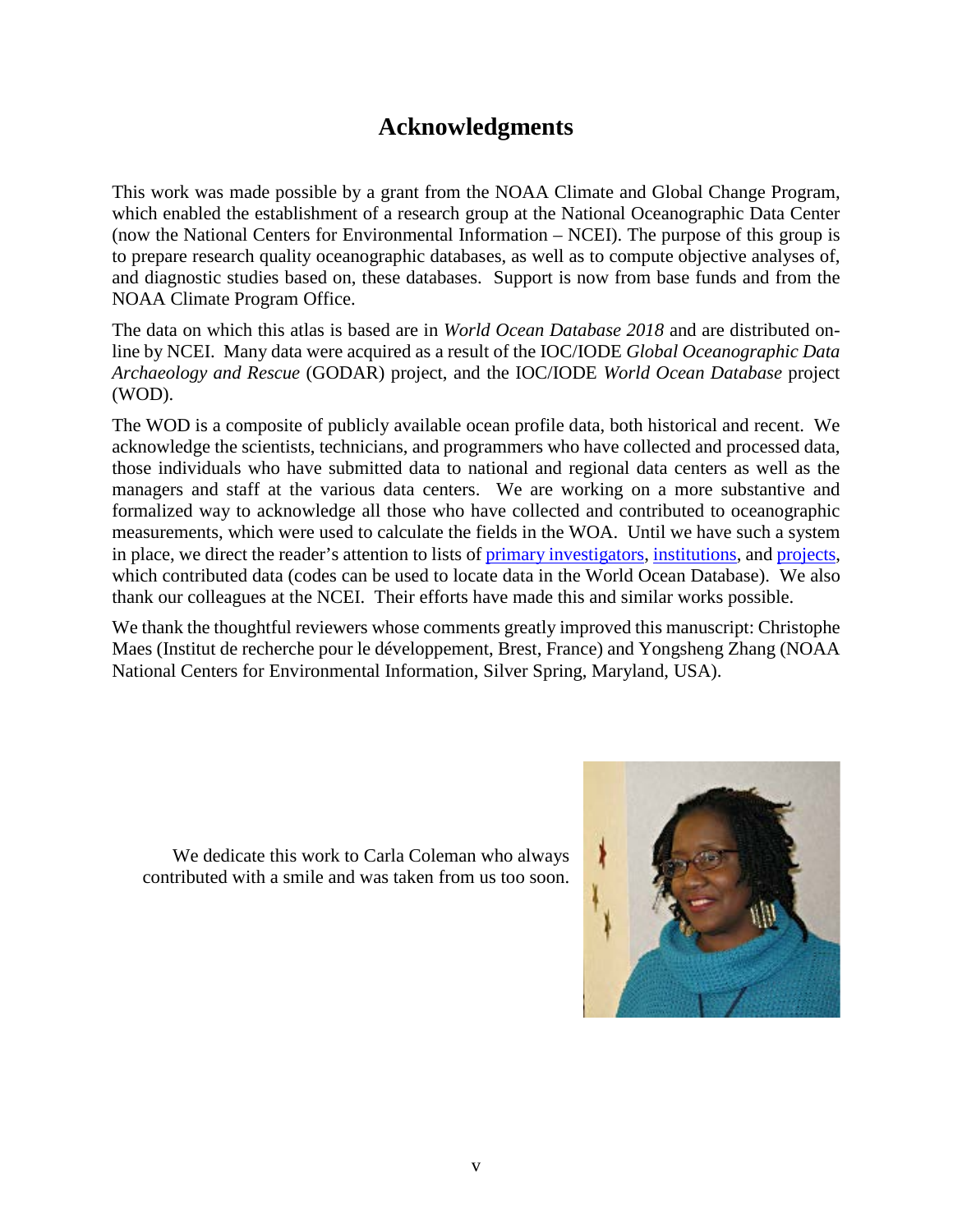# **WORLD OCEAN ATLAS 2018 Volume 2: Salinity**

#### **ABSTRACT**

This atlas consists of a description of data analysis procedures and horizontal maps of climatological distribution fields of salinity at selected standard depth levels of the World Ocean on a one-degree and quarter-degree latitude-longitude grids. The aim of the maps is to illustrate large-scale characteristics of the distribution of ocean salinity. The fields used to generate these climatological maps were computed by objective analysis of all scientifically quality-controlled historical salinity data in the *World Ocean Database 2018*. Maps are presented for climatological composite periods (annual, seasonal, monthly, seasonal and monthly difference fields from the annual mean field, and the number of observations) at 102 standard depths.

#### **1. INTRODUCTION**

This atlas is part of the *World Ocean Atlas 2018* (WOA18) series. The WOA18 series includes analysis for temperature (Locarnini *et al.*, 2019); salinity (this atlas); dissolved oxygen (Garcia *et al.*, 2019a); and dissolved inorganic nutrients (Garcia *et al.*, 2019b). This atlas presents annual, seasonal, and monthly climatologies and related statistical fields for salinity. Climatologies in this atlas are defined as mean oceanographic fields at selected standard depth levels based on the objective analysis of historical oceanographic profiles and select surfaceonly data. A profile is defined as a set of measurements for a single variable (temperature, salinity, *etc*.) at discrete depths taken as an instrument drops or rises vertically in the water column. Temperature and salinity climatologies are the average of six "decadal" climatologies for the following time periods: 1955-1964, 1965-1974, 1975- 1984, 1985-1994, 1995-2004, and 2005- 2017, as well as a "climate normal" period 1981-2010 as defined by the World Meteorological Organization (WMO, 2017). Oxygen and nutrients climatologies use all available data regardless of the year of its observation ("all-data" climatology). The

annual "all-data" climatology was calculated using observations from all months of all years. Seasonal "all-data" climatologies were calculated using only data from the defined season (regardless of year). The seasons are defined as follows: Winter is defined as January, February, and March; spring as April, May, and June; summer as July, August, and September; and fall as October, November, and December. Monthly "all-data" climatologies were calculated using data only from the given month.

The salinity data used are available from the National Oceanographic Data Center (NCEI) and World Data Service (WDS) for Oceanography, Silver Spring, Maryland. Large volumes of data have been acquired as a result of the fulfillment of several data management projects including:

- a) the Intergovernmental Oceanographic Commission (IOC) Global Oceanographic Data Archaeology and Rescue (GODAR) project (Levitus *et al.*, 2005);
- b) the IOC World Ocean Database project (WOD);
- c) the IOC Global Temperature Salinity Profile project (GTSPP) (IOC, 1998).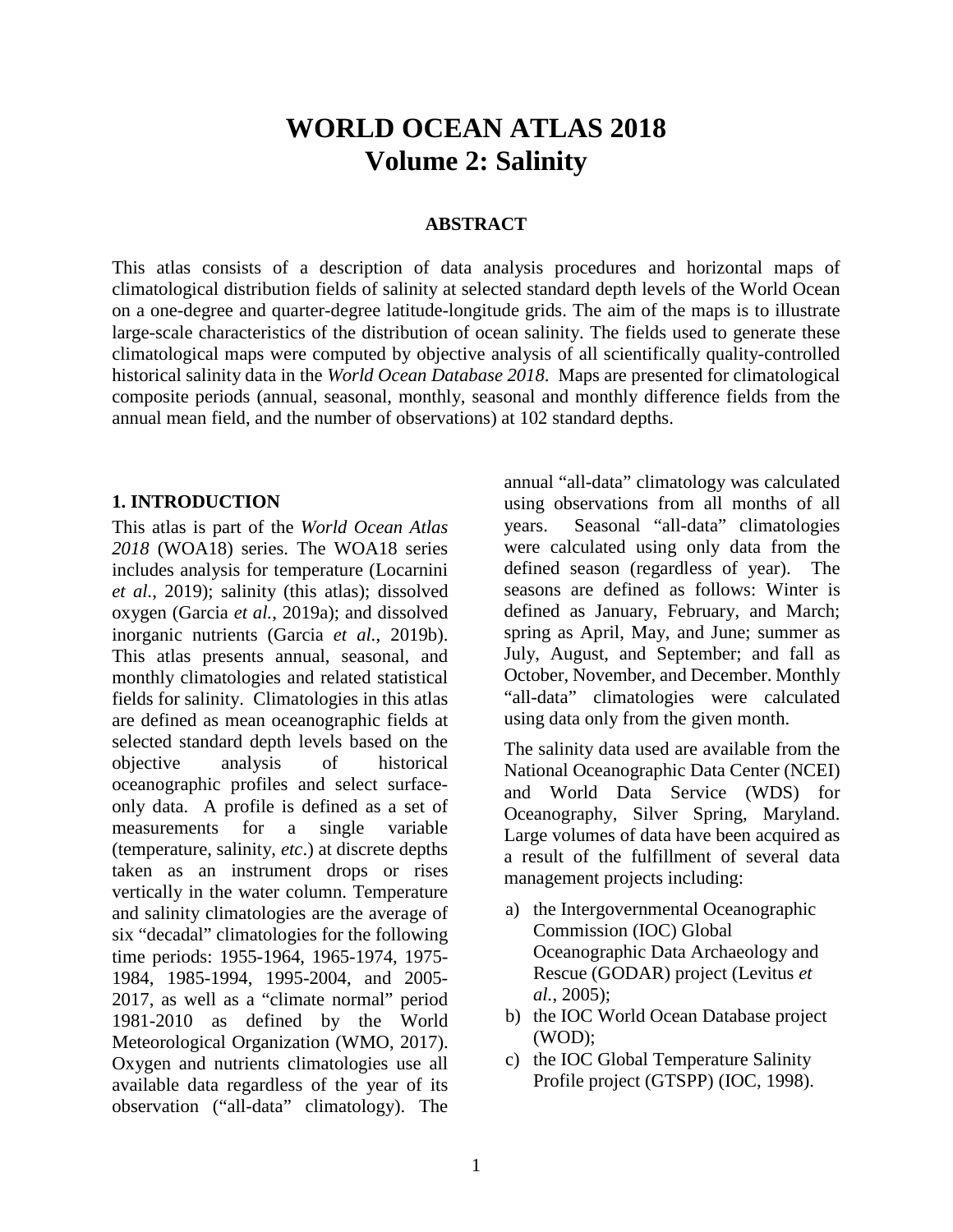The salinity data used in the WOA18 have been analyzed in a consistent, objective manner on one-degree and quarter-degree latitude-longitude grids at standard depth levels from the surface to a maximum depth of 5500m. The procedures for "all-data" climatologies are identical to those used in the *World Ocean Atlas 2013* (WOA13) series (Johnson *et al*., 2013, Locarnini *et al*. 2013, Zweng *et al*., 2013), *World Ocean Atlas 2009* (WOA09) series (Locarnini *et al*., 2010; Antonov *et al*., 2010; Garcia *et al*. 2010 a, b), *World Ocean Atlas 2005* (WOA05) series (Locarnini *et al*., 2006; Antonov *et al*., 2006; Garcia *et al*. 2006 a, b), the *World Ocean Atlas 2001* (WOA01) series (Stephens *et al.*, 2002; Boyer *et al*., 2002; Locarnini *et al.*, 2002; Conkright *et al*., 2002) and *World Ocean Atlas 1998* (WOA98) series (Antonov *et al*., 1998 a, b, c; Boyer *et al*., 1998 a, b, c; Conkright *et al*., 1998, a, b, c; O'Brien *et al*., 1998, a, b, c). Slightly different procedures were followed in earlier analyses (Levitus, 1982; *World Ocean Atlas 1994* series [WOA94, Levitus *et al*., 1994; Levitus and Boyer 1994a, b; Conkright *et al*., 1994]). WOA13 differed from WOA09 by increasing the number of standard levels used from 33 to 102, increasing the resolution with depth; WOA18 continues to use the same 102 depth levels as WOA13.

Objective analyses shown in this atlas are limited by the nature of the salinity database (data are non-uniform in both space and time), characteristics of the objective analysis techniques, and the grid used. The primary limitation of the analysis is data coverage in space and time. Since the publication of WOA13, substantial amounts of additional historical salinity data have become available. However, even with these additional data, we are still hampered in a number of ways by a lack of data. In some areas, quality control is made difficult by the limited number of data collected in these areas. Data may exist in an area for only one

season, thus precluding any representative annual analysis. In some areas there may be a reasonable spatial distribution of data points on which to base an analysis, but there may be only a few (perhaps only one) data values in each one-degree latitude-longitude square.

This atlas is divided into sections. We begin by describing the data sources and data distribution (Section 2). Then we describe the general data processing procedures (Section 3), the results (Section 4), summary (Section 5), and future work (Section 6). After the references (Section 7), the appendices of this atlas (Section 8) include descriptions and examples of the stabilization of the temperature and salinity climatologies. Maps for each individual depth level for each time period are available [online.](file://Oc5/pccommon/OCL/WOA13.doc/Salinity/https/www.nodc.noaa.gov/OC5/WOA13F/pr_woa13f.html)

## **2. DATA SOURCES AND DATA DISTRIBUTION**

Data sources and quality control procedures are briefly described below. For further information on the data sources used in WOA18 refer to the *World Ocean Database 2018* (WOD18, Boyer *et al.*, 2019). The quality control procedures used in preparation of these analyses are described by Garcia *et al*. (2019a).

## **2.1. Data sources**

Historical oceanographic salinity profile data from bottle samples, ship-deployed Conductivity-Temperature-Depth (CTD) packages, profiling floats, moored and drifting buoys, gliders, and undulating oceanographic recorder (UOR) profiles used in this project were obtained from the NCEI/WDS archives and include all data gathered as a result of the GODAR and WOD projects.

An important source of salinity data is shipmounted thermosalinographs, which measure surface temperature and salinity as ships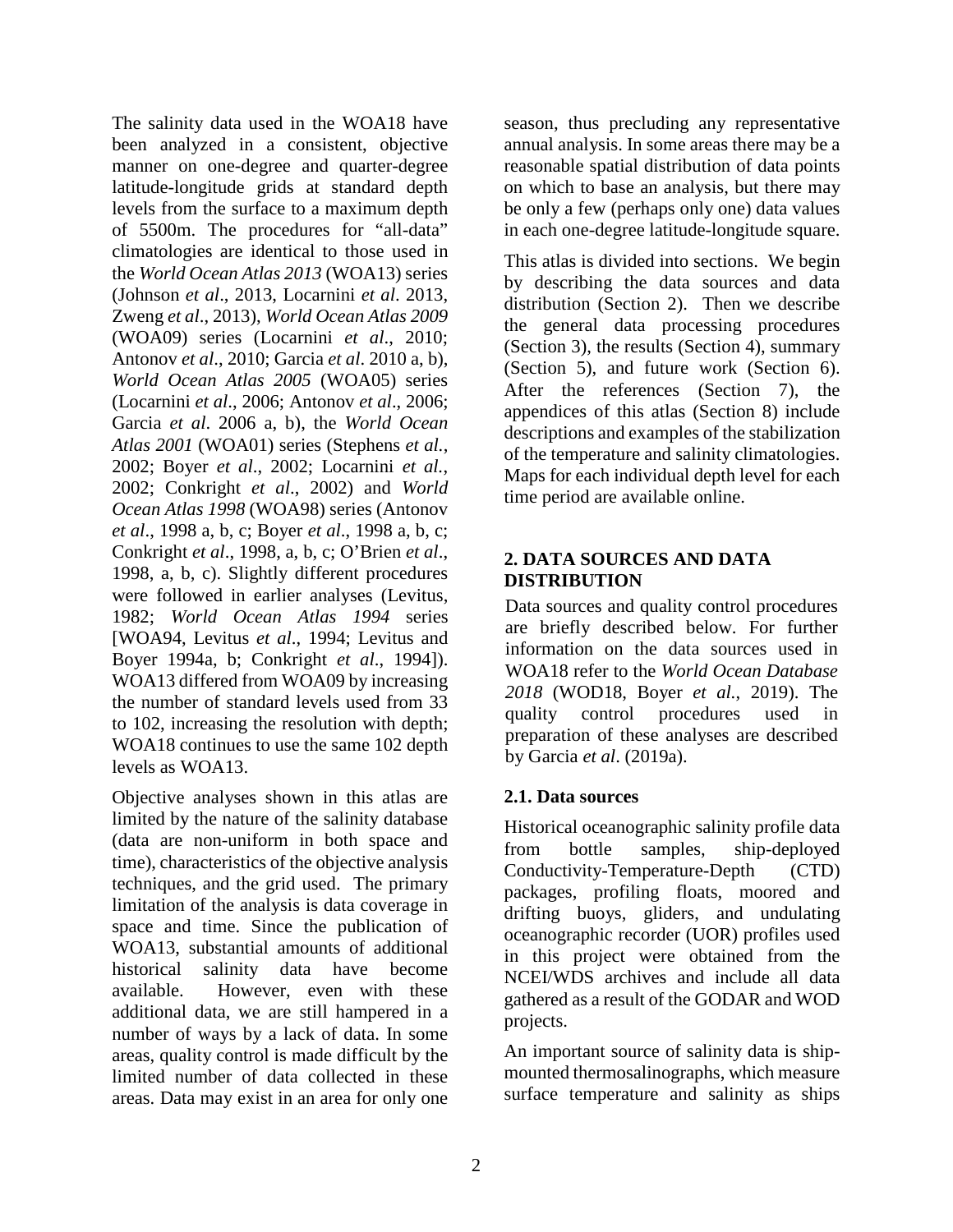transit the ocean. The primary focus of WOD and WOA is profile and subsurface data, but we have included some thermosalinograph data as part of the SUR (surface) dataset. For further information, please see Chapter 14 of the WOD18 documentation (Boyer et al., 2019).

To understand the procedures for taking individual oceanographic observations and constructing climatological fields, it is necessary to define the terms "standard level data" and "observed level data". We refer to the actual measured value of an oceanographic variable in situ as an "observation", and to the depth at which such a measurement was made as the "observed level depth." We refer to such data as "observed level data." Before the development of oceanographic instrumentation that measures at high frequencies along the vertical profile, oceanographers often attempted to make measurements at selected "standard levels" in the water column. Sverdrup et al. (1942) presented the suggestions of the International Association for the Physical Sciences of the Oceans (IAPSO) as to which depths oceanographic measurements should be made or interpolated to for analysis. Historically the World Ocean Atlas used a modified version of the IAPSO standard depths. However, with the increased global coverage of high depth resolution instrumentation, such as profiling floats, WOA has extended the standard depth levels from 33 to 102. The current standard depth levels include the original depth levels presented up to WOA09, but have tripled the resolution in the upper 100 meters, more than doubled the depth resolution of the upper 1000 meters, and almost three and a half times the resolution for overall depth levels. For many purposes, including preparation of the present climatologies, observed level data are interpolated to standard depth levels if observations did not occur at the desired

3

standard depths (see section 3.1 for details). The levels at which the climatologies were calculated are given in Table 2. Table 3 describes the datasets used to calculate the climatologies. Table 4 shows the depths of each standard depth level.

## **2.2. Data quality control**

Quality control of the salinity data is a major task, the difficulty of which is directly related to lack of data and metadata (for some areas) upon which to base statistical checks. Consequently, certain empirical criteria were applied - see sections 2.2.1 through 2.2.4, and as part of the last processing step, subjective judgment was used - see sections 2.2.5 and 2.2.6. Individual salinity data, and in some cases entire profiles or all profiles for individual cruises, have been flagged and not used further because these data produced features that were judged to be nonrepresentative or questionable. As part of our work, we have made available WOD18 that contains both observed levels profile data and standard depth level profile data with various quality control flags applied. The flags mark either individual measurements or entire profiles that were not used in the next step of the procedure-- either interpolation to standard depth levels for observed level data or calculation of statistical means in the case of standard depth level data.

Constantly improving knowledge of the world ocean variability now includes a greater appreciation and understanding of the ubiquity of mesoscale features such as eddies, rings, and lenses in some parts of the world ocean, as well as interannual and multi-decadal variability of water mass properties associated with modal variability of the atmosphere such as the North Atlantic Oscillation (NAO) and El Niño Southern Ocean Oscillation (ENSO). Some of these features, especially in the region with dense data coverage like, for example the Northwest Atlantic Ocean, can find their way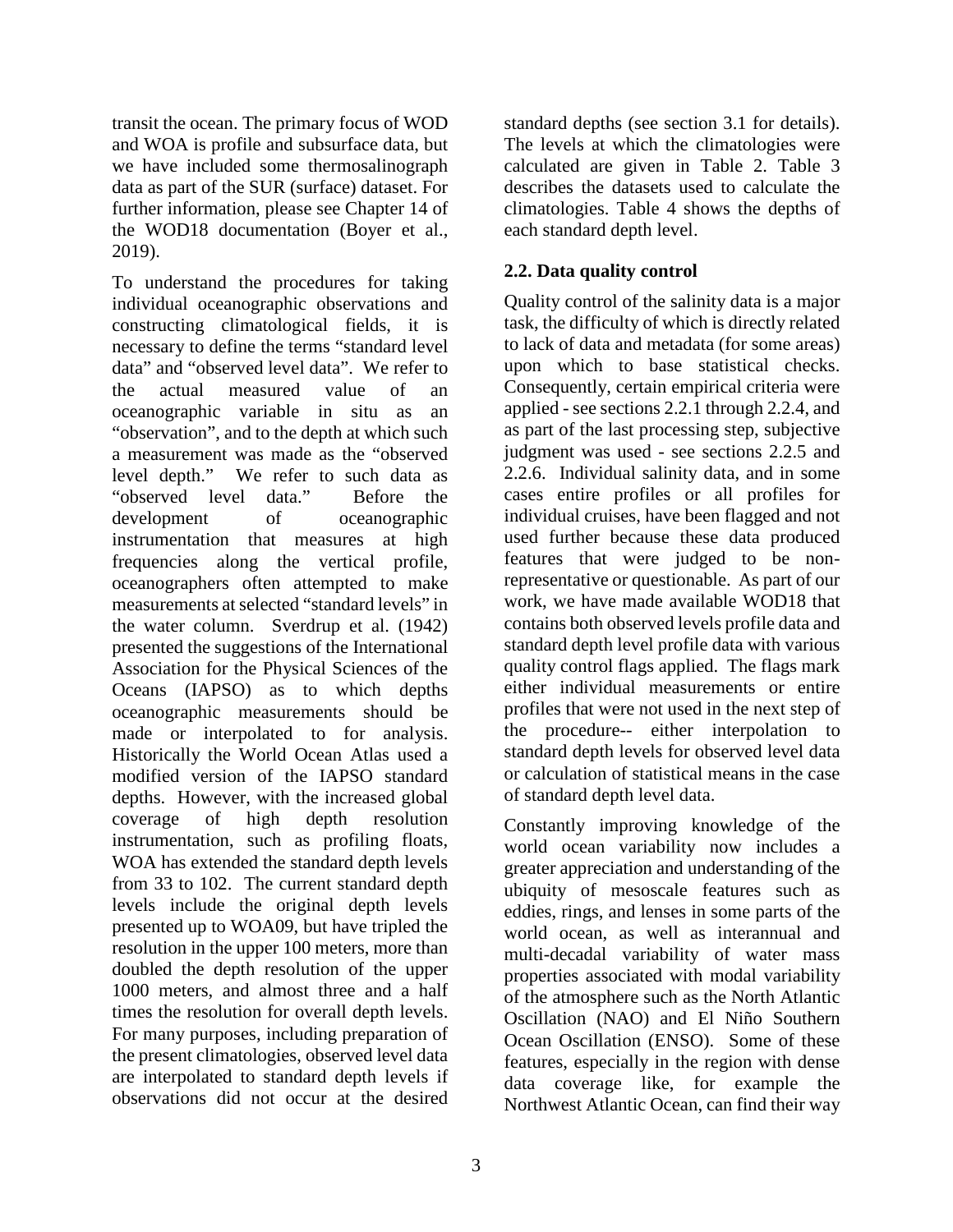into high-resolution analyses and lead to a cumulative effect of mesoscale dynamics seen in decadal climatologies (Seidov et al, 2018); see below about weakened restriction on outlier flagging in coastal areas. However, in most regions with lesser data coverage, these features seen as outliers may not be consistent with the background WOA fields, but still represent legitimate data values. Therefore, we have simply flagged these data, if seen as obvious outliers, but have not removed them from the WOD18. Thus, individual investigators can make their own decision regarding the representativeness of the data. Investigators studying the distribution of features such as eddies will be interested in those data that we may regard as unrepresentative for the preparation of the analyses shown in this atlas.

## *2.2.1. Duplicate elimination*

Because salinity data are received from many sources, sometimes the same data set is received at NCEI/WDS more than once but with slightly different time and/or position and/or data values, and hence are not easily identified as duplicate stations. Therefore, to eliminate the repetitive data values our databases were checked for the presence of exact and "near" exact replicates using eight different criteria. The first checks involve identifying stations with exact position/date/time and data values; the next checks involve offsets in position/date/time. Profiles identified as duplicates in the checks with a large offset were individually verified to ensure they were indeed duplicate profiles.

All but one profile from each set of duplicate profiles were eliminated at the first step of our processing.

#### *2.2.2. Range and gradient checks*

Range checking (that is, checking whether a salinity value is within preset minimum and maximum values as a function of depth and ocean region) was performed on all salinity values as a first quality control check to flag and withhold from further use the relatively few values that were grossly outside expected oceanic ranges. Range checks were prepared for individual regions of the world ocean. Boyer *et al.* (2018) and Boyer and Levitus (1994) detail the quality control procedures. Range tables showing the salinity ranges selected for each basin and depth can be found in Boyer *et al*. (2018).

A check as to whether excessive vertical gradients occur in the data has been performed for each variable in WOD18 both in terms of positive and negative gradients. See Boyer *et al.* (2018) for limits for excessive gradients for salinity.

## *2.2.3. Statistical checks*

Statistical checks were performed on the data according to the following procedure. All data for salinity (irrespective of year), at each standard depth level, were averaged within five-degree latitude-longitude squares to produce a record of the number of observations, mean, and standard deviation in each square. Statistics were computed for the annual, seasonal, and monthly compositing periods. Below 50 m depth, if data were more than three standard deviations from the mean, the data were flagged and withheld from further use in objective analyses. The three standard deviation check is for the subsurface open ocean where we expect the least variability; we use relatively looser checks in areas where variability is higher. Above 50 m depth, a five-standard-deviation criterion was used in five-degree squares that contained any land area. In selected onedegree squares that are close to land areas, a four-standard-deviation check was used. In all other squares a three-standard-deviation criterion was used for the 0-50 m depth layer. For standard depth levels situated directly above the bottom, a four-standard-deviation criterion was used.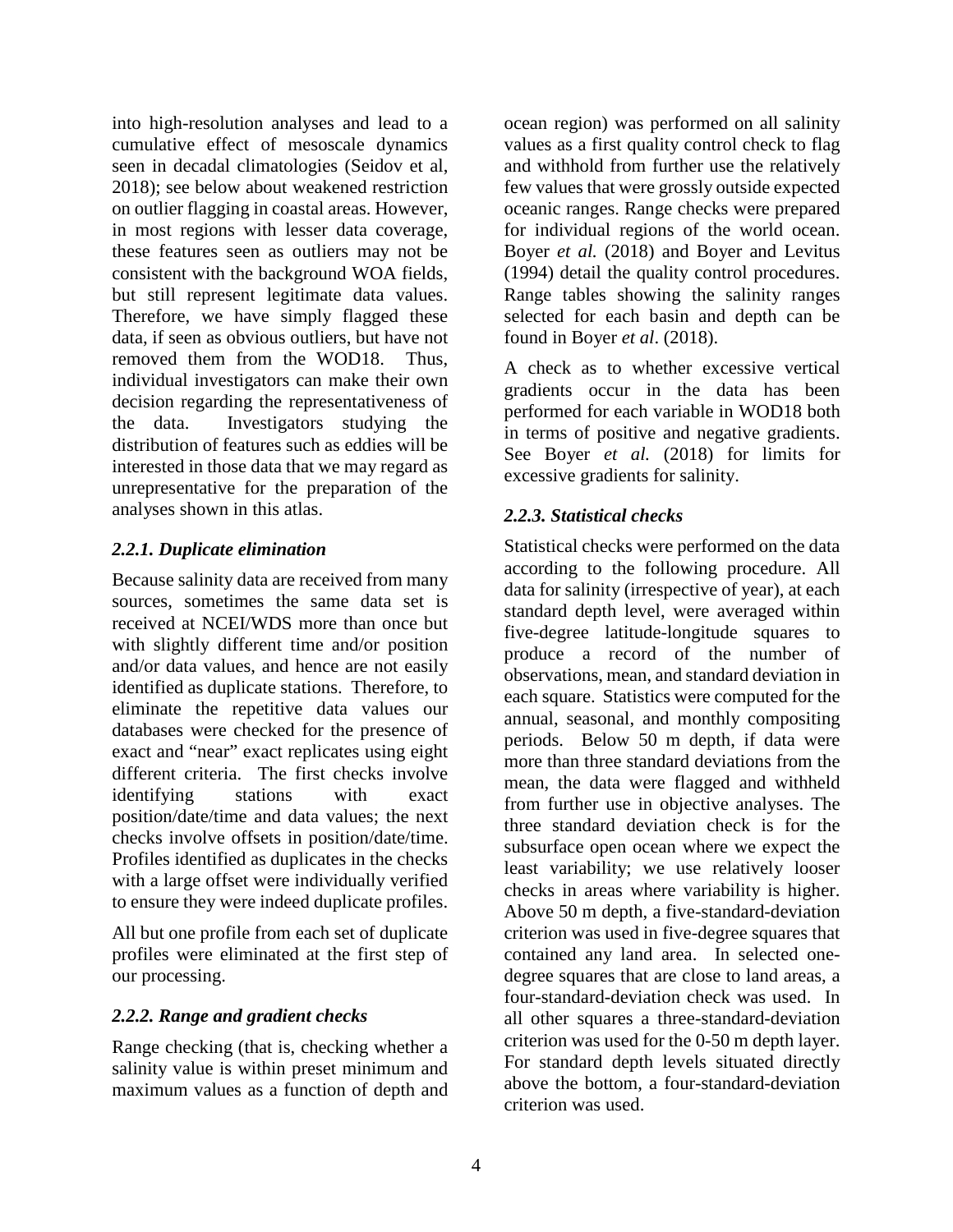The reason for the weaker standard deviation criterion in coastal and near-coastal regions is the exceptionally large variability in the coastal five-degree square statistics for some variables. Frequency distributions of some variables in some coastal regions are observed to be skewed or bimodal. Thus, to avoid eliminating possibly good data in highly variable environments, the standard deviation criteria were broadened.

The total number of measurements in each profile and the total number of salinity observations exceeding the criterion is recorded. If more than four standard level values in a profile were found to exceed the standard deviation criterion, then the entire profile was flagged. This check was imposed after tests indicated that surface data from particular casts (which upon inspection appeared to be erroneous) were being flagged but deeper data were not. Other situations were found where erroneous data from the deeper portion of a cast were flagged, while near-surface data from the same cast were not flagged because of larger natural variability in surface layers. One reason for this was the decrease of the number of observations with depth and the resulting change in sample statistics. The standard-deviation check was applied twice to the data set for each compositing period.

In summary, first the one-degree square statistics were computed, and the data flagging procedure described above was used to provide a preliminary data set. Next, new one-degree-square statistics were computed from this preliminary data set and used with the same statistical check to produce a new, "clean" data set. The reason for applying the statistical check twice was to flag (and withhold from further use), in the first round, any grossly erroneous or non-representative data from the data set that would artificially increase the variances. The second check is then more effective in identifying values with

smaller differences that are still nonrepresentative.

#### *2.2.4. Static stability check*

Each cast containing both temperature and salinity was checked for static stability as defined by Hesselberg and Sverdrup (1914). Neumann and Pierson (1966, p. 139) reviewed this definition. The computation is a "local" one in the sense that adiabatic displacements between adjacent temperaturesalinity measurements in the vertical are considered rather than displacements to the sea surface. Lynn and Reid (1968) discussed the reasons for use of the local stability computation. The procedure for computation follows that used by Lynn and Reid (1968) and is given by:

$$
E = \lim_{\partial z \to 0} \frac{1}{\rho_0} \frac{\delta \rho}{\partial z}
$$

in which:  $\rho_0 = 1.02 \text{ kg} \cdot \text{m}^{-3}$ . As noted by Lynn and Reid, the term "is the individual density gradient defined by vertical displacement of a water parcel (as opposed to the geometric density gradient). For discrete samples the density difference (*δρ*) between two samples is taken after one is adiabatically displaced to the depth of the other". For the results at any standard level  $(k)$ , the computation was performed by displacing parcels at the next deeper standard level (*k+l*) to level *k*.

The actual procedure for using stability checks to flag sets of data points was as follows. To a depth of 30 m, stability (E) inversions in excess of  $3.10^{5}$ g·cm<sup>-3</sup> were flagged, and below this depth down to the 400m level, inversions in excess of 2·l0-  $5g \cdot cm^{-3}$  were flagged. Below 400m any inversion was flagged. To eliminate an inversion both temperature and salinity were flagged and eliminated from further use at both standard levels involved in the computation. In the actual processing a count was kept of the number of inversions in each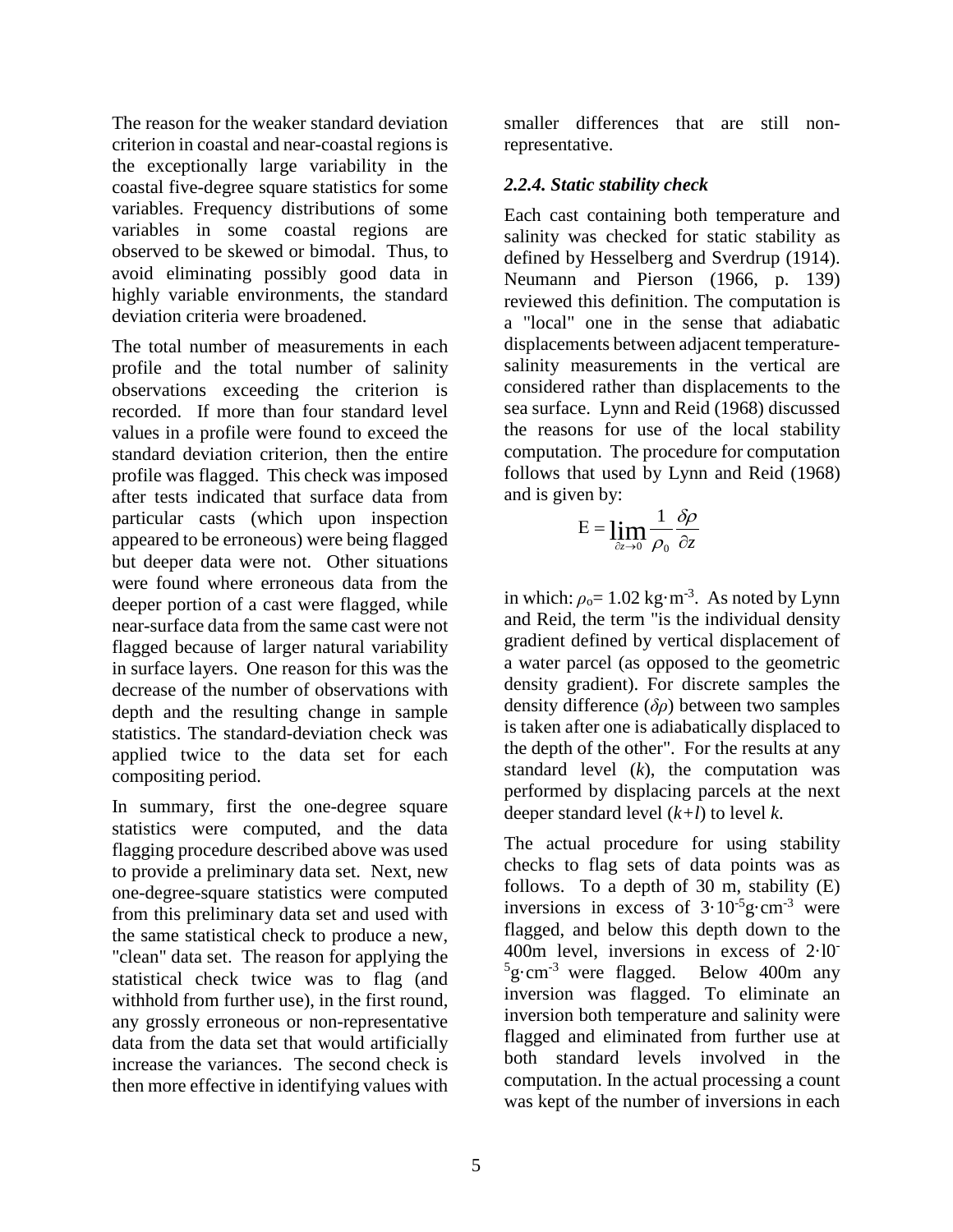cast. If a cast had two or more unacceptable inversions, as defined above, then the entire cast was eliminated from further use.

## *2.2.5. Subjective flagging of data*

Analysis for WOA18 was done on two grids: a one-degree grid and a quarter-degree grid. For the one-degree analysis, the salinity data were averaged by one-degree squares for input to the objective analysis program. After initial objective analyses were computed, the input set of one-degree means still contained questionable data contributing to unrealistic distributions, yielding intense bull's-eyes or spatial gradients. Examination of these features indicated that some of them were due to profiles from particular oceanographic cruises. In such cases, data from an entire cruise were flagged and withheld from further use by setting a flag on each profile from the cruise. In other cases, individual profiles or measurements were found to cause these features and were flagged. For the quarter-degree analysis, the same procedure was repeated on a finer quarter-degree grid.

## *2.2.6. Representativeness of the data*

Another quality control issue is data representativeness. The general paucity of data forces the compositing of all historical data to produce "climatological" fields. In a given grid square, there may be data from a month or season of one particular year, while in the same or a nearby square there may be data from an entirely different year. If there is large interannual variability in a region where scattered sampling in time has occurred then one can expect the analysis to reflect this. Because the observations are scattered randomly with respect to time, except for a few limited areas, the results cannot, in a strict sense, be considered a true long-term climatological average.

For the present atlas we attempted to reduce the effects of irregular space-time sampling by the averaging of six "climatologies" computed for the following time periods: 1955-1964, 1965-1974, 1975-1984, 1985- 1994, 1995-2004, and 2005-2017. The firstguess field for each of these climatologies is the "all-data" objectively analyzed salinity field. The climatologies are also computed for another time period, 1981-2010, the "climate normal" period, for comparison with other works that use this time period.

We present smoothed analyses of historical means, based (in certain areas) on relatively few observations. We believe, however, that useful information about the oceans can be gained through our procedures and that the large-scale features are representative of the real ocean.

The data diminish in number with increasing depth. In the upper ocean, the all-data annual mean distributions are sufficient for defining large-scale features, but the database is inadequate in some regions for the seasonal periods. In some areas of the deep ocean, the distribution of observations may be adequate for some diagnostic computations but inadequate for other purposes. If an isolated deep basin or some region of the deep ocean has only one observation, then no horizontal gradient computations are meaningful. However, useful information is provided by the observation in the computation of other quantities (*e.g.* a volumetric mean over a major ocean basin).

#### *2.2.7. XCTD drop-rate error correction*

Johnson (1995) has shown the necessity of depth correction for Sippican XCTDs, while Mizuno and Watanabe (1998) and Koso *et al*. (2005) give depth corrections for TSK XCTDs. Kizu *et al*. (2008) find that the TSK manufacturer's drop rate as corrected according to these works is generally satisfactory. **We have made no correction to the depths of the observed level XCTD profiles**. Thus, investigators, if they desire,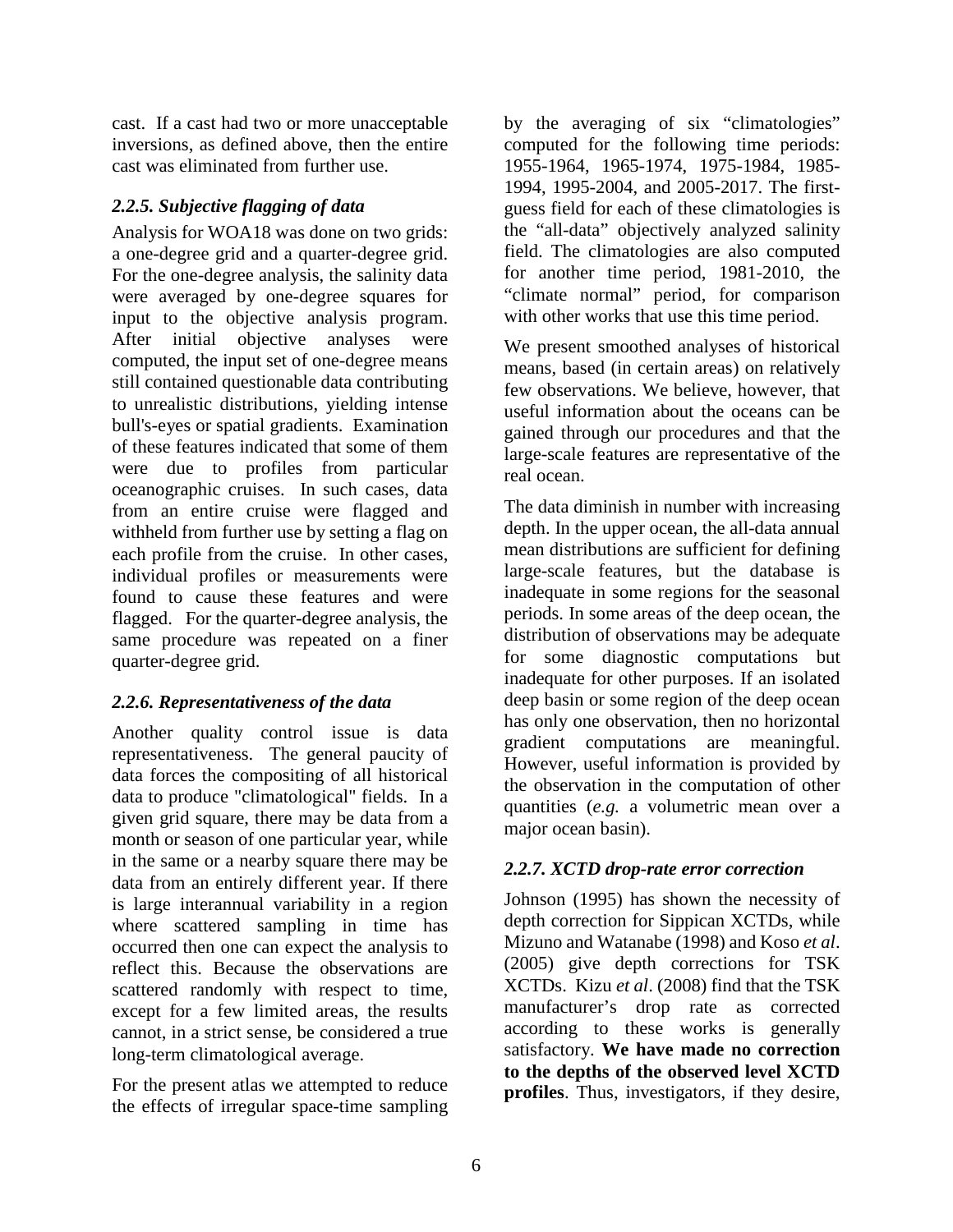can make whatever correction they need to the observed level data we are providing since we have not corrected these profiles for this error. However, in order to merge Sippican and TSK XCTD data with other types of salinity measurements, and in order to produce climatologies and other analyses, by necessity we have corrected the drop-rate error in these XCTD profiles, as part of the process of interpolating the data to standard depth levels (the drop-rate correction was applied to the observed level data before interpolation to standard levels). **All Sippican and TSK XCTD profiles that we have used in generating products at standard levels, or made available as part of our standard level profile data sets, have been corrected for the drop-rate error**. **If users wish to use another procedure, but still use the XCTD data set we have compiled, they can do so by applying their correction procedure to our observed level XCTD profile data set, which has not been corrected for the drop-rate error**.

## **3. DATA PROCESSING PROCEDURES**

#### **3.1. Vertical interpolation to standard levels**

Vertical interpolation of observed depth level data to standard depth levels followed procedures in JPOTS Editorial Panel (1991). These procedures are in part based on the work of Reiniger and Ross (1968). Four observed depth level values surrounding the standard depth level value were used, two values from above the standard level and two values from below the standard level. The pair of values furthest from the standard level is termed "exterior" points and the pair of values closest to the standard level is termed "interior" points. Paired parabolas were generated via Lagrangian interpolation. A reference curve was fitted to the four data points and used to define unacceptable interpolations caused by "overshooting" in

the interpolation. When there were too few data points above or below the standard level to apply the Reiniger and Ross technique, we used a three-point Lagrangian interpolation. If three points were not available (either two above and one below or vice-versa), we used linear interpolation. In the event that an observation occurred exactly at the depth of a standard level, then a direct substitution was made. Table 4 provides the range of acceptable distances for which observed level data could be used for interpolation to a standard level.

WOD13 increased the number of standard levels from 33 to 102, allowing for analysis with greater vertical resolution. WOA18 also uses 102 standard depth levels. The method for interpolating data to standard levels remains the same as previous analyses.

#### **3.2. Methods of analysis**

#### *3.2.1. Overview*

An objective analysis scheme of the type described by Barnes (1964) was used to produce the fields shown in this atlas. This scheme had its origins in the work of Cressman (1959). In *World Ocean Atlas 1994* (WOA94), the Barnes (1973) scheme was used. This required only one "correction" to the first-guess field at each grid point in comparison to the successive correction method of Cressman (1959) and Barnes (1964). This was to minimize computing time used in the processing. Barnes (1994) recommends a return to a multi-pass analysis when computing time is not an issue. Based on our own experience we agree with this assessment. The single pass analysis, used in WOA94, caused an artificial front in the Southeastern Pacific Ocean in a data sparse area (Anne Marie Treguier, personal communication). The analysis scheme used in generating WOA98, WOA01, WOA05, WOA09, WOA13, and WOA18 analyses uses a three-pass "correction" which does not result in the creation of this artificial front.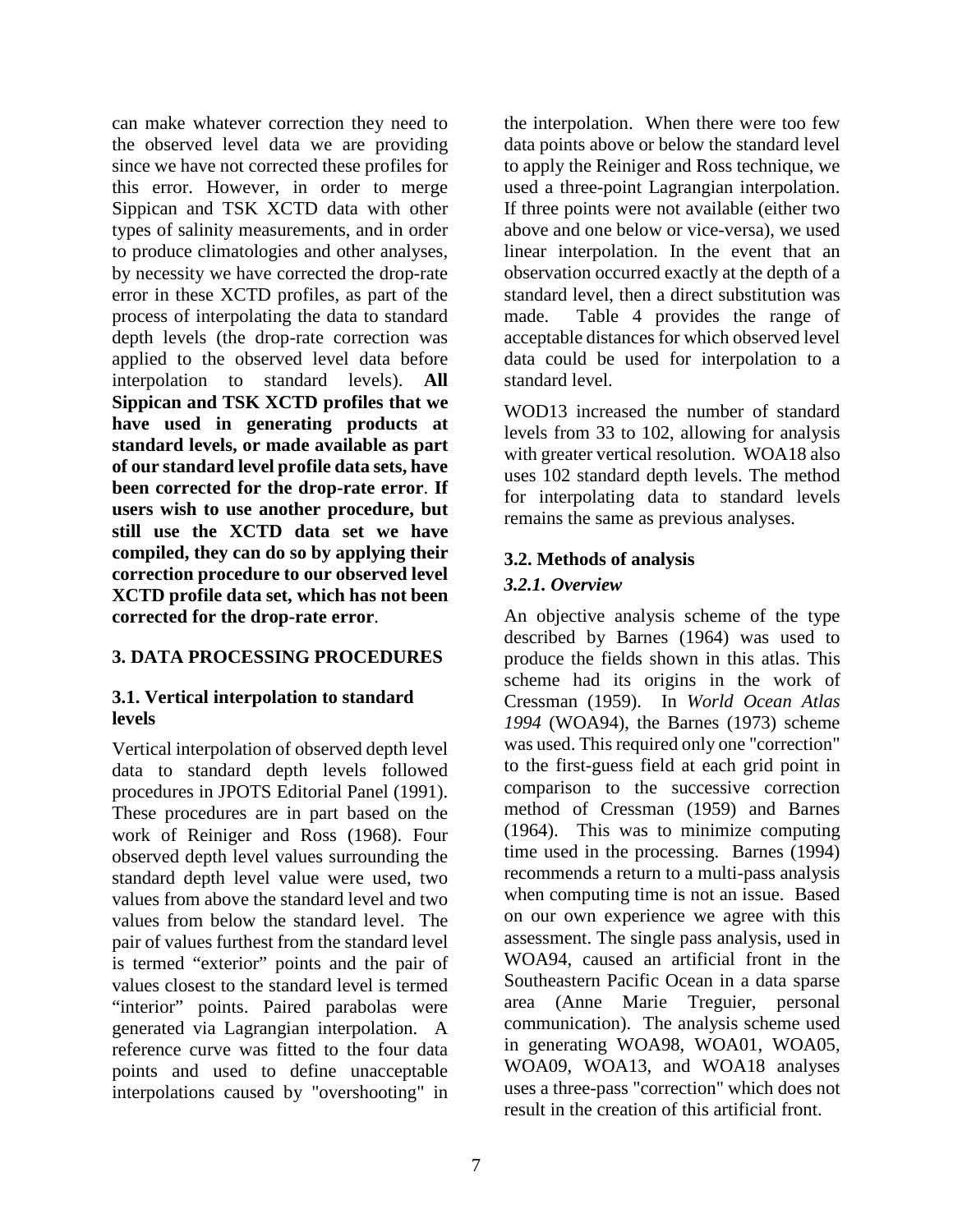The analysis was performed on both the onedegree and quarter-degree grids. Inputs to the analysis scheme were one grid square means of data values at standard levels (for time period and variable being analyzed), and a first-guess value for each square. For instance, grid-square means for our "all-data" annual analysis were computed using all available data regardless of date of observation. For "all-data" July, we used all historical July data regardless of year of observation. For "decadal" July, we used July data only collected within a specified decade.

Analysis was the same for all standard depth levels. Each one- or quarter-degree latitudelongitude square value was defined as being representative of its square. The dimension of the one-degree grid was 360x180, while the quarter-degree grid was 1440x720. Gridpoints are located at the "centers" of their boxes. An influence radius was then specified. At those grid points where there was an observed mean value, the difference between the mean and the first-guess field was computed. Next, a correction to the firstguess value at all gridpoints was computed as a distance-weighted mean of all gridpoint difference values that lie within the area around the gridpoint defined by the influence radius. Mathematically, the correction factor derived by Barnes (1964) is given by the expression:

$$
C_{i,j} = \frac{\sum_{s=1}^{n} W_s Q_s}{\sum_{s=1}^{n} W_s}
$$
 (1)

in which:

- $(i,j)$  coordinates of a gridpoint in the eastwest and north-south directions respectively;
- *Ci,j* the correction factor at gridpoint coordinates (*i,j*);
- *n* the number of observations that fall within

the area around the point *i,j* defined by the influence radius;

*Qs* - the difference between the observed mean and the first-guess at the *Sth* point in the influence area;

$$
W_s = e^{-\frac{Er^2}{R^2}}
$$
 (for  $r \le R$ ;  $W_s = 0$  for  $r > R$ );

*r* - distance of the observation from the gridpoint;

*R* - influence radius;

 $E = 4$ .

The derivation of the weight function, *Ws*, will be presented in the following section. At each gridpoint we computed an analyzed value  $G_{i,j}$  as the sum of the first-guess,  $F_{i,j}$ , and the correction  $C_{i,j}$ . The expression for this is

$$
G_{i,j} = F_{i,j} + C_{i,j}
$$
 (2)

If there were no data points within the area defined by the influence radius, then the correction was zero, the first-guess field was left unchanged, and the analyzed value was simply the first-guess value. This correction procedure was applied at all gridpoints to produce an analyzed field. The resulting field was first smoothed with a median filter (Tukey, 1974; Rabiner *et al.,* 1975) and then smoothed with a five-point smoother of the type described by Shuman (1957) (hereafter referred as five-point Shuman smoother). The choice of first-guess fields is important and we discuss our procedures in section 3.2.5.

The analysis scheme is set up so that the influence radius, and the number of fivepoint smoothing passes can be varied with each iteration. The strategy used is to begin the analysis with a large influence radius and decrease the radius with each iteration. This technique allows us to analyze progressively smaller size phenomena.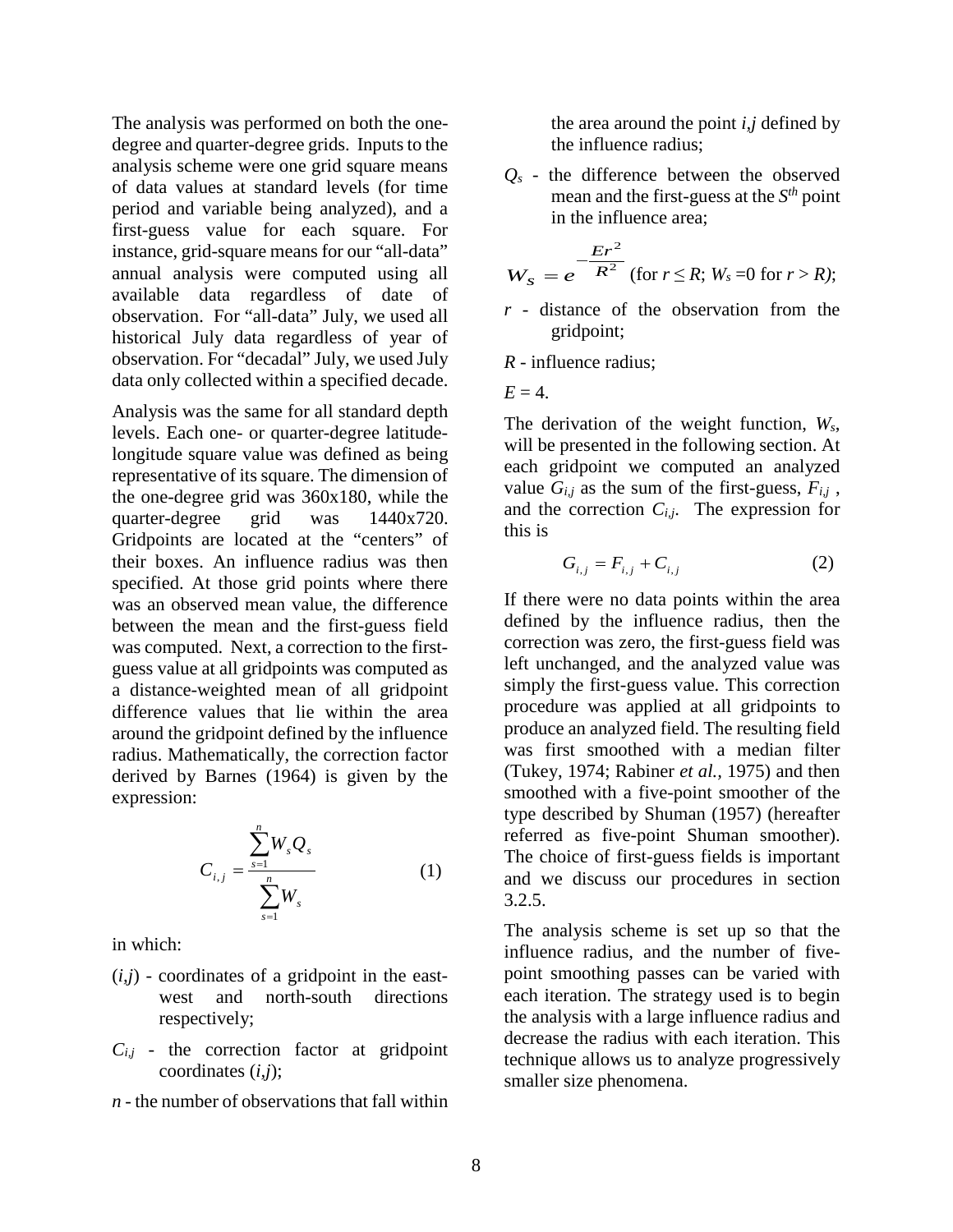The analysis scheme is based on the work of several researchers analyzing meteorological data. Bergthorsson and Doos (1955) computed corrections to a first-guess field using various techniques: one assumed that the difference between a first-guess value and an analyzed value at a gridpoint was the same as the difference between an observation and a first-guess value at a nearby observing station. All the observed differences in an area surrounding the gridpoint were then averaged and added to the gridpoint firstguess value to produce an analyzed value. Cressman (1959) applied a distance-related weight function to each observation used in the correction in order to give more weight to observations that occur closest to the gridpoint. In addition, Cressman introduced the method of performing several iterations of the analysis scheme using the analysis produced in each iteration as the first-guess field for the next iteration. He also suggested starting the analysis with a relatively large influence radius and decreasing it with successive iterations so as to analyze smaller scale phenomena with each pass.

Sasaki (1960) introduced a weight function that was specifically related to the density of observations, and Barnes (1964, 1973) extended the work of Sasaki. The weight function of Barnes (1964) has been used here. The objective analysis scheme we used is in common use by the mesoscale meteorological community. Several studies of objective analysis techniques have been made. Achtemeier (1987) examined the "concept of varying influence radii for a successive corrections objective analysis scheme." Seaman (1983) compared the "objective analysis accuracies of statistical interpolation and successive correction schemes." Smith and Leslie (1984) performed an "error determination of a successive correction type objective analysis scheme." Smith *et al*. (1986) made "a comparison of errors in objectively analyzed

fields for uniform and non-uniform station distribution."

## *3.2.2. Derivation of Barnes (1964) weight function*

The principle upon which the Barnes (1964) weight function is derived is that "the twodimensional distribution of an atmospheric variable can be represented by the summation of an infinite number of independent harmonic waves, that is, by a Fourier integral representation". If  $f(x, y)$  is the variable, then in polar coordinates *(r,θ)*, a smoothed or filtered function  $g(x, y)$  can be defined:

$$
g(x, y) = \frac{1}{2\pi} \int_{0}^{2\pi} \int_{0}^{\infty} \eta f(x + r \cos \theta, y + r \sin \theta) d(\frac{r^2}{4K}) d\theta
$$
\n(3)

in which *r* is the radial distance from a gridpoint whose coordinates are *(x,y)*. The weight function is defined as

$$
\eta = e^{-\frac{r^2}{4K}} \tag{4}
$$

which resembles the Gaussian distribution. The shape of the weight function is determined by the value of *K*, which relates to the distribution of data. The determination of *K* follows. The weight function has the property that

$$
\frac{1}{2\pi} \int_{0}^{2\pi} \int_{0}^{\infty} \eta d\left(\frac{r^2}{4K}\right) d\theta = 1
$$
 (5)

This property is desirable because in the continuous case (3) the application of the weight function to the distribution  $f(x, y)$  will not change the mean of the distribution. However, in the discrete case (1), we only sum the contributions to within the distance *R*. This introduces an error in the evaluation of the filtered function, because the condition given by (5) does not apply. The error can be pre-determined and set to a reasonably small value in the following manner. If one carries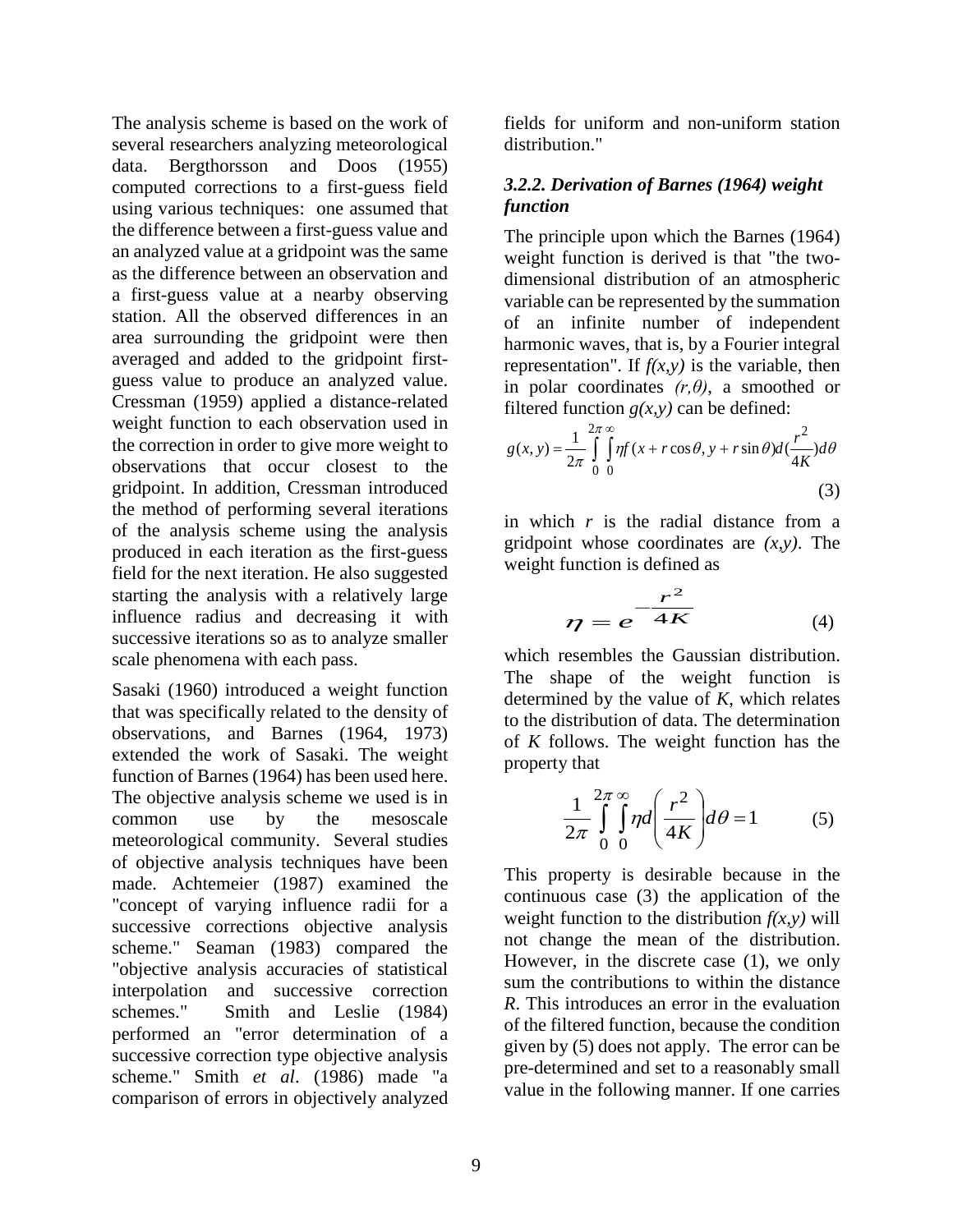out the integration in (5) with respect to  $\theta$ , the remaining integral can be rewritten as

$$
\int_{0}^{R} \eta d\left(\frac{r^2}{4K}\right) + \int_{R}^{\infty} \eta d\left(\frac{r^2}{4K}\right) = 1 \quad (6)
$$

Defining the second integral as *ε* yields

$$
\int_{0}^{R} e^{-\frac{r^2}{4K}} d\left(\frac{r^2}{4K}\right) = 1 - \varepsilon \qquad (7)
$$

Integrating (7), we obtain

$$
\varepsilon = e^{-\frac{R^2}{4K}} \tag{7a}
$$

Taking the natural logarithm of both sides of (7a) leads to an expression for *K,*

$$
K = R^2 / 4E \tag{7b}
$$

where  $E \equiv -\ln \varepsilon$ *.* 

Rewriting (4) using (7b) leads to the form of weight function used in the evaluation of  $(1)$ .

Thus, choice of *E* and the specification of *R* determine the shape of the weight function.

Levitus (1982) chose E=4 which corresponds to a value of ε of approximately 0.02. This choice implies with respect to (7) the representation of more than 98 percent of the influence of any data around the gridpoint in the area defined by the influence radius *R*.

This analysis (WOA18) and previous analyses (WOA94, WOA98, WOA01, WOA05, WOA09, WOA13) used *E*=4.

Barnes (1964) proposed using this scheme in an iterative fashion similar to Cressman (1959). Levitus (1982) used a four-iteration scheme with a variable influence radius for each pass. As noted earlier, WOA94 used a one-iteration scheme, while WOA98, WOA01, WOA05, WOA09, WOA13 and WOA18 employed a three-iteration scheme with a variable influence radius.

#### *3.2.3. Derivation of Barnes (1964) response function*

It is desirable to know the response of a data set to the interpolation procedure applied to it. Following Barnes (1964) and reducing to one-dimensional case we let

$$
f(x) = A\sin(\alpha x) \tag{8}
$$

in which  $\alpha = 2\pi/\lambda$  with  $\lambda$  being the wavelength of a particular Fourier component, and substitute this function into equation (3) along with the expression for *η* in equation (4). Then

$$
g(x) = D[A\sin(\alpha x)] = Df(x) \tag{9}
$$

in which *D* is the response function for one application of the analysis and defined as

$$
D = e^{-\left(\frac{\alpha R}{4}\right)^2} = e^{-\left(\frac{\pi R}{2\lambda}\right)^2}.
$$

The phase of each Fourier component is not changed by the interpolation procedure. The results of an analysis pass are used as the first-guess for the next analysis pass in an iterative fashion. The relationship between the filtered function  $g(x)$  and the response function after *N* iterations as derived by Barnes (1964) is

$$
g_N(x) = f(x)D\sum_{n=1}^N (1-D)^{n-1}
$$
 (10)

Equation (10) differs trivially from that given by Barnes. The difference is due to our firstguess field being defined as a zonal average, annual mean, seasonal mean, or monthly mean for "all-data" climatologies, whereas Barnes used the first application of the analysis as a first-guess. Barnes (1964) also showed that applying the analysis scheme in an iterative fashion will result in convergence of the analyzed field to the observed data field. However, it is not desirable to approach the observed data too closely, because at least seven or eight gridpoints are needed to represent a Fourier component.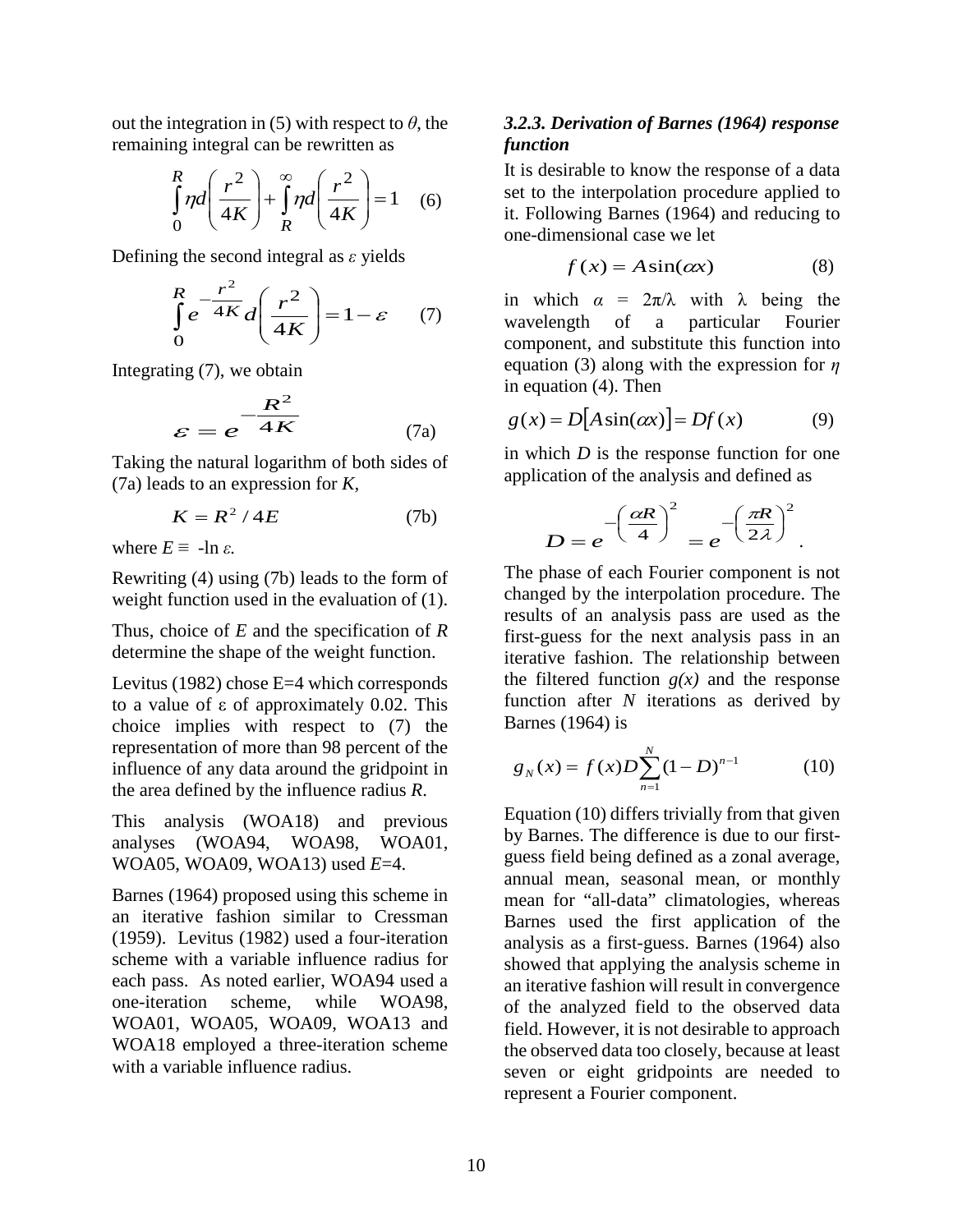The response function given in (10) is useful in two ways: it is informative to know what Fourier components make up the analyses, and the computer programs used in generating the analyses can be checked for correctness by comparison with (10).

## *3.2.4. Choice of response function*

The distribution of salinity observations (see appendices) at different depths and for the different averaging periods, are not regular in space or time. At one extreme, regions exist in which every one-degree square contains data and no interpolation needs to be performed. At the other extreme are regions in which few if any data exist. Thus, with variable data spacing the average separation distance between gridpoints containing data is a function of geographical position and averaging period. However, if we computed and used a different average separation distance for each variable at each depth and each averaging period, we would be generating analyses in which the wavelengths of observed phenomena might differ from one depth level to another and from one season to another. In WOA94, a fixed influence radius of 555 kilometers was used to allow uniformity in the analysis of all variables. For WOA98, WOA01, WOA05, WOA09, WOA13 and WOA18 analyses on the one-degree grid, a three-pass analysis based on Barnes (1964) with influence radii of 892, 669 and 446 km was used. For the WOA13 and WOA18 analyses on the quarter-degree grid, a three-pass analysis with radii of influence of 321, 267, and 214 km was used. (See Table 1 in section *3.4.1* for a comparison of the radii of influences on the different grids.)

Inspection of (1) shows that the difference between the analyzed field and the first-guess field values at any gridpoint is proportional to the sum of the weighted-differences between the observed mean and first-guess at all gridpoints containing data within the

influence area.

The reason for using the five-point Shuman smoother and the median smoother is that our data are not evenly distributed in space. As the analysis moves from regions containing data to regions devoid of data, small-scale discontinuities may develop. The five-point Shuman and median smoothers are used to help eliminate these discontinuities. The fivepoint Shuman smoother does not affect the phase of the Fourier components that comprise an analyzed field.

The response functions for the analyses presented in these atlases are given in Table 5 and Figure 2. For comparison purposes, the response function used by Levitus (1982), WOA94, and others are also presented. The response function represents the smoothing inherent in the objective analysis described above plus the effects of one application of the five-point Shuman smoother and one application of a five-point median smoother. The effect of varying the amount of smoothing in North Atlantic sea surface temperature (SST) fields has been quantified by Levitus (1982) for a particular case. In a region of strong SST gradient such as the Gulf Stream, the effect of smoothing can easily be responsible for differences between analyses exceeding 1.0°C.

To avoid the problem of the influence region extending across land or sills to adjacent basins, the objective analysis routine employs basin "identifiers" to preclude the use of data from adjacent basins. Table 6 lists these basins and the depth at which no exchange of information between basins is allowed during the objective analysis of data, *i.e.* "depths of mutual exclusion." Some regions are nearly, but not completely, isolated topographically. Because some of these nearly isolated basins have water mass properties that are different from surrounding basins, we have chosen to treat these as isolated basins as well. Not all such basins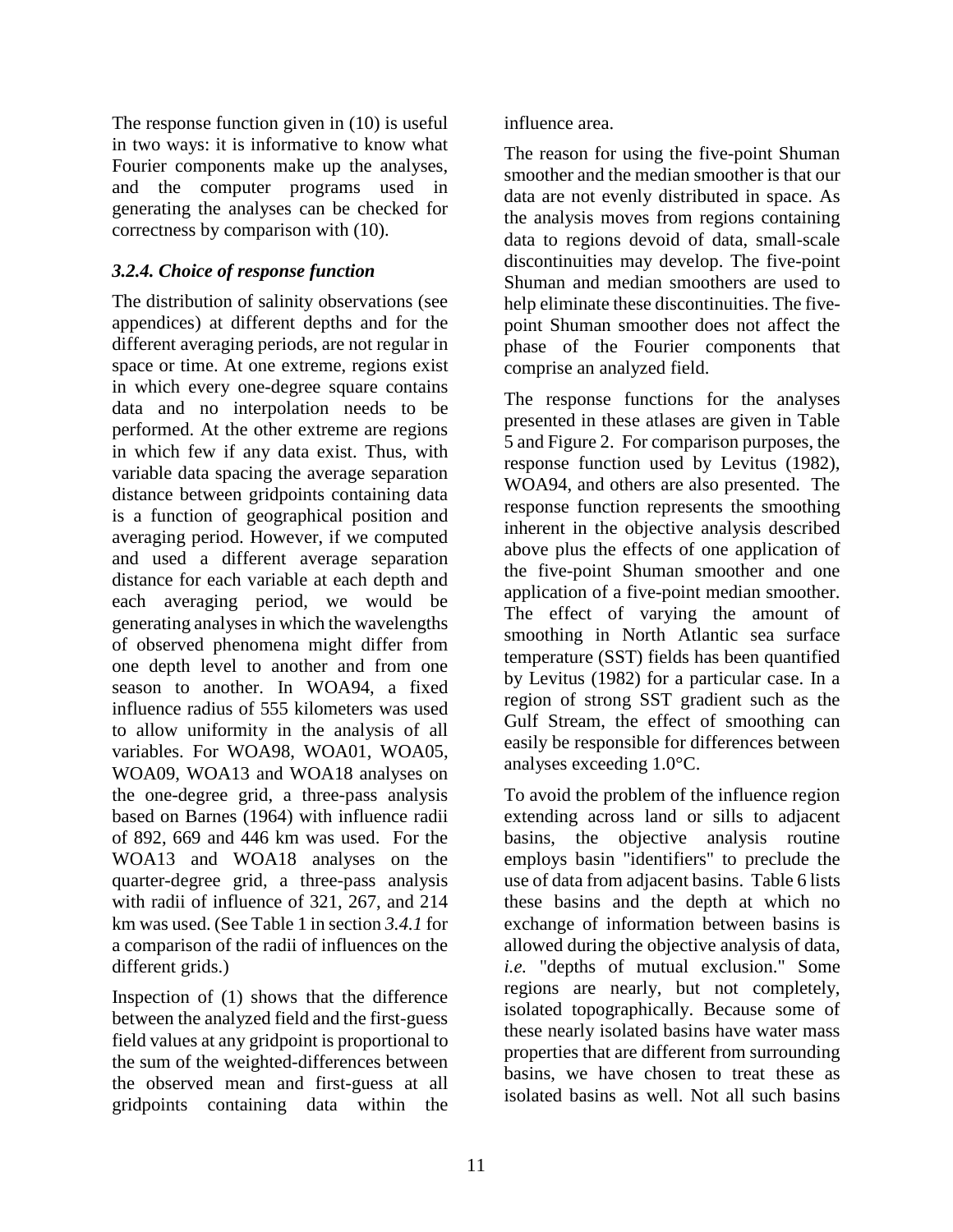have been identified because of the complicated structure of the sea floor. In Table 6, a region marked with an asterisk (\*) can interact with adjacent basins except for special areas such as the Isthmus of Panama.

## *3.2.5. First-guess field determination*

There are gaps in the data coverage and, in some parts of the world ocean, there exist adjacent basins whose water mass properties are individually nearly homogeneous but have distinct basin-to basin differences. Spurious features can be created when an influence area extends over two basins of this nature (basins are listed in Table 6). Our choice of first-guess field attempts to minimize the creation of such features. To maximize data coverage and best represent global variability, a set of "timeindeterminant" climatologies were produced as a first-guess for each set of decadal climatologies. The time-indeterminant climatologies used the first-guess field procedures developed for earlier versions of WOA: To provide a first-guess field for the "all-data" annual analysis at any standard level, we first zonally averaged the observed temperature data in each one-degree latitude belt by individual ocean basins. The annual analysis was then used as the first-guess for each seasonal analysis and each seasonal analysis was used as a first-guess for the appropriate monthly analysis if computed.

We then reanalyzed the temperature data using the newly produced analyses as firstguess fields described as follows and as shown in Figure 3. A new annual mean was computed as the mean of the twelve monthly analyses for the upper 1500 m, and the mean of the four seasons below 1500 m depth. This new annual mean was used as the first-guess field for new seasonal analyses. These new seasonal analyses in turn were used to produce new monthly analyses. This procedure produces slightly smoother means.

These time-indeterminant monthly mean objectively analyzed temperature fields were used as the first-guess fields for each "decadal" monthly climatology. Likewise, time-indeterminant seasonal and annual climatologies were used as first-guess fields for the seasonal and annual decadal climatologies.

We recognize that fairly large data-void regions exist, in some cases to such an extent that a seasonal or monthly analysis in these regions is not meaningful. Geographic distribution of observations for the "all-data" annual periods (see appendices) is excellent for the upper layers of the ocean. By using an "all-data" annual mean, first-guess field regions where data exist for only one season or month will show no contribution to the annual cycle. By contrast, if we used a zonal average for each season or month, then, in those latitudes where gaps exist, the firstguess field would be heavily biased by the few data points that exist. If these were anomalous data in some way, an entire basinwide belt might be affected.

One advantage of producing "global" fields for a particular compositing period (even though some regions are data void) is that such analyses can be modified by investigators for use in modeling studies.

For the time-indeterminant quarter-degree first-guess field, the one-degree timeindeterminant field was also used. Each of the sixteen quarter-degree boxes enclosed used the one-degree time-indeterminant value as a first-guess, thereby projecting the one-degree climatology onto the quarterdegree grid. In those areas where there was no one-degree value due to land or bottom mask, the statistical mean for the entire basin at the given depth was used. This first-guess field was then used to calculate timeindeterminant quarter-degree field. The time indeterminant quarter-degree field was then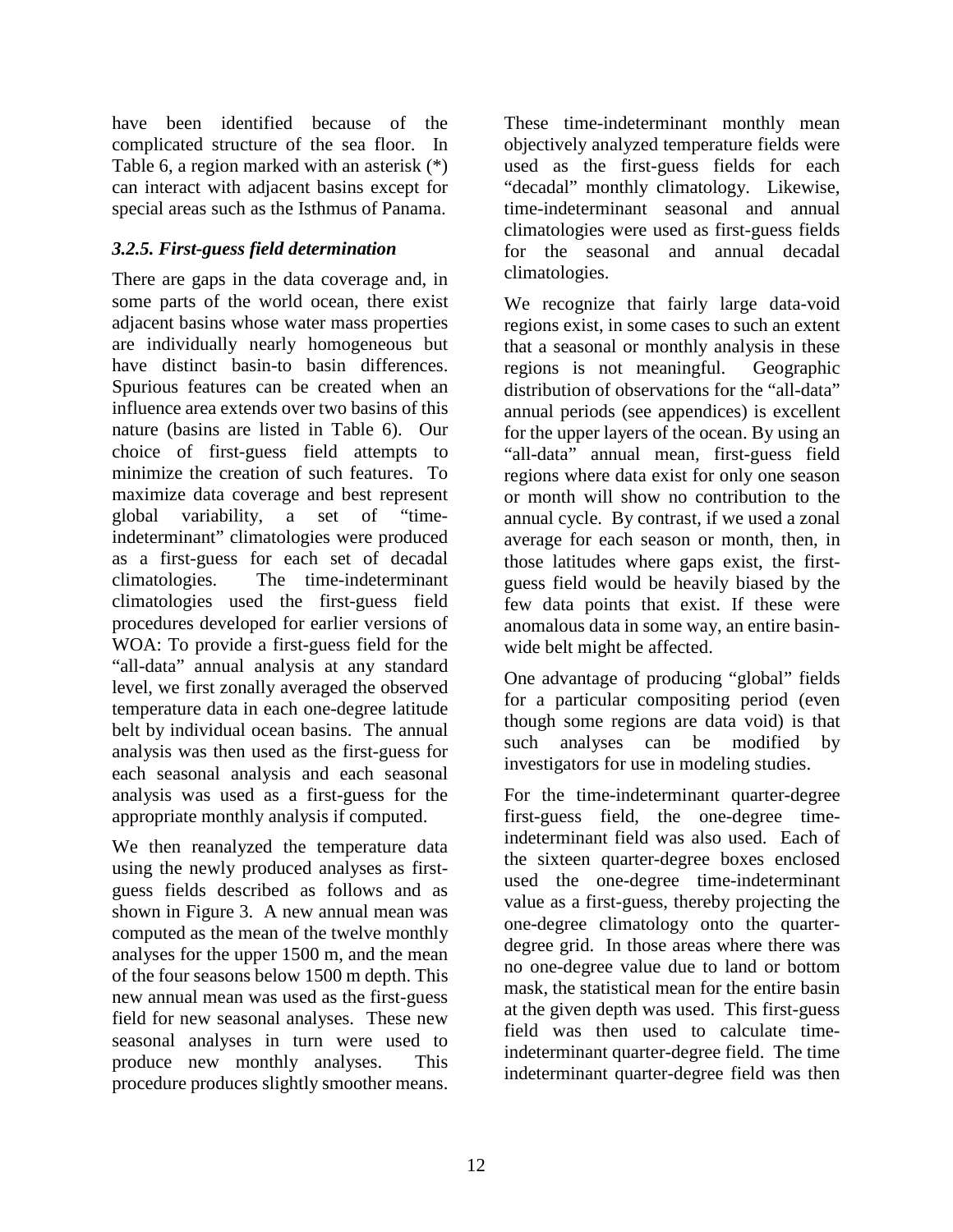used for each quarter-degree decadal climatological mean.

#### **3.3. Choice of objective analysis procedures**

Optimum interpolation (Gandin, 1963) has been used by some investigators to objectively analyze oceanographic data. We recognize the power of this technique but have not used it to produce analyzed fields. As described by Gandin (1963), optimum interpolation is used to analyze synoptic data using statistics based on historical data. In particular, second-order statistics such as correlation functions are used to estimate the distribution of first order parameters such as means. We attempt to map most fields in this atlas based on relatively sparse data sets.

Because of the paucity of data, we prefer not to use an analysis scheme that is based on second order statistics. In addition, as Gandin has noted, there are two limiting cases associated with optimum interpolation. The first is when a data distribution is dense. In this case, the choice of interpolation scheme makes little difference. The second case is when data are sparse. In this case, an analysis scheme based on second order statistics is of questionable value. For additional information on objective analysis procedures see Thiebaux and Pedder (1987) and Daley (1991).

## **3.4. Choice of spatial grid**

The analyses that comprise WOA18 have been computed using the ETOPO2 (Earth Topography 2 arc minute) land-sea topography to define ocean depths at each gridpoint (ETOPO2, 2006). From the ETOPO2 land mask, a quarter-degree land mask was created based on ocean bottom depth and land criteria. If sixteen or more 2 minute square values out of a possible fortynine in a one-quarter-degree box were defined as land, then the quarter-degree gridbox was defined to be land. If no more

than two of the 2-minute squares had the same depth value in a quarter-degree box, then the average value of the 2-minute ocean depths in that box was defined to be the depth of the quarter-degree gridbox. If ten or more 2-minute squares out of the forty-nine had a common bottom depth, then the depth of the quarter-degree box was set to the most common depth value. The same method was used to go from a quarter-degree to a onedegree resolution. In the one-degree resolution case, at least four points out of a possible sixteen (in a one-degree square) had to be land in order for the one-degree square to remain land and three out of sixteen had to have the same depth for the ocean depth to be set. These criteria yielded a mask that was then modified by:

- 1. Connecting the Isthmus of Panama;
- 2. Maintaining an opening in the Straits of Gibraltar and in the English Channel;
- 3. Connecting the Kamchatka Peninsula and the Baja Peninsula to their respective continents.

The one-degree mask was created from the quarter-degree mask instead of directly from ETOPO2 in order to maintain consistency between the quarter-degree and one-degree masks.

## *3.4.1 Increased Spatial Resolution*

World Ocean Atlas 2018 (WOA18) consists of temperature and salinity climatologies at both one-degree and quarter-degree spatial resolution, and oxygen climatologies at onedegree spatial resolution,. In addition to the increased spatial resolution, WOA18 also consists of increased vertical resolution and decadal climatologies.

The increase in resolution from one-degree to quarter-degree between WOA09 and WOA13 allowed regions whose features were not clearly defined in the one-degree analysis to be better represented in the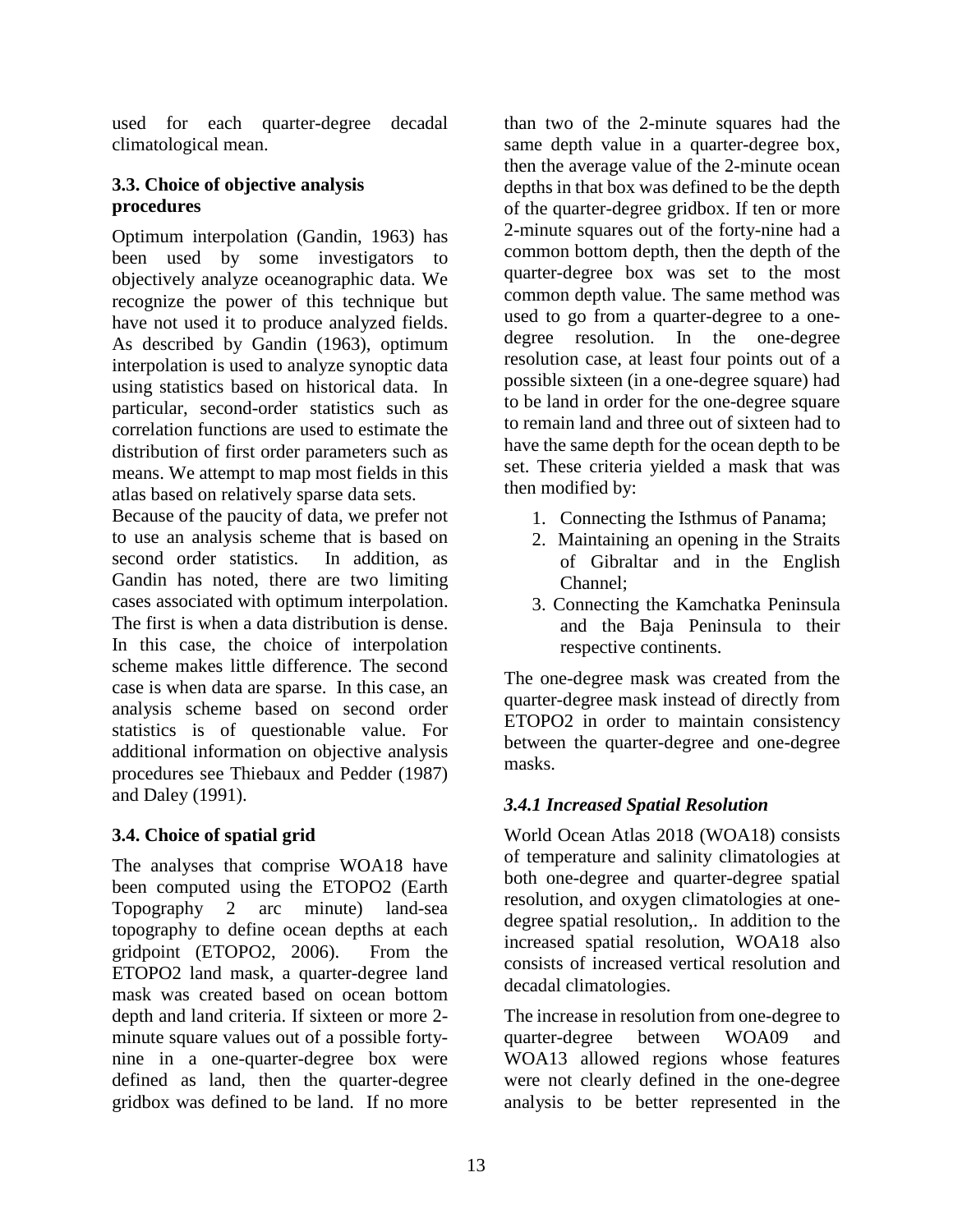higher-resolution analysis. An example of this is the California Current. Figure 1 shows the 1955-1964 annual salinity of the California Current off of the West coast of the United States at 30m depth. Both the onedegree and quarter-degree analyses show tight salinity gradients along the current; however, the quarter-degree is able to show the pinching of the isohalines and the resulting fresh tongue of the California Current much better than the one-degree analysis. The fresh tongue is well offshore the California coast in the quarter-degree analysis because coastal upwelling mixes up cold and relatively high salinity water (Lynn, 1967). This causes the coastal waters to have higher salinity, which is clearly depicted in the quarter-degree analysis. The quarterdegree resolution also extends the freshest water further south. The figure also depicts another improvement when moving from one-degree to quarter-degree resolution, which is the ability to objectively analyze the physical variables closer to land. The quarter-degree land gridboxes are closer and more confined to the coast than the onedegree land grid-boxes, whose land gridboxes extend much further into the ocean. This allows the quarter-degree WOA13 and WOA18 to better use the large amount of data in near-shore observations.

**Table 1. Radii of influence used in the objective analysis for the one-degree and quarter-degree climatologies.**

| Pass   | 1° Radius of | $1/4$ ° Radius |
|--------|--------------|----------------|
|        |              |                |
| Number | Influence    | of Influence   |
|        | 892 km       | 321 km         |
|        | 669 km       | 267 km         |
|        | 446 km       | 214 km         |

However, some drawbacks are also encountered when moving to a higher resolution. The radius of influence used in the objective analysis is smaller in the quarter-degree grid as compared to the onedegree grid (see Table 1), thus in regions of very few observations, the analyzed value will not have many, if any, data points used in its calculation. This issue has been minimized somewhat by using the onedegree climatological products as first-guess fields for the quarter-degree products. For a full discussion of the methods used in producing the quarter-degree fields see Boyer *et al.* (2005).

#### **3.5. Stabilization of Temperature and Salinity Climatologies**

Temperature and salinity climatologies are calculated separately. There are many more temperature data than salinity data. Even when there are salinity measurements, there are not always concurrent temperature measurements. As a result, when density is calculated from standard level climatologies of temperature and salinity, instabilities may result in the vertical density field. (Stability is defined in section 2.2.4.) While instabilities do occur in the ocean on an instantaneous time frame, these instabilities are usually short-lived and not characteristic of the mean density field. Appendices A (Section 8.1) and B (Section 8.2) describe a method we have employed to minimally alter climatological temperature and salinity profiles to achieve a stable water column everywhere in the world ocean. The method is based on the method of Jackett and McDougall (1995). The final temperature and salinity climatologies reflect this stabilization. Appendix C (Section 8.3) describes some areas where the salinity fields should be used with care due to data scarcity.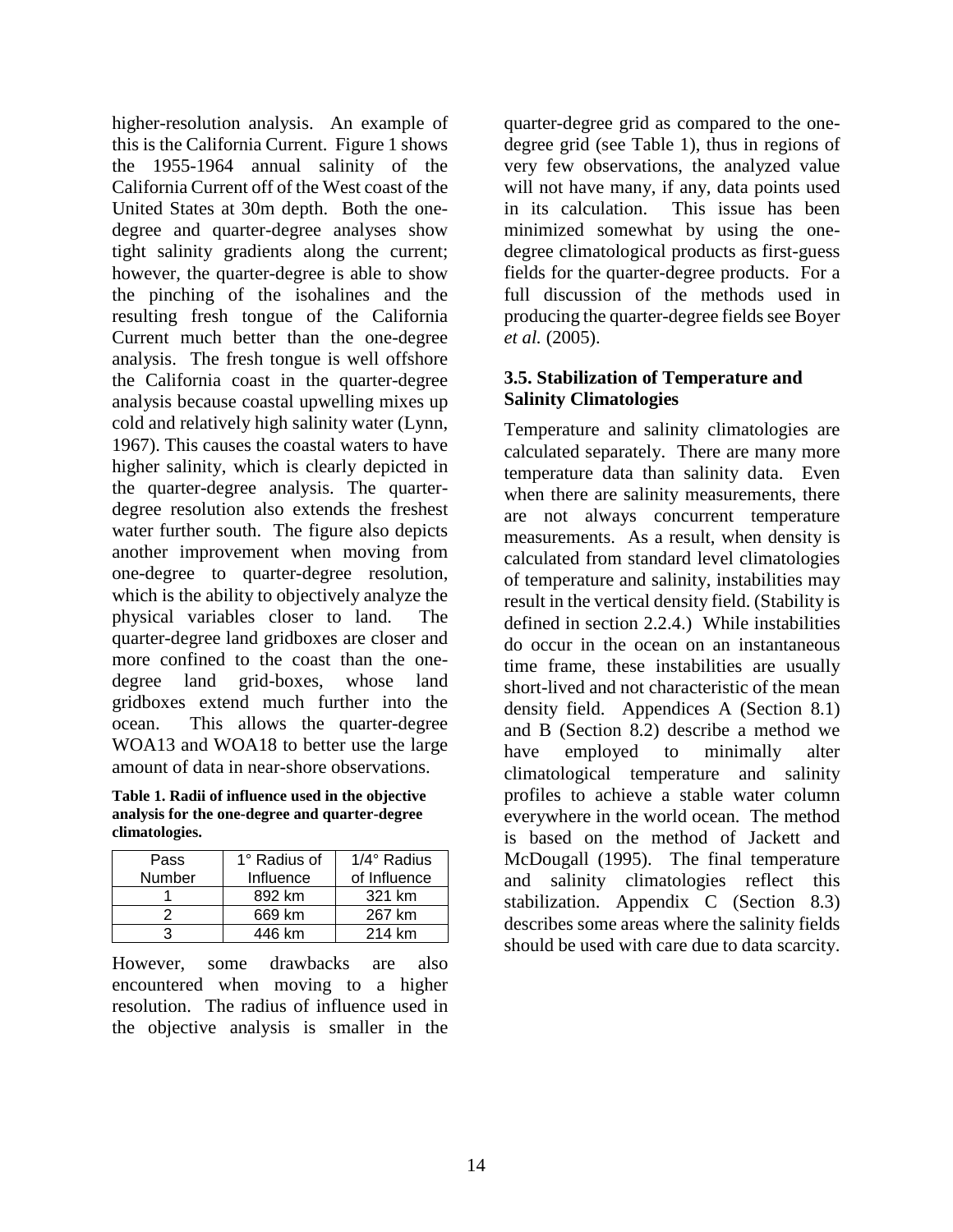

**Figure 1. The annual salinity of the California Current at 30m depth for the 1955 - 1964 decade as represented by one-degree resolution and quarter-degree resolution.**

#### **4. RESULTS**

The online figures for this atlas include seven types of horizontal maps representing annual, seasonal, and monthly spatial distribution of analyzed data and data statistics as a function of selected standard depth levels for salinity:

- a) Objectively analyzed salinity climatology fields. One-degree or quarter-degree grids (as applicable) for which there were fewer than three values available in the objective analysis defined by the influence radius are denoted by a white "**+**" symbol.
- b) Statistical mean salinity fields. Onedegree or quarter-degree grids for which there were fewer than three values available in the objective analysis defined by the influence radius are denoted by a white "**+**" symbol.
- c) Data distribution fields of the number of salinity observations in each one-degree or quarter-degree grid used in the objective analysis, binned into 1 to 2, 3- 5, 6-10, 11-30, 31-50 and greater than 51 observations per grid square.
- d) Standard deviation fields binned into several ranges depending on the depth level. The maximum value of the standard deviation is shown on the map.
- e) Standard error of the mean fields binned into several ranges depending on the depth level.
- f) Difference between observed and analyzed fields binned into several ranges depending on the depth level.
- g) Difference between seasonal/monthly temperature fields and the annual mean field.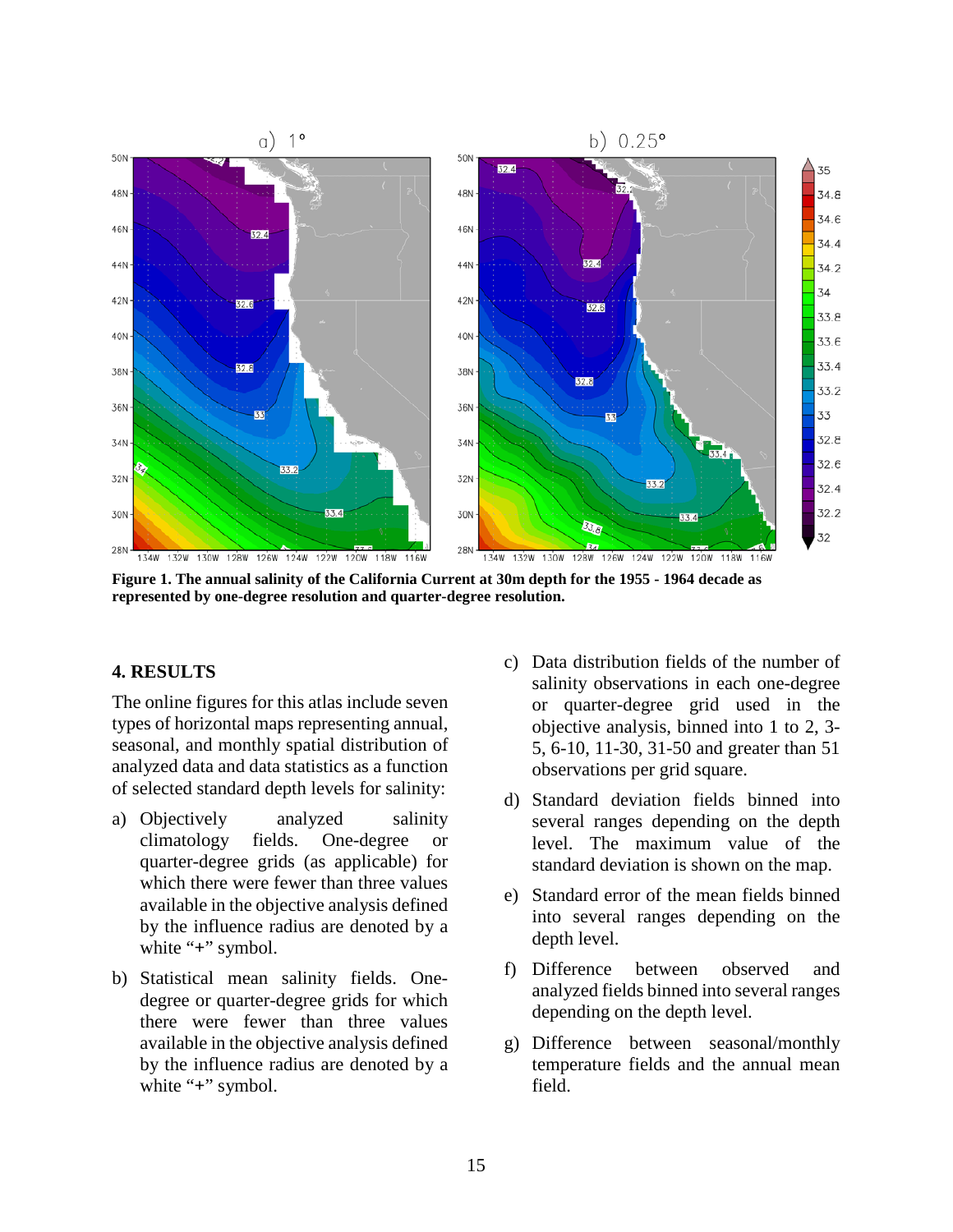h) The number of mean values within the radius of influence for each grid box was also calculated. This is not represented as stand-alone maps, but the results are used on a) and b) maps (as above) to shade the grid boxes with fewer than three mean values within the radius of influence. These calculations are available as data files online.

The maps are arranged by composite time periods: annual, seasonal, monthly. We note that the complete set of all climatological maps, objectively analyzed fields and associated statistical fields at all standard depth levels shown in Table 2 are [available](http://www.nodc.noaa.gov/OC5/indprod.html)  [online.](http://www.nodc.noaa.gov/OC5/indprod.html) The complete set of data fields and documentation are [available online](http://www.nodc.noaa.gov/OC5/indprod.html) as well. Table 7 describes all available salinity maps and data fields.

All of the figures use consistent symbols and notations for displaying information. Continents are displayed as light-grey areas. Oceanic areas shallower than the standard depth level being displayed are shown as solid gray areas. The objectively analyzed distribution fields include the nominal contour interval used. In addition, these maps may include in some cases additional contour lines displayed as dashed black lines. All of the maps were computer drafted using Generic Mapping Tools (GMT, Wessel and Smith, 1998).

We describe next the computation of annual and seasonal fields (section 4.1) and available objective and statistical fields (section 4.2).

#### **4.1. Computation of annual and seasonal fields**

After completion of all of our analyses we define a final annual analysis as the average of our twelve monthly mean fields in the upper 1500m of the ocean. Below 1500m depth we define an annual analysis as the mean of the four seasonal analyses. Our final seasonal analyses are defined as the average

of the monthly analyses in the upper 1500m of the ocean. Monthly fields computed as the average of six "decadal" monthly analyses are also included.

#### **4.2. Available statistical fields**

Table 7 lists all objective and statistical fields calculated as part of WOA18. Climatologies of salinity and associated statistics described in this document, as well as global figures of same can be [obtained online.](https://www.nodc.noaa.gov/OC5/woa18/)

The sample standard deviation in a gridbox was computed using:

$$
s = \sqrt{\frac{\sum_{n=1}^{N} (x_n - \overline{x})^2}{N - 1}}
$$
 (11)

in which  $x_n$ = the  $n^{\text{th}}$  data value in the gridbox,  $x =$  mean of all data values in the gridbox, and  $N =$  total number of data values in the gridbox. The standard error of the mean was computed by dividing the standard deviation by the square root of the number of observations in each gridbox.

In addition to statistical fields, the land/ocean bottom mask and basin definition mask are also available on the above-mentioned website. A user could take the standard depth level data from WOD18 with flags and these masks, and recreate the WOA18 fields following the procedures outlined in this document. Explanations and data formats for the data files are found under documentation on the WOA18 [webpage.](http://www.nodc.noaa.gov/OC5/WOA18/pr_woa18.html)

#### **4.3 Obtaining WOA18 fields online**

The objective and statistical data fields can be obtained online in different digital formats at the WOA18 [webpage.](http://www.nodc.noaa.gov/OC5/WOA18/pr_woa18.html) The WOA18 fields can be obtained in ASCII format (WOA native and comma-separated value [CSV]) and netCDF through our WOA18 [webpage.](http://www.nodc.noaa.gov/OC5/WOA18/pr_woa18.html) For users interested in specific geographic areas, the World Ocean Atlas Select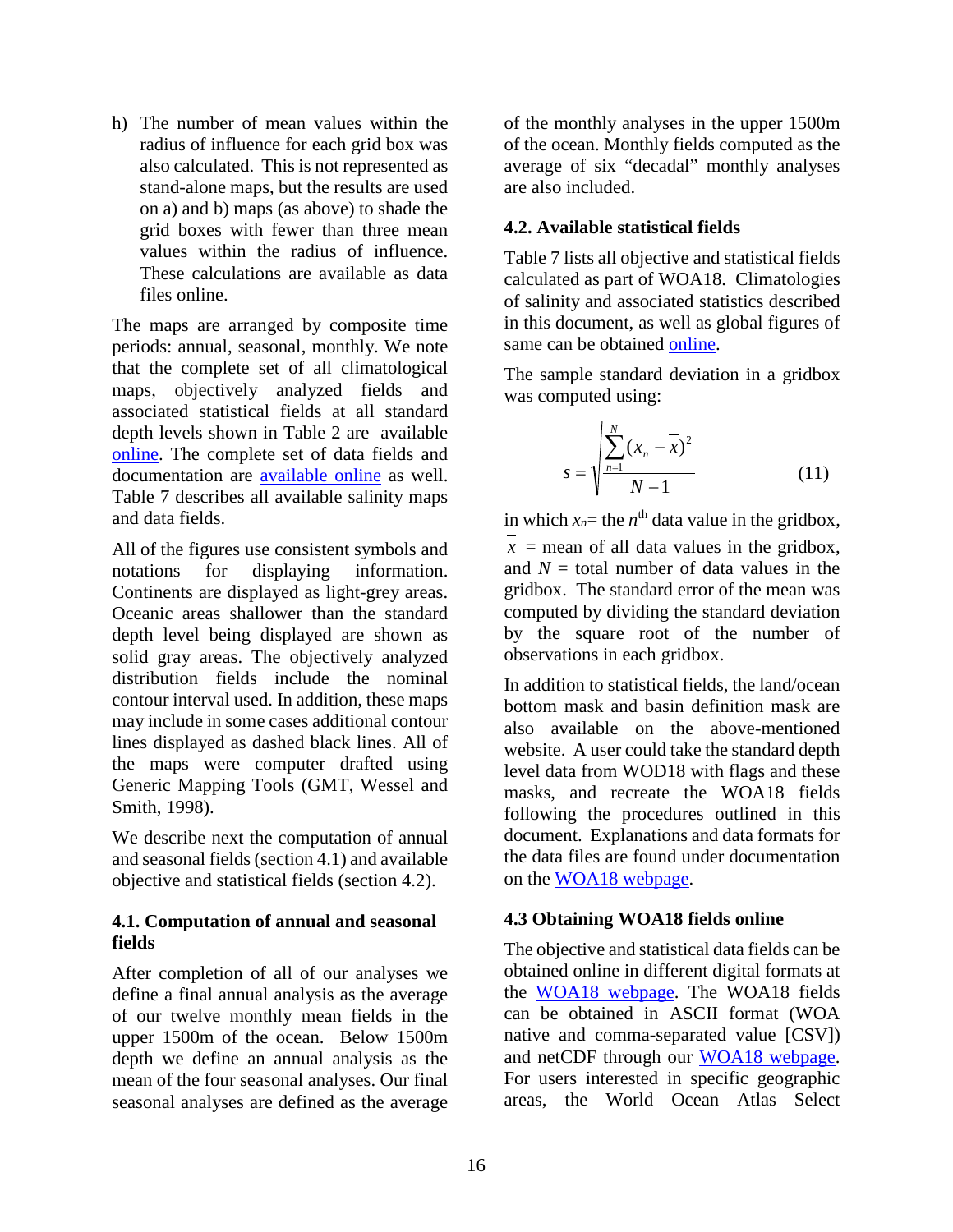[\(WOAselect\)](http://www.nodc.noaa.gov/OC5/SELECT/woaselect/woaselect.html) selection tool can be used to designate a subset geographic area, depth, and oceanographic variable to view and optionally download climatological means or related statistics in shapefile format which is compatible with GIS software such as ESRI ArcMap. WOA18 includes a digital collection of "JPEG" images of the objective and statistical fields. In addition, WOA18 can be obtained in Ocean Data View [\(ODV\)](http://odv.awi.de/) format. WOA18 will be available through other online locations as well. WOA98, WOA01, WOA05, WOA09 and WOA13 are presently served through the [IRI/LDEO](http://iridl.ldeo.columbia.edu/)  [Climate Data Library](http://iridl.ldeo.columbia.edu/) with access to statistical and objectively analyzed fields in a variety of digital formats.

## **5. SUMMARY**

In the preceding sections we have described the results of a project to objectively analyze all historical ocean salinity data in WOD18. We desire to build a set of climatological analyses that are identical in all respects for all variables including relatively data sparse variables such as nutrients. This provides investigators with a consistent set of analyses to use.

One advantage of the analysis techniques used in this atlas is that we know the amount of smoothing by objective analyses as given by the response function in Table 5 and Figure 2. We believe this to be an important function for constructing and describing a climatology of any geophysical parameter. Particularly when computing anomalies from a standard climatology, it is important that the synoptic field be smoothed to the same extent as the climatology, to prevent generation of spurious anomalies simply through differences in smoothing. A second reason is that purely diagnostic computations require a minimum of seven or eight gridpoints to represent any Fourier component with accuracy. Higher order

derivatives will require more smoothing.

We have attempted to create objectively analyzed fields and data sets that can be used as a "black box." We emphasize that some quality control procedures used are subjective. For those users who wish to make their own choices, all the data used in our analyses [are available](http://www.nodc.noaa.gov/OC5/WOD18/pr_wod18.html) both at standard depth levels as well as observed depth levels. The results presented in this atlas show some features that are suspect and may be due to non-representative data that were not flagged by the quality control techniques used. Although we have attempted to eliminate as many of these features as possible by flagging the data which generate these features, some obviously could remain. Some may eventually turn out not to be artifacts but rather to represent real features, not yet capable of being described in a meaningful way due to lack of data.

## **6. FUTURE WORK**

Our analyses will be updated when justified by additional observations. As more data are received at NCEI/WDS, we will also be able to produce improved higher resolution climatologies for salinity.

#### **7. REFERENCES**

- Achtemeier, G.L. (1987). On the concept of varying influence radii for a successive corrections objective analysis. *Mon. Wea. Rev.,* 11, 1761- 1771.
- Antonov, J.I., S. Levitus, T.P. Boyer, M.E. Conkright, T.D. O'Brien, and C. Stephens (1998a). World Ocean Atlas 1998. Vol. 1: Temperature of the Atlantic Ocean*. NOAA Atlas NESDIS 27*, U.S. Government Printing Office, Washington, D.C., 166 pp.
- Antonov, J.I., S. Levitus, T.P. Boyer, M.E. Conkright, T.D. O'Brien, and C. Stephens (1998b). World Ocean Atlas 1998. Vol. 2: Temperature of the Pacific Ocean. *NOAA Atlas NESDIS 28*, U.S. Government Printing Office, Washington, D.C., 166 pp.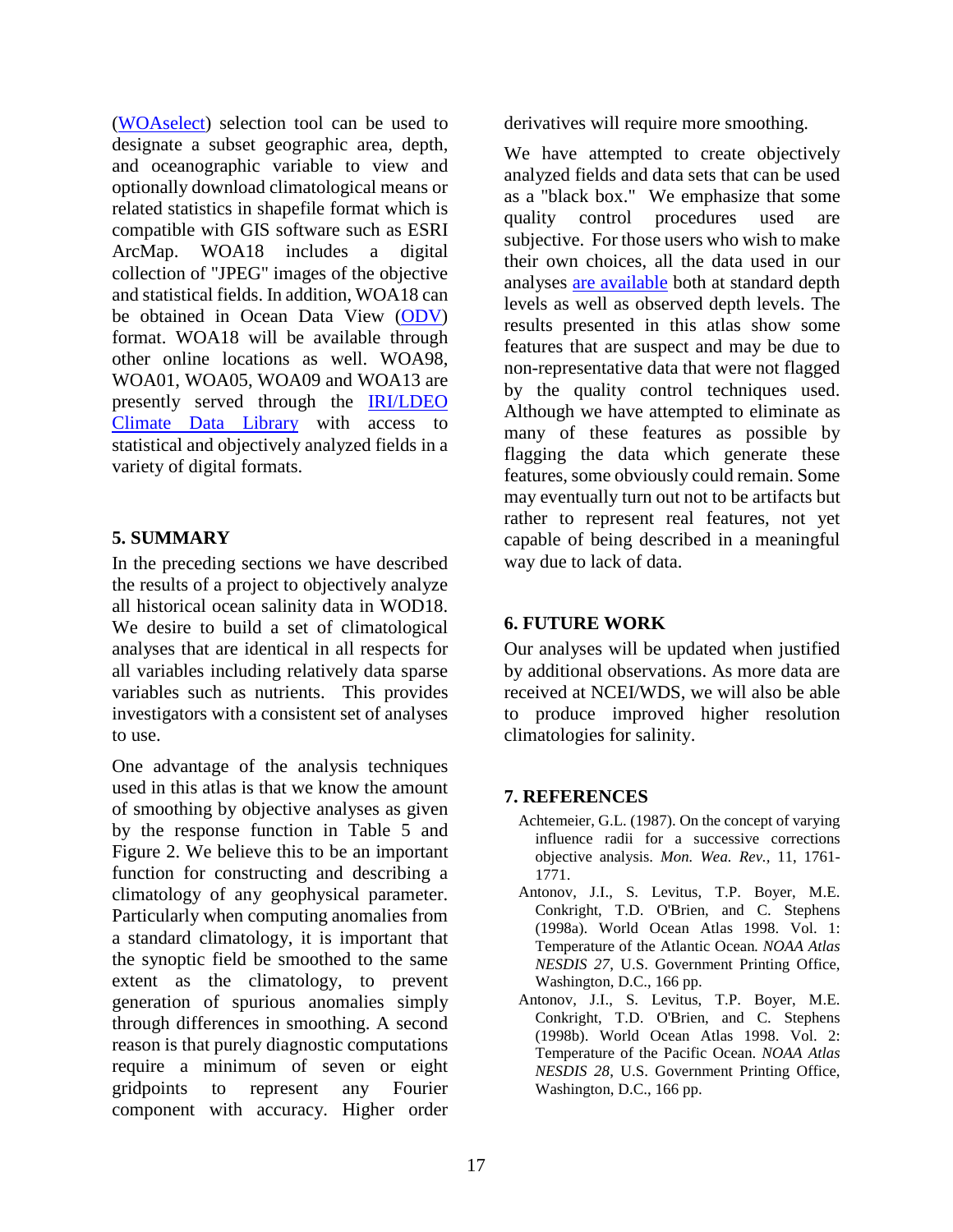- Antonov, J.I., S. Levitus, T.P. Boyer, M.E. Conkright, T.D. O'Brien, C. Stephens, and B. Trotsenko (1998c). World Ocean Atlas 1998. Vol. 3: Temperature of the Indian Ocean. *NOAA Atlas NESDIS 29*, U.S. Government Printing Office, Washington, D.C., 166 pp.
- Antonov, J.I., R.A. Locarnini, T.P. Boyer, H.E. Garcia, and A.V. Mishonov (2006). World Ocean Atlas 2005. Vol. 2: Salinity. S. Levitus, Ed. *NOAA Atlas NESDIS 62*, U.S. Government Printing Office, Washington, D.C., 182 pp.
- Antonov, J.I., D. Seidov, T.P. Boyer, R.A. Locarnini, A.V. Mishonov, H.E. Garcia, O.K. Baranova, M.M. Zweng, and D.R. Johnson (2010). World Ocean Atlas 2009. Vol. 2: Salinity. S. Levitus, Ed. *NOAA Atlas NESDIS 69*, U.S. Government Printing Office, Washington, D.C., 184 pp.
- Barnes, S.L. (1964). A technique for maximizing details in numerical weather map analysis. *J. App. Meteor.*, 3, 396-409.
- Barnes, S.L. (1973). Mesoscale objective map analysis using weighted time series observations*. NOAA Technical Memorandum ERL* NSSL-62, 60 pp.
- Barnes, S.L. (1994). Applications of the Barnes Objective Analysis Scheme, Part III: Tuning for Minimum Error. *J. Atmos. Oceanic Technol.,* 11, 1459-1479.
- Bergthorsson, P. and B. Doos, 1955. Numerical Weather map analysis. *Tellus*, 7, 329-340.
- Boyer, T.P. and S. Levitus (1994). Quality control and processing of historical temperature, salinity and oxygen data. *NOAA Technical Report NESDIS 81*, 65 pp.
- Boyer, T.P., S. Levitus, J.I. Antonov, M.E. Conkright, T.D. O'Brien, and C. Stephens (1998a). World Ocean Atlas 1998. Vol. 4: Salinity of the Atlantic Ocean. *NOAA Atlas NESDIS* 30, U.S. Government Printing Office, Washington, D.C., 166 pp.
- Boyer, T.P., S. Levitus, J.I. Antonov, M.E. Conkright, T.D. O'Brien, and C. Stephens (1998b). World Ocean Atlas 1998. Vol. 5: Salinity of the Pacific Ocean. *NOAA Atlas NESDIS 31*, U.S. Government Printing Office, Washington, D.C., 166 pp.
- Boyer, T.P., S. Levitus, J.I. Antonov, M.E. Conkright, T.D. O'Brien, C. Stephens, and B. Trotsenko (1998c). World Ocean Atlas 1998. Vol. 6: Salinity of the Indian Ocean. *NOAA Atlas NESDIS 32*, U.S. Government Printing Office, Washington, D.C., 166 pp.
- Boyer, T.P., C. Stephens, J.I. Antonov, M.E. Conkright, R.A. Locarnini, T.D. O'Brien, and H.E. Garcia (2002). World Ocean Atlas 2001.

Vol. 2: Salinity. S. Levitus, Ed., *NOAA Atlas NESDIS 50*, U.S. Government Printing Office, Washington, D.C., 165 pp.

- Boyer, T.P, S. Levitus, H.E. Garcia, R.A. Locarnini, C. Stephens, J.I. Antonov (2005). Objective analyses of annual, seasonal, and monthly temperature and salinity for the world ocean on a ¼ degree grid. *International Journal of Climatology*, 25, 931-945.
- Boyer, T.P., J.I. Antonov, O.K. Baranova, H.E. Garcia, D.R. Johnson, R.A. Locarnini, A.V. Mishonov, T.D. O'Brien, D. Seidov, I.V. Smolyar, M.M. Zweng (2009). World Ocean Database 2009. S. Levitus, Ed., *NOAA Atlas NESDIS 66*, U.S. Gov. Printing Office, Wash., D.C., 216 pp., DVDs.
- Boyer, T.P., J.I. Antonov, O.K. Baranova, C. Coleman, H.E. Garcia, A. Grodsky, D.R. Johnson, T.D. O'Brien, C.R. Paver, R.A. Locarnini, A.V. Mishonov, J.R. Reagan, D. Seidov, I.V. Smolyar, and M.M. Zweng (2013). World Ocean Database 2013. S. Levitus, Ed., A. Mishonov Tech. Ed., *NOAA Atlas NESDIS 72*, 209 pp.
- Boyer, T.P., R.A. Locarnini, M.M. Zweng, A.V. Mishonov, J.R. Reagan, J.I. Antonov, H.E. Garcia, O.K. Baranova, D.R. Johnson, D. Seidov, M.M. Biddle, M. Hamilton (2015). *Changes to calculations of the World Ocean Atlas 2013 for ver.2*.

[http://data.nodc.noaa.gov/woa/WOA13/DOC/w](http://data.nodc.noaa.gov/woa/WOA13/DOC/woa13v2_changes.pdf) [oa13v2\\_changes.pdf.](http://data.nodc.noaa.gov/woa/WOA13/DOC/woa13v2_changes.pdf) 

- Boyer, T.P., O.K. Baranova, C. Coleman, H.E. Garcia, A. Grodsky, R.A. Locarnini, A.V. Mishonov, C.R. Paver, J.R. Reagan, D. Seidov, I.V. Smolyar, K.W. Weathers, M.M. Zweng (2019). World Ocean Database 2018. A. V. Mishonov, Technical Editor, *NOAA Atlas NESDIS 87*.
- Conkright, M.E., S. Levitus, and T.P. Boyer (1994). World Ocean Atlas 1994. Vol. 1: Nutrients. *NOAA Atlas NESDIS 1*, U.S. Government Printing Office, Washington, D.C., 150 pp.
- Conkright, M.E., T.D. O'Brien, S. Levitus, T.P. Boyer, J.I. Antonov, and C. Stephens (1998a). World Ocean Atlas 1998. Vol. 10: Nutrients and Chlorophyll of the Atlantic Ocean*. NOAA Atlas NESDIS 36*, U.S. Government Printing Office, Washington, D.C., 245 pp.
- Conkright, M.E., T.D. O'Brien, S. Levitus, T.P. Boyer, J.I. Antonov, and C. Stephens (1998b). World Ocean Atlas 1998. Vol. 11: Nutrients and Chlorophyll of the Pacific Ocean*. NOAA Atlas NESDIS 37*, U.S. Government Printing Office, Washington, D.C., 245 pp.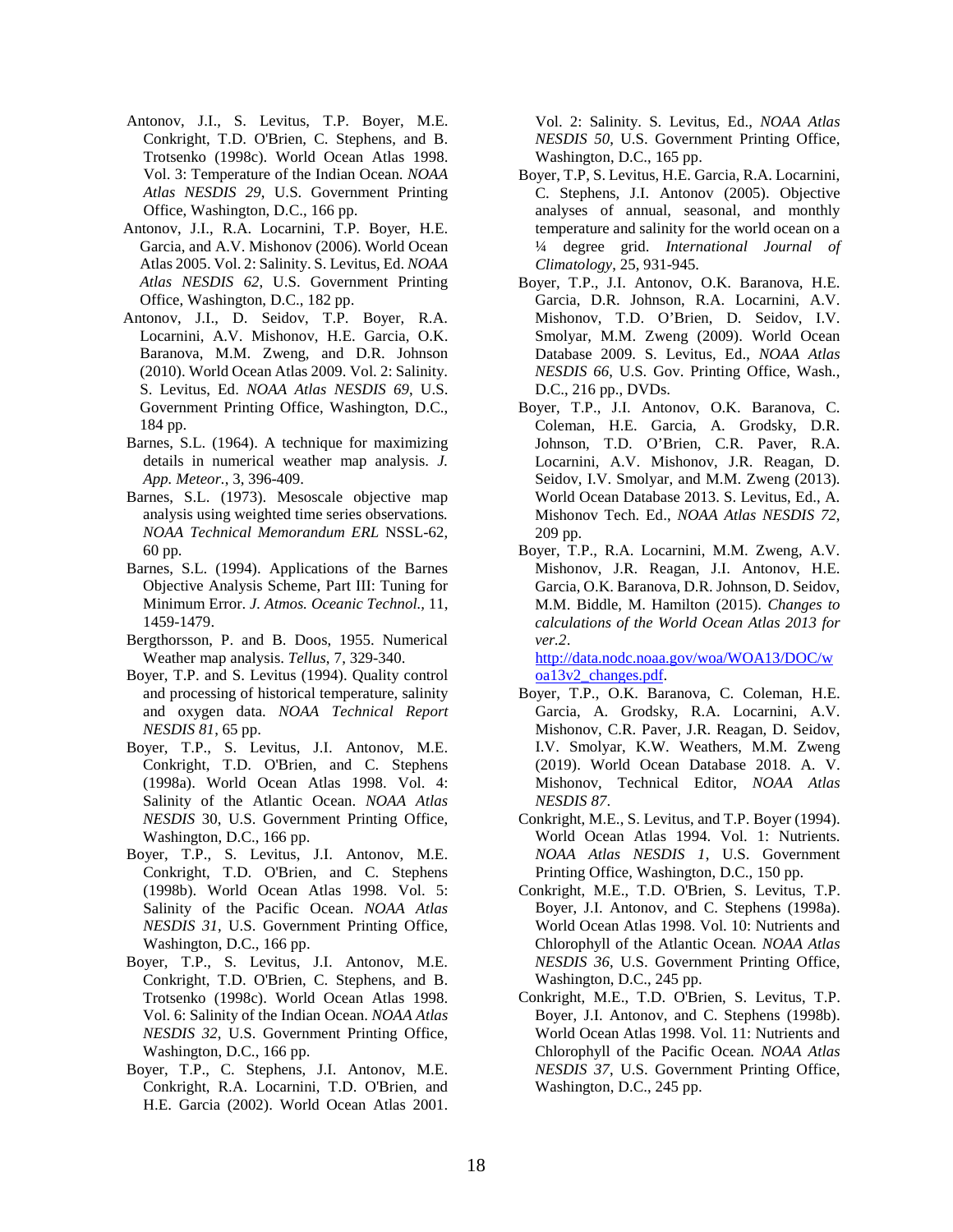- Conkright, M.E., T.D. O'Brien, S. Levitus, T.P. Boyer, J.I. Antonov, and C. Stephens (1998c). World Ocean Atlas 1998. Vol. 12: Nutrients and Chlorophyll of the Indian Ocean*. NOAA Atlas NESDIS 38*, U.S. Government Printing Office, Washington, D.C., 245 pp.
- Conkright, M.E., H.E. Garcia, T.D. O'Brien, R.A. Locarnini, T.P. Boyer, C. Stephens, and J.I. Antonov (2002*).* World Ocean Atlas 2001. Vol. 4: Nutrients*.* S. Levitus, Ed., *NOAA Atlas NESDIS 52*, U.S. Government Printing Office, Washington, D.C., 392 pp.
- Cressman, G.P. (1959). An operational objective analysis scheme. *Mon. Wea. Rev.*, 87, 329-340.
- Daley, R. (1991). *Atmospheric Data Analysis.* Cambridge University Press, Cambridge, 457 pp.
- ETOPO2 (2006). Data Announcements 06-MGG-01, 2-Minute Gridded Global Relief Data. NOAA, *National Geophysical Data Center*, Boulder, CO.
- Gandin, L.S. (1963). Objective Analysis of Meteorological fields. *Gidromet Izdat*, Leningrad (translation by Israel program for Scientific Translations), Jerusalem, 1966, 242 pp.
- Garcia, H.E., R.A. Locarnini, T.P. Boyer, and J.I. Antonov (2006a). World Ocean Atlas 2005. Vol. 3: Dissolved Oxygen, Apparent Oxygen Utilization, and Oxygen Saturation. S. Levitus, Ed. *NOAA Atlas NESDIS 63*, U.S. Government Printing Office, Washington, D.C., 342 pp.
- Garcia H.E., R.A. Locarnini, T.P. Boyer, and J.I. Antonov (2006b). World Ocean Atlas 2005. Vol. 4: Nutrients (phosphate, nitrate, silicate), S. Levitus, Ed., *NOAA Atlas NESDIS 64*, U.S. Government Printing Office, Washington, D.C., 395 pp.
- Garcia, H.E., R.A. Locarnini, T.P. Boyer, and J.I. Antonov (2010a). World Ocean Atlas 2009, Vol. 3: Dissolved Oxygen, Apparent Oxygen Utilization, and Oxygen Saturation*.* S. Levitus, Ed. *NOAA Atlas NESDIS 70*, U.S. Government Printing Office, Washington, D.C., 344 pp.
- Garcia, H.E., R.A. Locarnini, T.P. Boyer, and J.I. Antonov (2010b). World Ocean Atlas 2009. *I* S. Levitus, Ed. *NOAA Atlas NESDIS 71*, U.S. Government Printing Office, Washington, D.C., 398 pp.
- Garcia H.E., K.W. Weathers, C.R. Paver, I.V. Smolyar, T.P. Boyer, R.A. Locarnini, M.M. Zweng, A.V. Mishonov, O.K. Baranova, and J.R. Reagan (2019a). World Ocean Atlas 2018, Vol. 3: Dissolved Oxygen, Apparent Oxygen Utilization, and Oxygen Saturation. A. Mishonov, Tech. Ed. *NOAA Atlas NESDIS 83*, 29pp.
- Garcia H.E., K.W. Weathers, C.R. Paver, I.V. Smolyar, T.P. Boyer, R.A. Locarnini, M.M.

Zweng, A.V. Mishonov, O.K. Baranova, and J.R. Reagan (2019b). World Ocean Atlas 2018, Vol. 4: Dissolved Inorganic Nutrients (phosphate, nitrate, silicate). A. Mishonov, Tech. Ed. *NOAA Atlas NESDIS 84*, 34pp.

- Hesselberg, T. and H.U. Sverdrup (1914). Die Stabilitutsverhaltnisse des Seewassers bei Vertitalen Verschiebungen. *Aarb. Bergen Mus.,* No. 14, 17 pp.
- IOC (1998). Global Temperature-Salinity Profile Programme (GTSPP) – Overview and Future. *IOC Technical Series, 49*, Intergovernmental Oceanographic Commission, Paris, 12 pp.
- Jackett, D.R. and T.J. McDougall (1995). Minimal Adjustment of Hydrographic Profiles to Achieve Static Stability. *J. Atmos. Oceanic Technol.*, 12, 381-389.
- JPOTS (Joint Panel on Oceanographic Tables and Standards) Editorial Panel (1991). Processing of Oceanographic Station Data. *UNESCO*, Paris, 138 pp.
- Johnson, D.R., T.P. Boyer, H.E. Garcia, R.A. Locarnini, O.K. Baranova, and M.M. Zweng (2013). World Ocean Database 2013 User's Manual. S. Levitus, Ed., A. Mishonov, Tech. Ed. *NODC Internal Report 22*, U.S. Government Printing Office, Washington, D.C., 172 pp.
- Johnson, G.C. (1995). Revised XCTD fall-rate equation coefficients from CTD data. *J. Atmos. Oceanic Technol.*, 12, 1367-1373.
- Kizu, S., H. Onishi, T. Suga, K. Hanawa, T. Watanabe, and H. Iwamiya (2008). Evaluation of the fall rates of the present and developmental XCTDs. *Deep-Sea Res. I*, 55,571–586.
- Koso, Y., H. Ishii, and M. Fujita (2005). An examination of the depth conversion formula of XCTD-2F. *Technical Bulletin on Hydrology and Oceanography*, 23, 93–98 (in Japanese).
- Levitus, S. (1982). Climatological Atlas of the World Ocean*. NOAA Professional Paper No. 13*, U.S. Government Printing Office, Washington, D.C., 173 pp.
- Levitus, S. and G. Isayev (1992). A polynomial approximation to the International Equation of State for Seawater. *J. Atmos. Oceanic Technol.,*  9, 705-708.
- Levitus, S. and T.P. Boyer (1994a). World Ocean Atlas 1994. Vol. 2: Oxygen. *NOAA Atlas NESDIS 2*, U.S. Government Printing Office, Washington, D.C., 186 pp.
- Levitus, S. and T.P. Boyer (1994b). World Ocean Atlas 1994. Vol. 4: Temperature. *NOAA Atlas NESDIS 4*, U.S. Government Printing Office, Wash., D.C., 117 pp.
- Levitus, S., R. Burgett, T.P. Boyer (1994c). World Ocean Atlas 1994, Vol. 3: Salinity. *NOAA Atlas*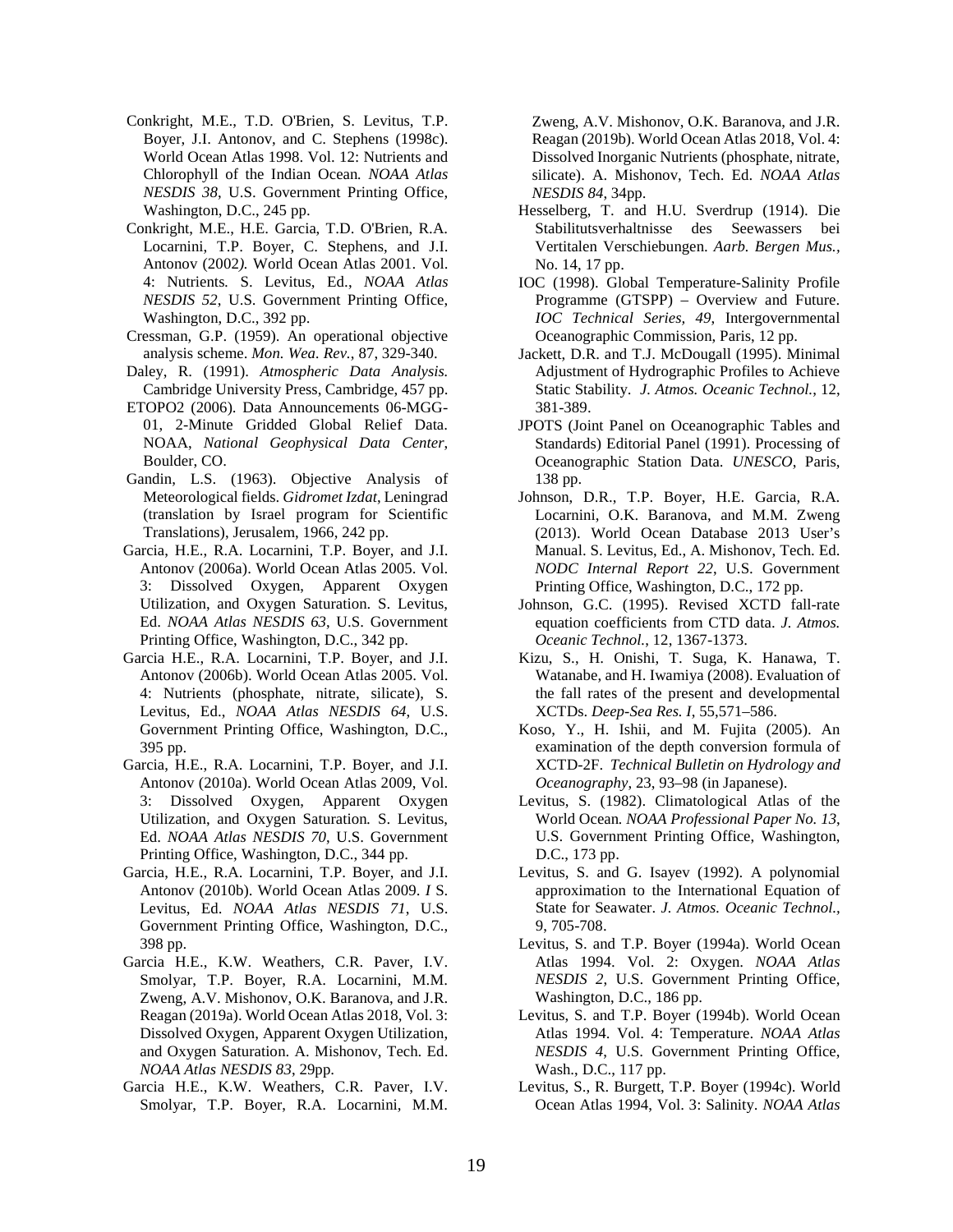*NESDIS 3*, U.S. Government Printing Office, Washington, D.C., 99 pp.

- Levitus, S., S. Sato, C. Maillard, N. Mikhailov, P. Caldwell, and H. Dooley (2005). Building Ocean Profile-Plankton Databases for Climate and Ecosystem Research, *NOAA Technical Report NESDIS 117*, U.S Government Printing Office, Washington, D.C., 29 pp.
- Locarnini, R.A., T.D. O'Brien, H.E. Garcia, J.I. Antonov, T.P. Boyer, M.E. Conkright, and C. Stephens (2002). World Ocean Atlas 2001. Vol. 3: Oxygen. S. Levitus, Ed., *NOAA Atlas NESDIS 51*, U.S. Government Printing Office, Washington, D.C., 286 pp.
- Locarnini, R.A., A.V. Mishonov, J.I. Antonov, T.P. Boyer, and H.E. Garcia (2006). World Ocean Atlas 2005. Vol. 1: Temperature. S. Levitus, Ed., NOAA *Atlas NESDIS 61*, U.S. Government Printing Office, Washington, D.C. 182 pp.
- Locarnini, R.A., A.V. Mishonov, J.I. Antonov, T.P. Boyer, and H.E. Garcia (2010). World Ocean Atlas 2009. Vol. 1: Temperature. S. Levitus, Ed. *NOAA Atlas NESDIS 68*, U.S. Government Printing Office, Washington, D.C., 184 pp.
- Locarnini, R.A., A.V. Mishonov, J.I. Antonov, T.P. Boyer, H.E. Garcia, O.K. Baranova, M.M. Zweng, C.R. Paver, J.R. Reagan, D.R. Johnson, M. Hamilton, D. Seidov (2013). World Ocean Atlas 2013, Vol. 1: Temperature. S. Levitus, Ed. A. Mishonov, Tech. Ed. *NOAA Atlas NESDIS 73*, 40 pp.
- Locarnini, R.A., A.V. Mishonov, O.K. Baranova, T.P. Boyer, M.M. Zweng, H.E. Garcia, J.R. Reagan, D. Seidov, K. Weathers, C.R. Paver, I. Smolyar (2019). World Ocean Atlas 2018, Volume 1: Temperature. A. Mishonov Technical Ed. *NOAA Atlas NESDIS 81*, 52 pp.
- Lynn, R.J. (1967). Seasonal variations of temperature and salinity at 10 meters in the California Current, *CalCOFI Reports*, 11, 157- 174.
- Lynn, R.J. and J.L. Reid (1968). Characteristics and circulation of deep and abyssal waters. *Deep-Sea Res.*, 15, 577-598.
- Mizuno, K. and T. Watanabe (1998). Preliminary results of in-situ XCTD/CTD comparison test. *J. Oceanogr.*, 54(4), 373-380.
- Neumann, G. and W.J. Pierson (1966). Principles of Physical Oceanography. *Prentice Hall Inc*., Englewood Cliffs, N.J., 545 pp.
- O'Brien, T.D., S. Levitus, T.P. Boyer, M.E. Conkright, J.I. Antonov, and C. Stephens (1998a). World Ocean Atlas 1998. Vol. 7: Oxygen of the Atlantic Ocean. *NOAA Atlas NESDIS 33*, U.S. Government Printing Office, Washington, D.C., 234 pp.
- O'Brien, T.D., S. Levitus, T.P. Boyer, M.E. Conkright, J.I. Antonov, and C. Stephens (1998b). World Ocean Atlas 1998. Vol. 8: Oxygen of the Pacific Ocean. *NOAA Atlas NESDIS 34*, U.S. Government Printing Office, Washington, D.C., pp.
- O'Brien, T.D., S. Levitus, T.P. Boyer, M.E. Conkright, J.I. Antonov, and C. Stephens (1998c). World Ocean Atlas 1998. Vol. 9: Oxygen of the Indian Ocean. *NOAA Atlas NESDIS 35*, U.S. Government Printing Office, Washington, D.C., 234 pp.
- Rabiner, L.R., M.R. Sambur, and C.E. Schmidt (1975). Applications of a nonlinear smoothing algorithm to speech processing*, IEEE Trans. on Acoustics, Speech and Signal Processing*, 23, 552-557.
- Reiniger, R.F. and C.F. Ross (1968). A method of interpolation with application to oceanographic data. *Deep-Sea Res.*, 9, 185-193.
- Sasaki, Y. (1960). An objective analysis for determining initial conditions for the primitive equations. Ref. 60-1 6T, Atmospheric Research Lab., *Univ. of Oklahoma Research Institute*, Norman, 23 pp.
- Seaman, R.S. (1983). Objective Analysis accuracies of statistical interpolation and successive correction schemes. *Australian Meteor. Mag.*, 31, 225-240.
- Seidov, D., A. Mishonov, J. Reagan, O. Baranova, S. Cross, and R. Parsons (2018). Regional climatology of the Northwest Atlantic Ocean high-resolution mapping of ocean structure and change, *Bulletin of the American Meteorological Society*, 9(10), doi:10.1175/BAMS-D-17-0205.1.
- Shuman, F.G. (1957). Numerical methods in weather prediction: II. Smoothing and filtering. *Mon. Wea. Rev.*, 85, 357-361.
- Smith, D.R., and F.Leslie (1984). Error determination of a successive correction type objective analysis scheme. *J. Atmos. Oceanic Technol.*, 1, 121-130.
- Smith, D.R., M.E. Pumphry, and J.T. Snow (1986). A comparison of errors in objectively analyzed fields for uniform and nonuniform station distribution, *J. Atmos. Oceanic Technol.*, 3, 84- 97.
- Stephens, C., J.I. Antonov, T.P. Boyer, M.E. Conkright, R.A. Locarnini, T.D. O'Brien, H.E. Garcia (2002). World Ocean Atlas 2001. Vol. 1: Temperature. S. Levitus, Ed., *NOAA Atlas NESDIS 49*, U.S. Government Printing Office, Washington, D.C., 167 pp.
- Sverdrup, H.U., M.W. Johnson, and R.H. Fleming (1942). The Oceans: Their physics, chemistry, and general biology*. Prentice Hall*, 1060 pp.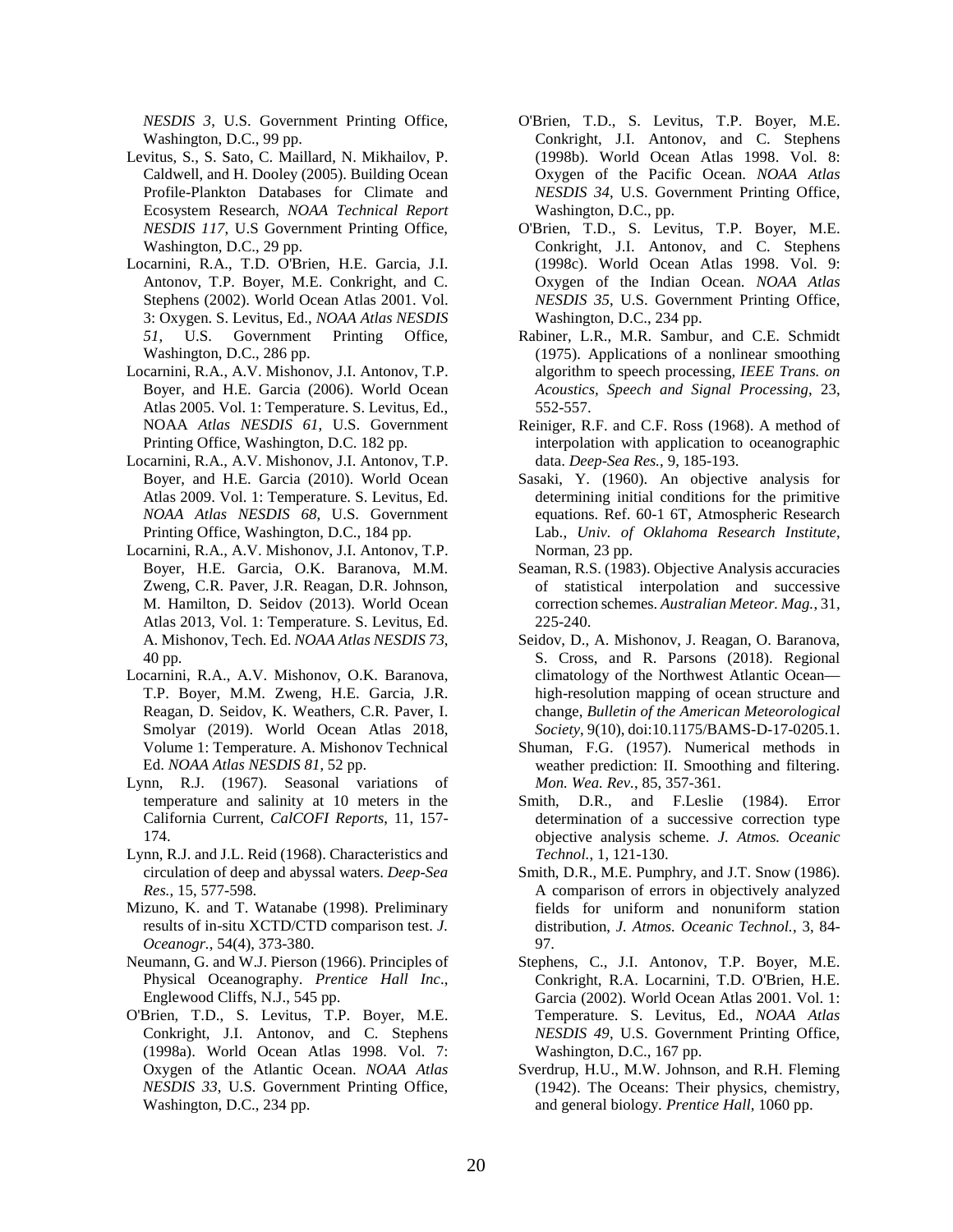- Thiebaux, H.J. and M.A. Pedder (1987). Spatial Objective Analysis: with applications in atmospheric science. *Academic Press*, 299 pp.
- Tukey, J.W. (1974). Nonlinear (nonsuperposable) methods for smoothing data, in *"Cong. Rec."*, 1974 *EASCON*, 673 pp.
- Wessel, P. and W.H.F. Smith (1998). New, improved version of Generic Mapping Tools released, *EOS Trans. Amer. Geophys. U.*, 79, 579.
- WMO Guidelines on the calculation of Climate Normals (2017). WMO-No. 1203.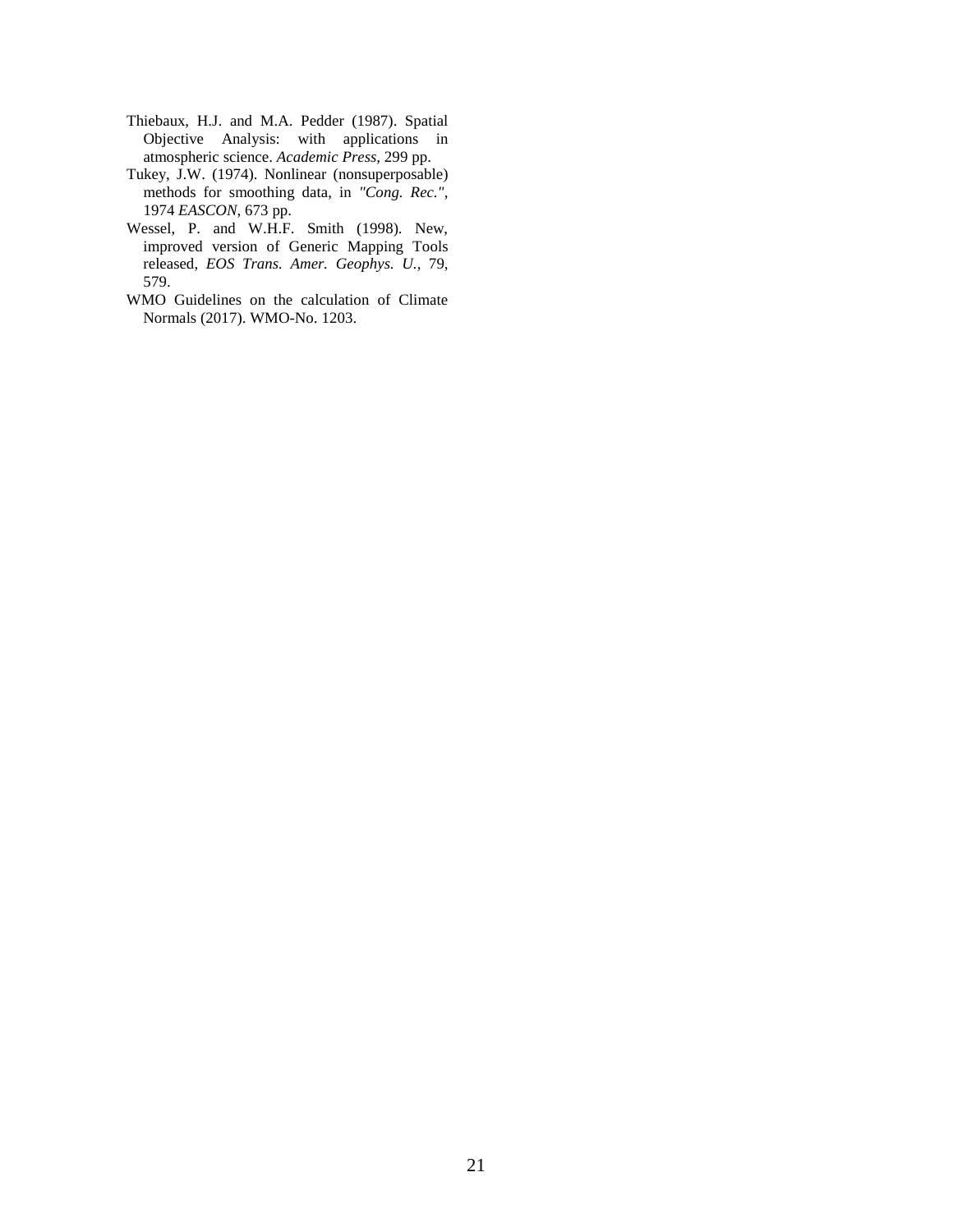| Depths for annual<br>Depths for seasonal<br>climatology<br>climatology |                                 | Depths for<br>monthly<br>climatology | Datasets used to<br>calculate<br>climatology |
|------------------------------------------------------------------------|---------------------------------|--------------------------------------|----------------------------------------------|
| 0-5500 meters<br>$(102$ levels)                                        | 0-5500 meters<br>$(102$ levels) | 0-1500 meters<br>(57 levels)         | OSD, CTD, MRB,<br>PFL, DRB, UOR,<br>SUR, GLD |

**Table 2. Descriptions of climatologies for salinity. The standard depth levels are shown in Table 4.**

#### **Table 3. Descriptions of datasets in WOD18.**

| <b>OSD</b> | Bottle, Iow-resolution Conductivity-Temperature-Depth (CTD), Iow-resolution XCTD data, and<br>plankton data                                                                                                             |
|------------|-------------------------------------------------------------------------------------------------------------------------------------------------------------------------------------------------------------------------|
| <b>CTD</b> | High-resolution Conductivity-Temperature-Depth (CTD) data and high-resolution XCTD data                                                                                                                                 |
| <b>MBT</b> | Mechanical Bathythermograph (MBT) data, DBT, micro-BT                                                                                                                                                                   |
| <b>XBT</b> | Expendable Bathythermograph (XBT) data                                                                                                                                                                                  |
| <b>SUR</b> | Surface only data (bucket, thermosalinograph)                                                                                                                                                                           |
| <b>APB</b> | Autonomous Pinniped Bathythermograph - Time-Temperature-Depth recorders attached to<br>elephant seals                                                                                                                   |
| <b>MRB</b> | Moored buoy data from TAO (Tropical Atmosphere-Ocean), PIRATA (moored array in the<br>tropical Atlantic), TRITON (Japan-JAMSTEC), RAMA (moored array in the tropical Indian) and<br>individual (usually coastal) buoys. |
| <b>PFL</b> | Profiling float data                                                                                                                                                                                                    |
| <b>DRB</b> | Drifting buoy data from surface drifting buoys with thermistor chains                                                                                                                                                   |
| <b>UOR</b> | Undulating Oceanographic Recorder data from a Conductivity/Temperature/Depth probe<br>mounted on a towed undulating vehicle                                                                                             |
| <b>GLD</b> | Glider data                                                                                                                                                                                                             |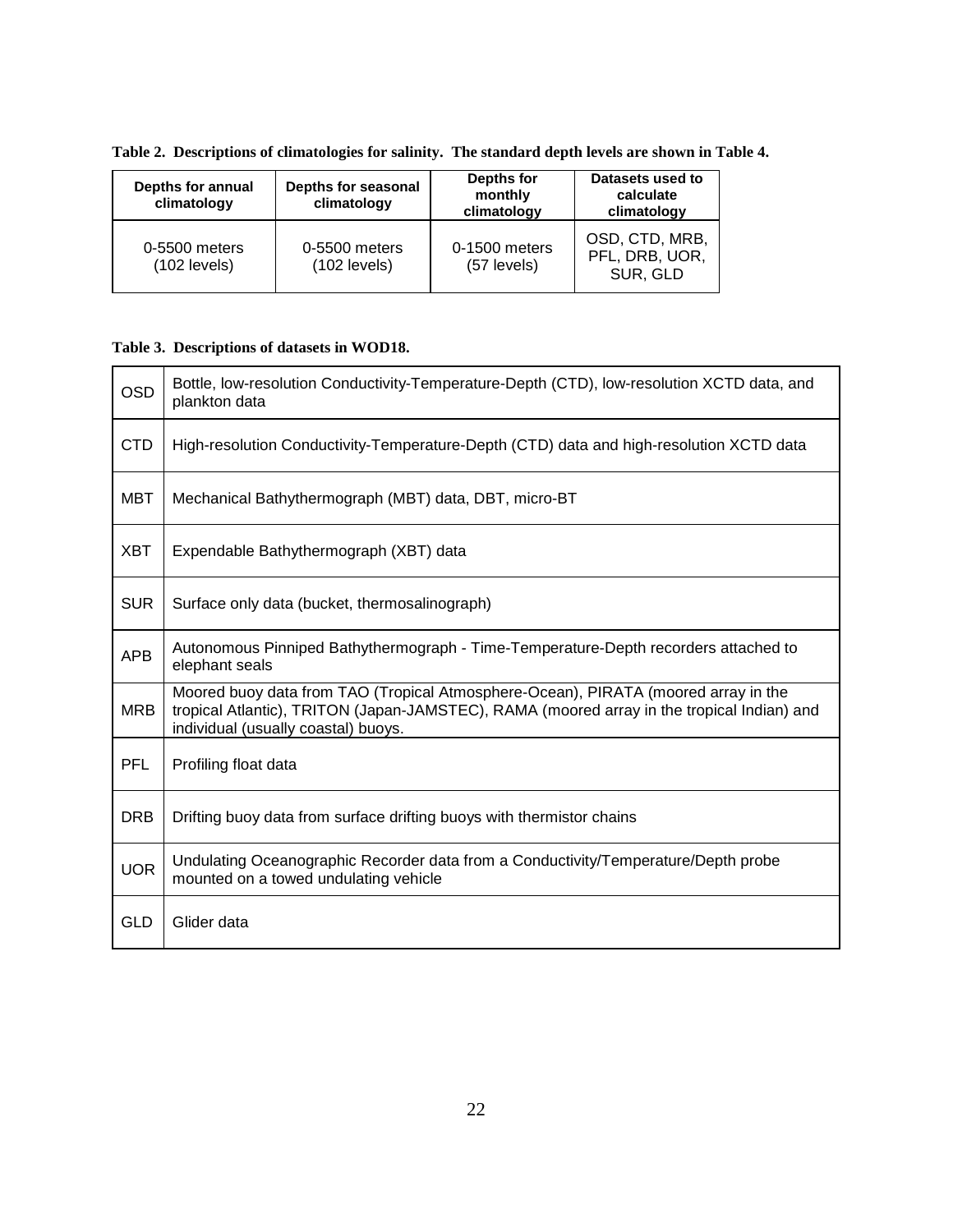| <b>Standard</b><br>Level # | <b>Standard</b><br>Depths (m) | Α   | в   | <b>Standard</b><br>Level # | <b>Standard</b><br>Depths (m) | A    | в    |
|----------------------------|-------------------------------|-----|-----|----------------------------|-------------------------------|------|------|
| 1                          | 0                             | 50  | 200 | 52                         | 1250                          | 200  | 400  |
| $\overline{2}$             | 5                             | 50  | 200 | 53                         | 1300                          | 200  | 1000 |
| 3                          | 10                            | 50  | 200 | 54                         | 1350                          | 200  | 1000 |
| 4                          | 15                            | 50  | 200 | 55                         | 1400                          | 200  | 1000 |
| 5                          | 20                            | 50  | 200 | 56                         | 1450                          | 200  | 1000 |
| 6                          | 25                            | 50  | 200 | 57                         | 1500                          | 200  | 1000 |
| $\overline{7}$             | 30                            | 50  | 200 | 58                         | 1550                          | 200  | 1000 |
| 8                          | 35                            | 50  | 200 | 59                         | 1600                          | 200  | 1000 |
| 9                          | 40                            | 50  | 200 | 60                         | 1650                          | 200  | 1000 |
| 10                         | 45                            | 50  | 200 | 61                         | 1700                          | 200  | 1000 |
| 11                         | 50                            | 50  | 200 | 62                         | 1750                          | 200  | 1000 |
| 12                         | 55                            | 50  | 200 | 63                         | 1800                          | 200  | 1000 |
| 13                         | 60                            | 50  | 200 | 64                         | 1850                          | 200  | 1000 |
| 14                         | 65                            | 50  | 200 | 65                         | 1900                          | 200  | 1000 |
| 15                         | 70                            | 50  | 200 | 66                         | 1950                          | 200  | 1000 |
| 16                         | 75                            | 50  | 200 | 67                         | 2000                          | 1000 | 1000 |
| 17                         | 80                            | 50  | 200 | 68                         | 2100                          | 1000 | 1000 |
| 18                         | 85                            | 50  | 200 | 69                         | 2200                          | 1000 | 1000 |
| 19                         | 90                            | 50  | 200 | 70                         | 2300                          | 1000 | 1000 |
| 20                         | 95                            | 50  | 200 | 71                         | 2400                          | 1000 | 1000 |
| 21                         | 100                           | 50  | 200 | 72                         | 2500                          | 1000 | 1000 |
| 22                         | 125                           | 50  | 200 | 73                         | 2600                          | 1000 | 1000 |
| 23                         | 150                           | 50  | 200 | 74                         | 2700                          | 1000 | 1000 |
| 24                         | 175                           | 50  | 200 | 75                         | 2800                          | 1000 | 1000 |
| 25                         | 200                           | 50  | 200 | 76                         | 2900                          | 1000 | 1000 |
| 26                         | 225                           | 50  | 200 | 77                         | 3000                          | 1000 | 1000 |
| 27                         | 250                           | 100 | 200 | 78                         | 3100                          | 1000 | 1000 |
| 28                         | 275                           | 100 | 200 | 79                         | 3200                          | 1000 | 1000 |
| 29                         | 300                           | 100 | 200 | 80                         | 3300                          | 1000 | 1000 |
| 30                         | 325                           | 100 | 200 | 81                         | 3400                          | 1000 | 1000 |
| 31                         | 350                           | 100 | 200 | 82                         | 3500                          | 1000 | 1000 |
| 32                         | 375                           | 100 | 200 | 83                         | 3600                          | 1000 | 1000 |
| 33                         | 400                           | 100 | 200 | 84                         | 3700                          | 1000 | 1000 |

**Table 4. Acceptable distances (m) for defining interior (A) and exterior (B) values used in the Reiniger-Ross scheme for interpolating observed level data to standard levels.**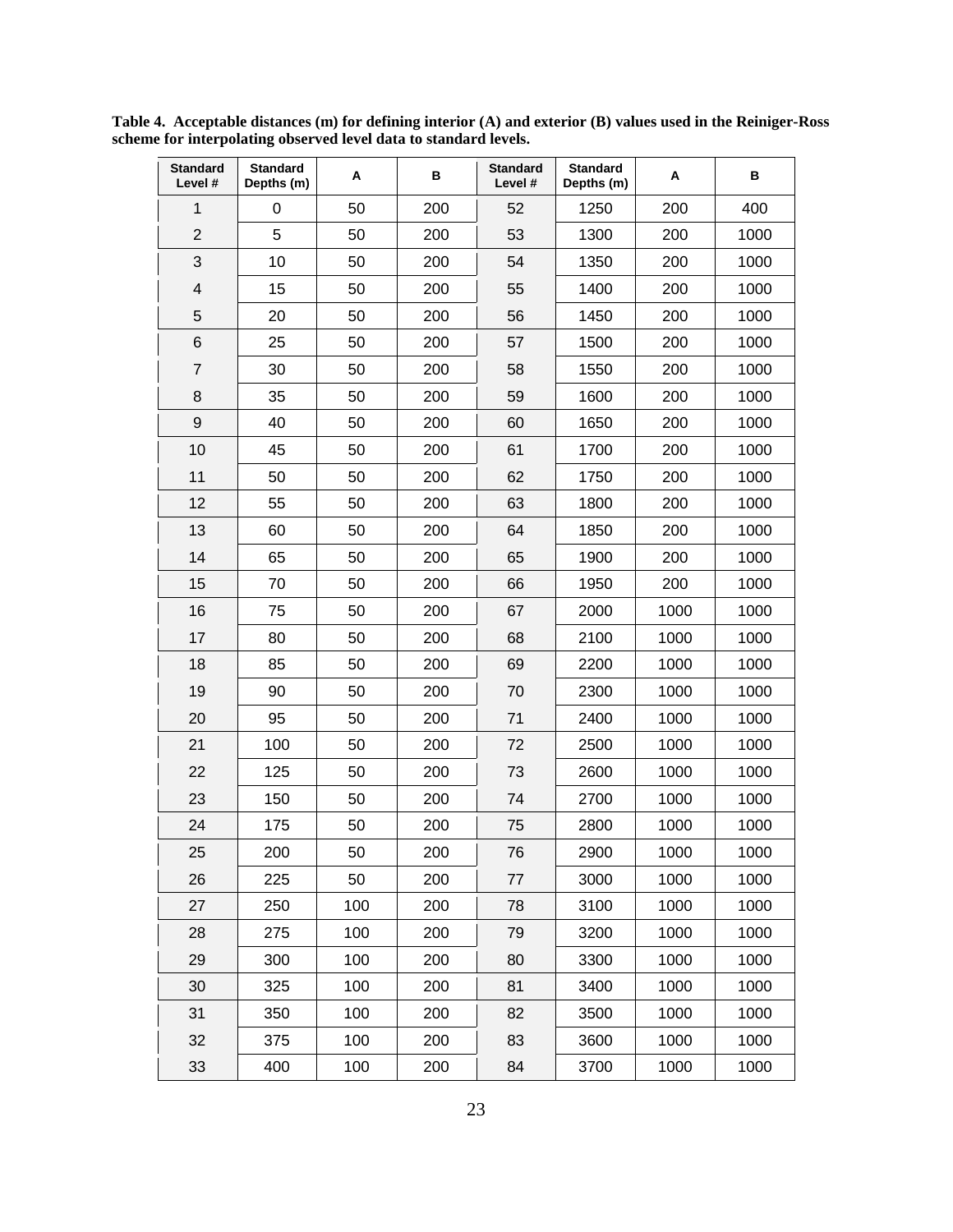| <b>Standard</b><br>Level # | <b>Standard</b><br>Depths (m) | A   | B   | <b>Standard</b><br>Level # | <b>Standard</b><br>Depths (m) | A    | в    |
|----------------------------|-------------------------------|-----|-----|----------------------------|-------------------------------|------|------|
| 34                         | 425                           | 100 | 200 | 85                         | 3800                          | 1000 | 1000 |
| 35                         | 450                           | 100 | 200 | 86                         | 3900                          | 1000 | 1000 |
| 36                         | 475                           | 100 | 200 | 87                         | 4000                          | 1000 | 1000 |
| 37                         | 500                           | 100 | 400 | 88                         | 4100                          | 1000 | 1000 |
| 38                         | 550                           | 100 | 400 | 89                         | 4200                          | 1000 | 1000 |
| 39                         | 600                           | 100 | 400 | 90                         | 4300                          | 1000 | 1000 |
| 40                         | 650                           | 100 | 400 | 91                         | 4400                          | 1000 | 1000 |
| 41                         | 700                           | 100 | 400 | 92                         | 4500                          | 1000 | 1000 |
| 42                         | 750                           | 100 | 400 | 93                         | 4600                          | 1000 | 1000 |
| 43                         | 800                           | 100 | 400 | 94                         | 4700                          | 1000 | 1000 |
| 44                         | 850                           | 100 | 400 | 95                         | 4800                          | 1000 | 1000 |
| 45                         | 900                           | 200 | 400 | 96                         | 4900                          | 1000 | 1000 |
| 46                         | 950                           | 200 | 400 | 97                         | 5000                          | 1000 | 1000 |
| 47                         | 1000                          | 200 | 400 | 98                         | 5100                          | 1000 | 1000 |
| 48                         | 1050                          | 200 | 400 | 99                         | 5200                          | 1000 | 1000 |
| 49                         | 1100                          | 200 | 400 | 100                        | 5300                          | 1000 | 1000 |
| 50                         | 1150                          | 200 | 400 | 101                        | 5400                          | 1000 | 1000 |
| 51                         | 1200                          | 200 | 400 | 102                        | 5500                          | 1000 | 1000 |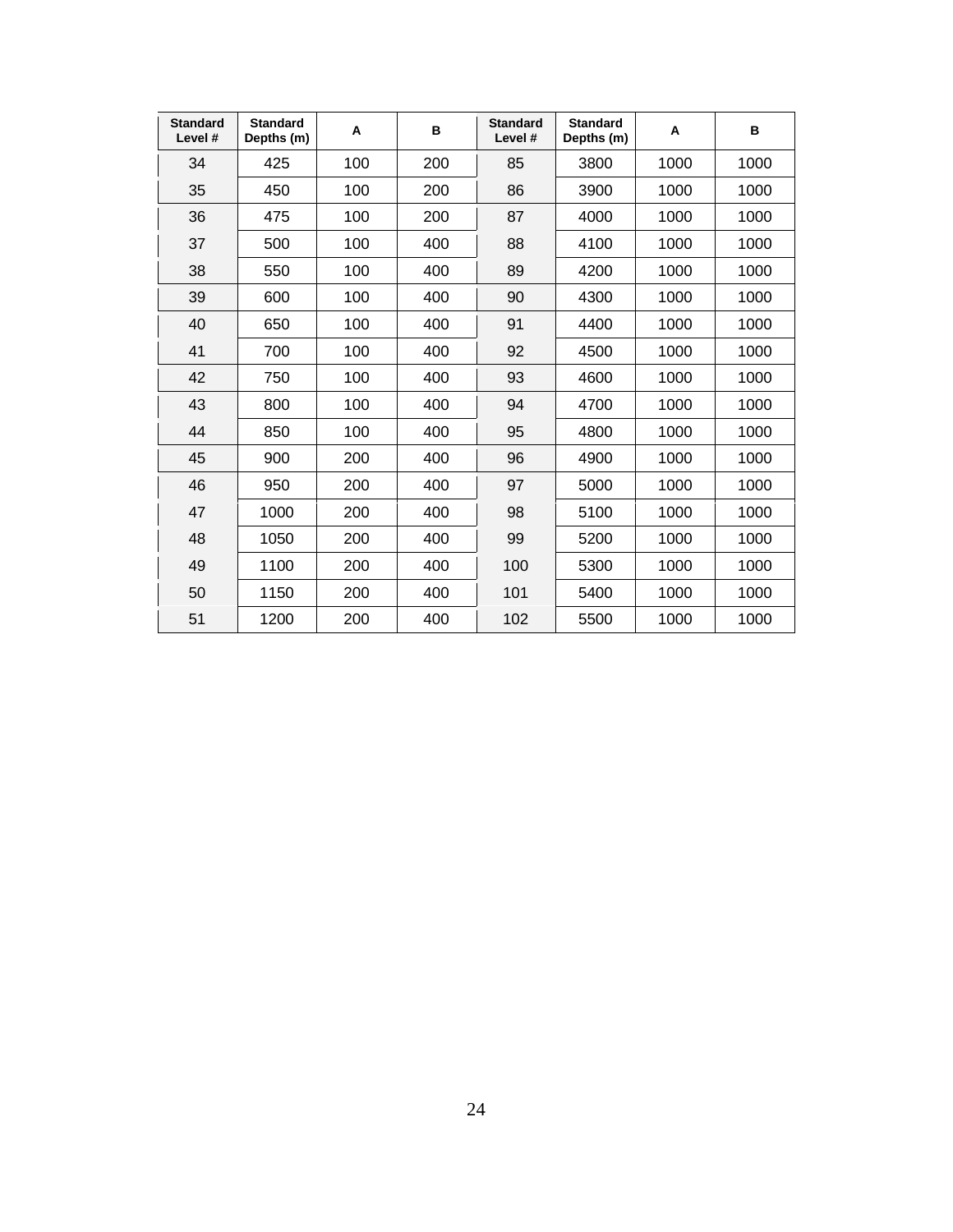| Wavelength <sup>1</sup> | <b>Levitus (1982)</b> | <b>WOA94</b>   | WOA98, '01, '05,<br>'09, '13<br>One-degree | <b>WOA13</b><br>Quarter-degree |
|-------------------------|-----------------------|----------------|--------------------------------------------|--------------------------------|
| 360AX                   | 1.000                 | 0.999          | 1.000                                      | 1.000                          |
| 180AX                   | 1.000                 | 0.997          | 0.999                                      | 1.000                          |
| 120AX                   | 1.000                 | 0.994          | 0.999                                      | 0.999                          |
| $90\Delta X$            | 1.000                 | 0.989          | 0.998                                      | 0.999                          |
| <b>72AX</b>             | 1.000                 | 0.983          | 0.997                                      | 0.998                          |
| $60\Delta X$            | 1.000                 | 0.976          | 0.995                                      | 0.997                          |
| 45 AX                   | 1.000                 | 0.957          | 0.992                                      | 0.996                          |
| 40 $\Delta$ X           | 0.999                 | 0.946          | 0.990                                      | 0.994                          |
| $36\Delta X$            | 0.999                 | 0.934          | 0.987                                      | 0.993                          |
| $30\Delta X$            | 0.996                 | 0.907          | 0.981                                      | 0.990                          |
| $24\Delta X$            | 0.983                 | 0.857          | 0.969                                      | 0.984                          |
| 20 $\Delta$ X           | 0.955                 | 0.801          | 0.952                                      | 0.978                          |
| 18 $\Delta$ X           | 0.923                 | 0.759          | 0.937                                      | 0.972                          |
| $15\Delta X$            | 0.828                 | 0.671          | 0.898                                      | 0.960                          |
| $12\Delta X$            | 0.626                 | 0.532          | 0.813                                      | 0.939                          |
| 10AX                    | 0.417                 | 0.397          | 0.698                                      | 0.913                          |
| $9\Delta X$             | 0.299                 | 0.315          | 0.611                                      | 0.894                          |
| $8\Delta X$             | 0.186                 | 0.226          | 0.500                                      | 0.868                          |
| $6\Delta X$             | $3.75x10^{-2}$        | 0.059          | 0.229                                      | 0.777                          |
| $5\Delta X$             | $1.34x10^{-2}$        | 0.019          | 0.105                                      | 0.695                          |
| $4\Delta X$             | $1.32x10^{-3}$        | $2.23x10^{-3}$ | $2.75x10^{-2}$                             | 0.567                          |
| $3\Delta X$             | $2.51x10^{-3}$        | 1.90x10-4      | $5.41x10^{-3}$                             | 0.364                          |
| $2\Delta X$             | $5.61x10^{-7}$        | $5.30x10^{-7}$ | $1.36x10^{-6}$                             | 0.103                          |
| $1\Delta X$             | N/A                   | N/A            | N/A                                        | $1.13x10^{-4}$                 |

**Table 5. Response function of the objective analysis scheme as a function of wavelength for WOA18 and earlier analyses. Response function is normalized to 1.0.**

<sup>1</sup> For  $\Delta X$  = 111 km, the meridional separation at the Equator.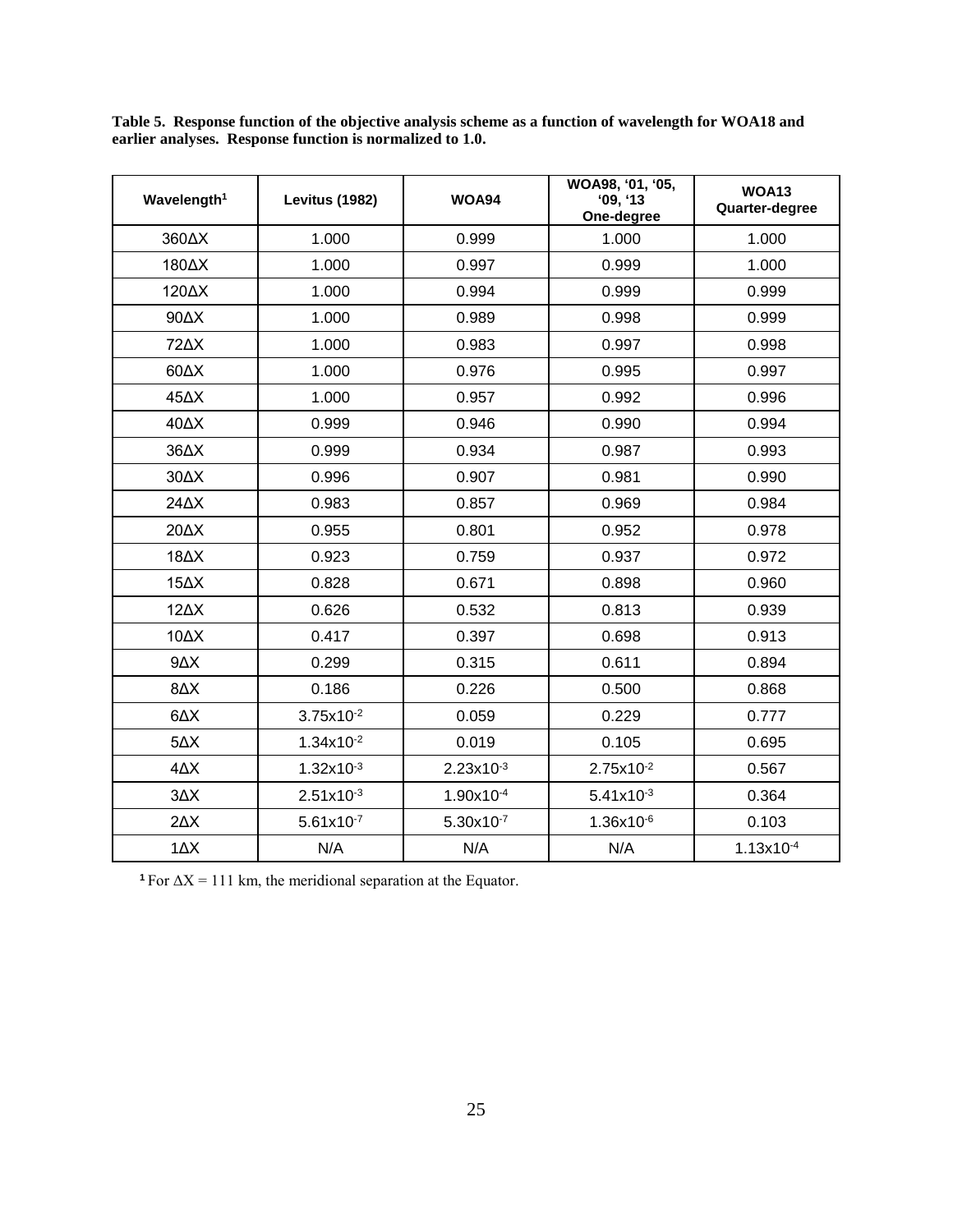| #              | $Basin1$              | <b>Standard</b><br><b>Depth Level</b> | #  | $Basin1$                     | <b>Standard</b><br><b>Depth Level</b> |
|----------------|-----------------------|---------------------------------------|----|------------------------------|---------------------------------------|
| 1              | <b>Atlantic Ocean</b> | $1*$                                  | 30 | North American Basin         | 82                                    |
| 2              | Pacific Ocean         | $1*$                                  | 31 | West European Basin          | 82                                    |
| 3              | Indian Ocean          | $1*$                                  | 32 | Southeast Indian Basin       | 82                                    |
| 4              | Mediterranean Sea     | $1*$                                  | 33 | Coral Sea                    | 82                                    |
| 5              | <b>Baltic Sea</b>     | 1                                     | 34 | East Indian Basin            | 82                                    |
| 6              | <b>Black Sea</b>      | 1                                     | 35 | Central Indian Basin         | 82                                    |
| $\overline{7}$ | Red Sea               | 1                                     | 36 | Southwest Atlantic Basin     | 82                                    |
| 8              | Persian Gulf          | 1                                     | 37 | Southeast Atlantic Basin     | 82                                    |
| 9              | Hudson Bay            | 1                                     | 38 | Southeast Pacific Basin      | 82                                    |
| 10             | Southern Ocean        | $1*$                                  | 39 | Guatemala Basin              | 82                                    |
| 11             | Arctic Ocean          | $\mathbf 1$                           | 40 | East Caroline Basin          | 87                                    |
| 12             | Sea of Japan          | $\mathbf{1}$                          | 41 | Marianas Basin               | 87                                    |
| 13             | Kara Sea              | 22                                    | 42 | Philippine Sea               | 87                                    |
| 14             | Sulu Sea              | 25                                    | 43 | Arabian Sea                  | 87                                    |
| 15             | <b>Baffin Bay</b>     | 37                                    | 44 | Chile Basin                  | 87                                    |
| 16             | East Mediterranean    | 41                                    | 45 | Somali Basin                 | 87                                    |
| 17             | West Mediterranean    | 47                                    | 46 | Mascarene Basin              | 87                                    |
| 18             | Sea of Okhotsk        | 47                                    | 47 | Crozet Basin                 | 87                                    |
| 19             | Banda Sea             | 55                                    | 48 | Guinea Basin                 | 87                                    |
| 20             | Caribbean Sea         | 55                                    | 49 | <b>Brazil Basin</b>          | 92                                    |
| 21             | Andaman Basin         | 62                                    | 50 | Argentine Basin              | 92                                    |
| 22             | North Caribbean       | 67                                    | 51 | <b>Tasman Sea</b>            | 87                                    |
| 23             | <b>Gulf of Mexico</b> | 67                                    | 52 | <b>Atlantic Indian Basin</b> | 92                                    |
| 24             | <b>Beaufort Sea</b>   | 77                                    | 53 | Caspian Sea                  | $\mathbf 1$                           |
| 25             | South China Sea       | 77                                    | 54 | Sulu Sea II                  | 37                                    |
| 26             | <b>Barents Sea</b>    | 77                                    | 55 | Venezuela Basin              | 37                                    |
| 27             | Celebes Sea           | 62                                    | 56 | Bay of Bengal                | $1*$                                  |
| 28             | Aleutian Basin        | 77                                    | 57 | Java Sea                     | 16                                    |
| 29             | Fiji Basin            | 82                                    | 58 | East Indian Atlantic Basin   | 97                                    |

**Table 6. Basins defined for objective analysis and the shallowest standard depth level for which each basin is defined.**

Basins marked with a "\*" can interact with adjacent basins in the objective analysis.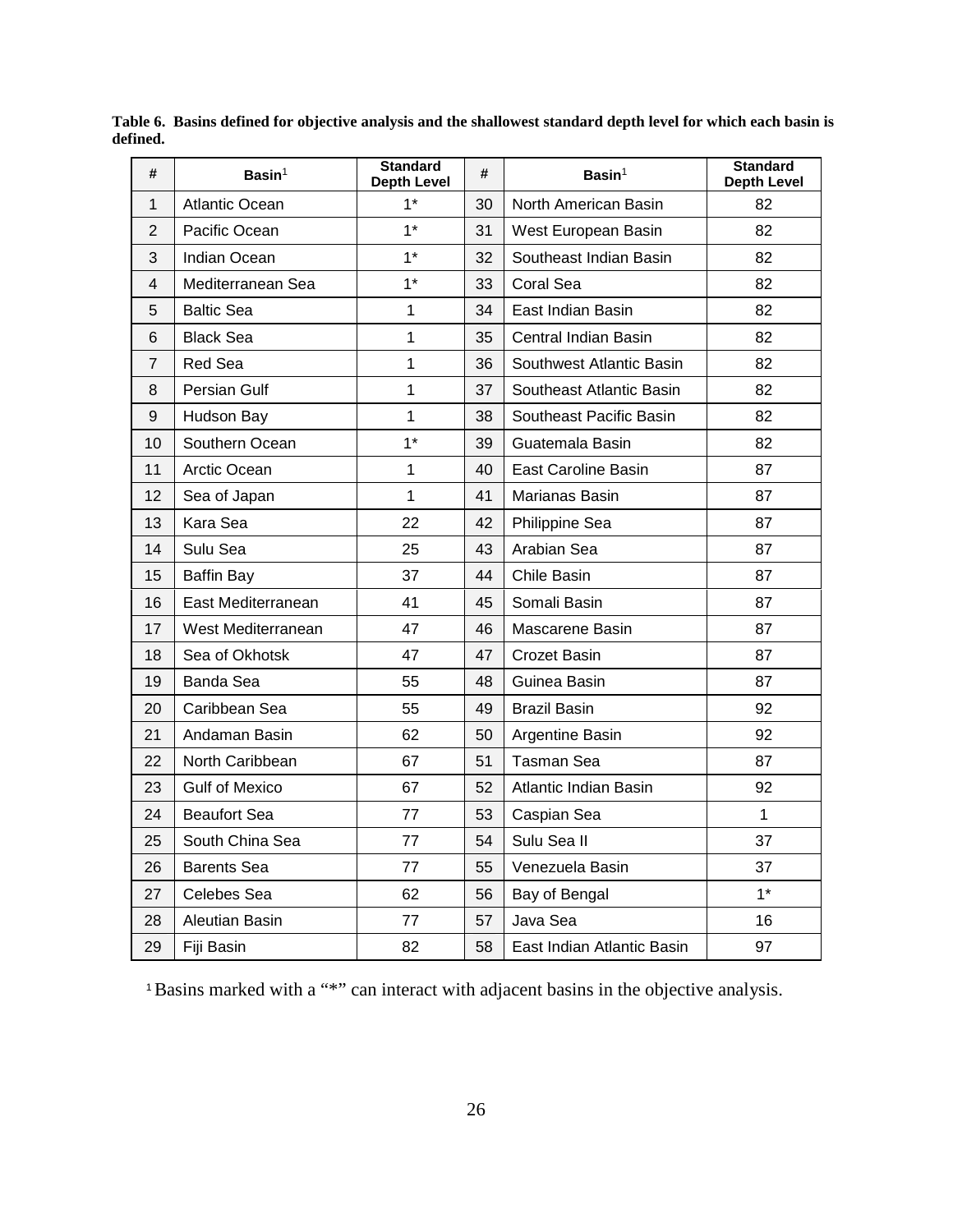#### **Table 7. Statistical fields calculated as part of WOA18 Salinity**

| <b>Statistical Field</b>                                                                 | <b>One Degree</b><br><b>Fields</b><br><b>Calculated</b> | <b>Quarter Degree</b><br><b>Fields</b><br><b>Calculated</b> | <b>Five Degree</b><br><b>Statistics</b><br><b>Calculated</b> |
|------------------------------------------------------------------------------------------|---------------------------------------------------------|-------------------------------------------------------------|--------------------------------------------------------------|
| <b>Objectively Analyzed</b><br>Climatology - Annual                                      |                                                         |                                                             |                                                              |
| <b>Objectively Analyzed</b><br>Climatology - Seasonal                                    |                                                         | V                                                           |                                                              |
| <b>Objectively Analyzed</b><br>Climatology - Monthly                                     |                                                         | $\sqrt{1}$                                                  |                                                              |
| Statistical Mean <sup>2</sup>                                                            |                                                         | ٦Ι                                                          |                                                              |
| Number Of<br>Observations                                                                |                                                         |                                                             |                                                              |
| Seasonal (Monthly)<br><b>Climatology Minus</b><br><b>Annual Climatology</b>              |                                                         |                                                             |                                                              |
| <b>Standard Deviation</b><br>From Statistical Mean <sup>2</sup>                          |                                                         |                                                             |                                                              |
| <b>Standard Error Of The</b><br>Statistical Mean <sup>2</sup>                            |                                                         |                                                             |                                                              |
| <b>Statistical Mean Minus</b><br><b>Objectively Analyzed</b><br>Climatology <sup>2</sup> |                                                         |                                                             |                                                              |
| Number Of Mean<br><b>Values Within Radius</b><br>Of Influence                            |                                                         |                                                             |                                                              |

(√ denotes fields were calculated and are publicly available).

<sup>1</sup> Quarter-degree objectively analyzed monthly climatologies are available only for decadal average and the 2005- 2012 decade.

<sup>2</sup> Statistical fields are only available when the objectively analyzed fields are available (for one- and quarter-degree fields).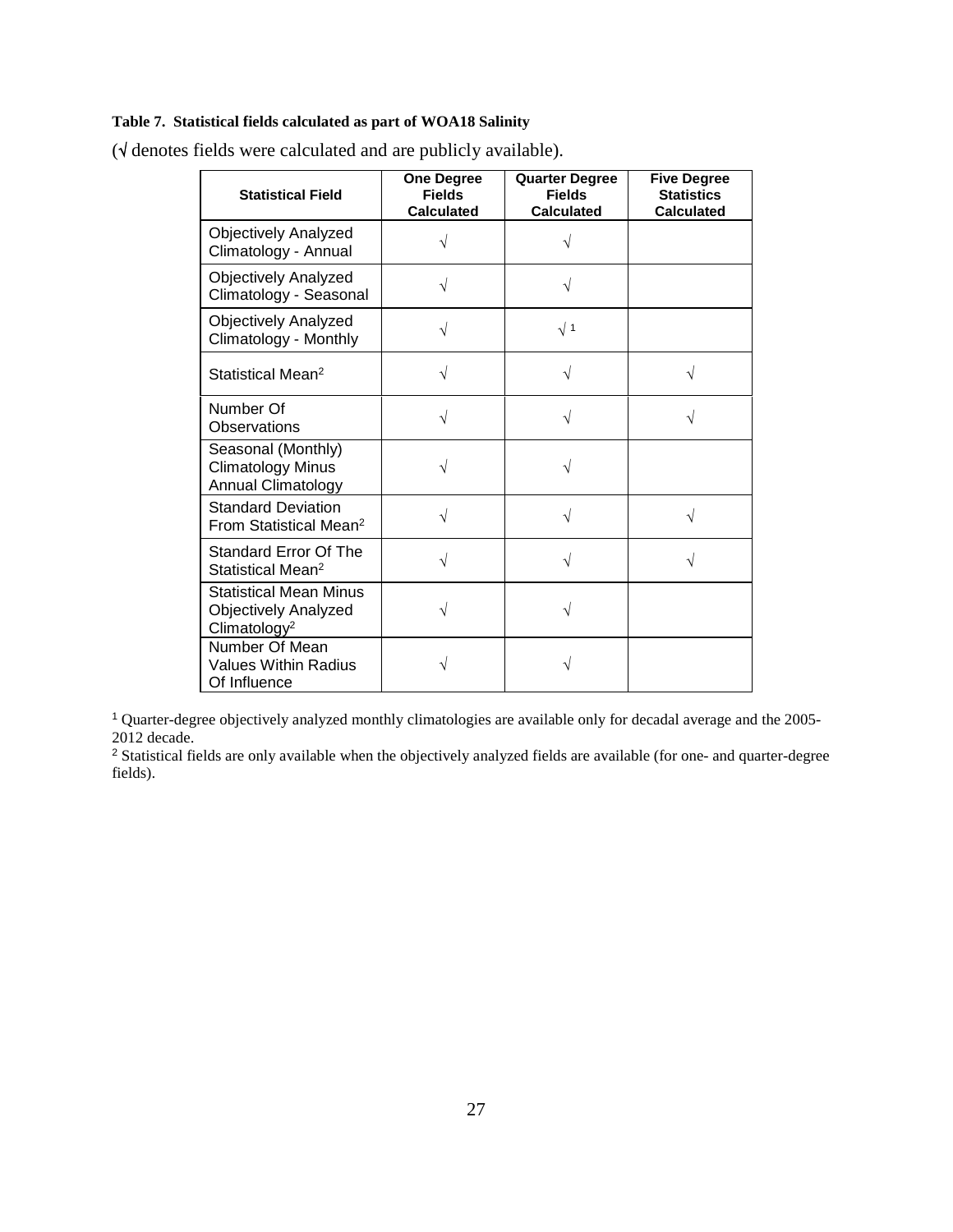

**Figure 2. Response function of the WOA18, WOA13, WOA09, WOA05, WOA01, WOA98, WOA94, and Levitus (1982) objective analysis schemes.**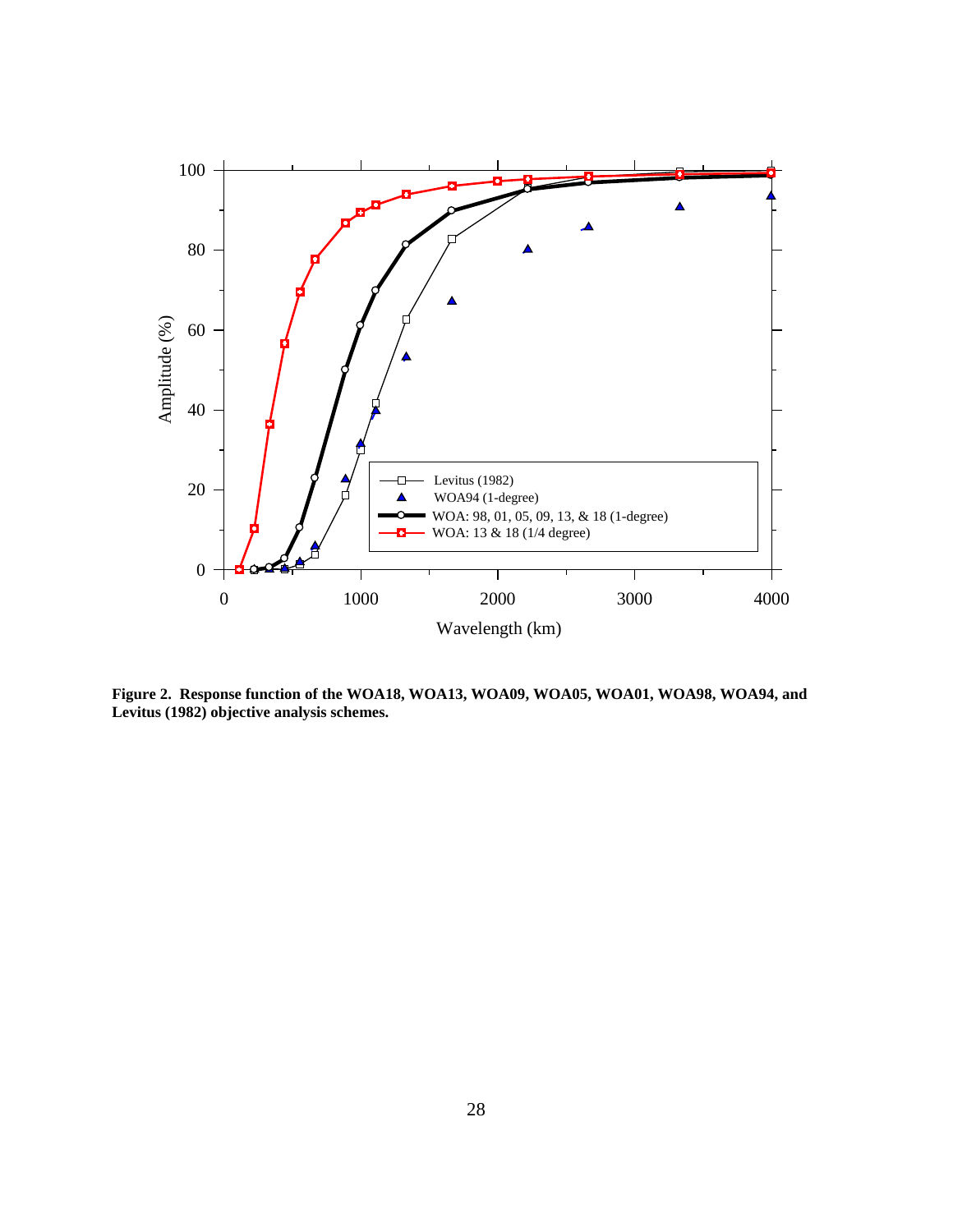

**Figure 3. Scheme used in computing "all-data" annual, seasonal, and monthly objectively analyzed means for salinity.**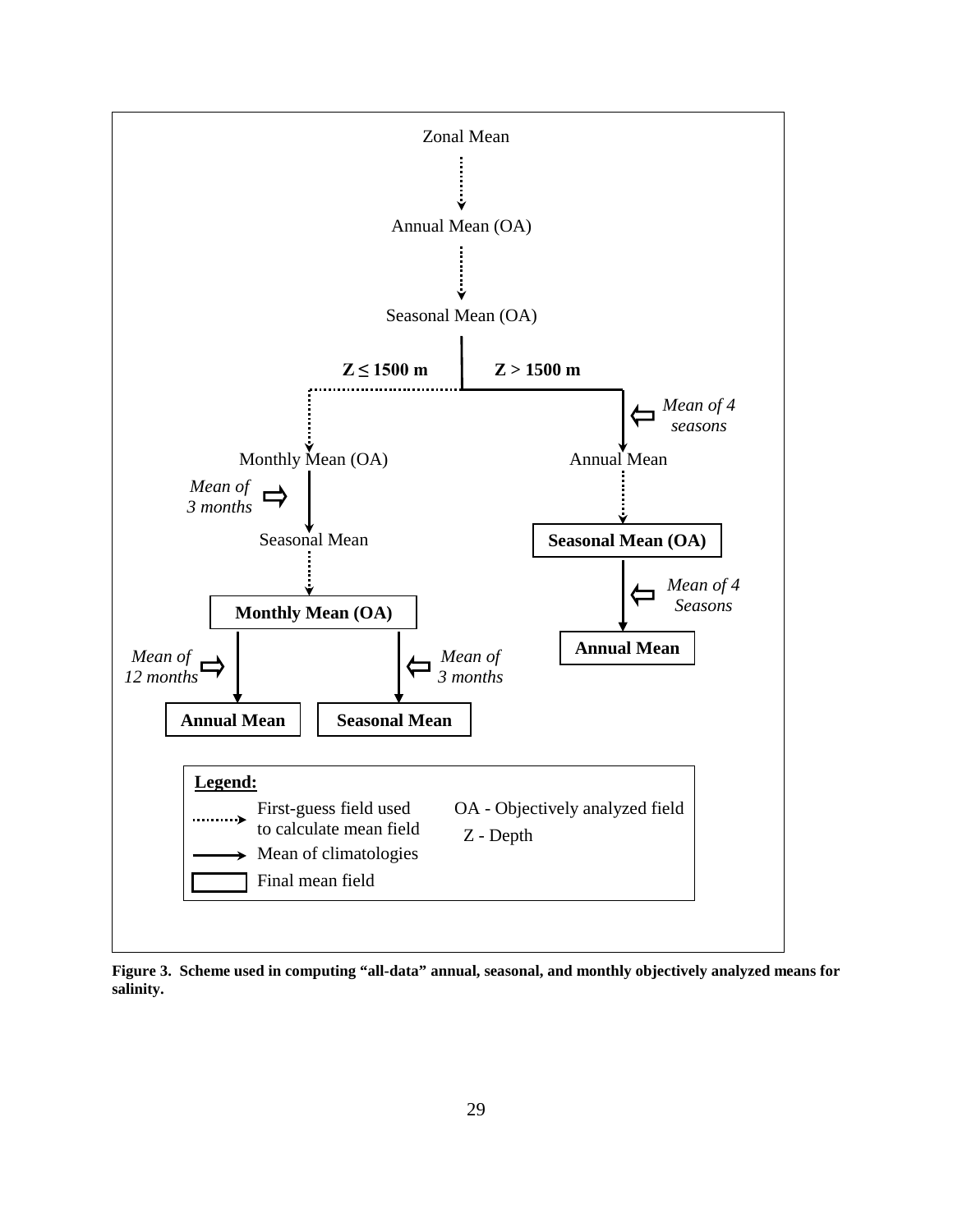#### **8. APPENDICES**

#### **8.1. Appendix A: Stabilization of Temperature and Salinity Climatologies**

#### **A1. Defining and identifying instabilities**

The first step is to identify the instabilities. The definition of stability is found in section 2.2.4. It will be repeated here for convenience. We use the Hesselberg-Sverdrup criteria described by Lynn and Reid (1968) and Neumann and Pierson (1966). The stability, E**,** is defined as

$$
E = \lim_{\partial z \to 0} \frac{1}{\rho_0} \frac{\partial \rho}{\partial z}
$$

in which:

 $z = depth$ ,  $\rho$  = in situ density,  $p_0 = 1.02$  g·cm<sup>-3</sup>, and  $\delta \rho$  = vertical density difference.

As noted by Lynn and Reid, the stability, E, is "the individual density gradient defined by vertical displacement of a water parcel (as opposed to the geometric density gradient). For discrete samples, the density difference  $(\delta \rho)$  between two adjacent levels is taken after one is adiabatically displaced to the depth of the other."

The computational form for E involves computing the local potential density of the deeper of the two adjacent levels with respect to the depth of the shallower of the two adjacent levels. If this density is lower than the in-situ density at the higher level, this represents an instability. A profile of E is generated from the profiles of objectively analyzed temperature and salinity for each ocean grid box. There will be K-1 values of E in the profile, where K corresponds to the number of depth levels at a given gridpoint.

If an instability is encountered between two levels, k and k+1, it must be determined whether to change the temperature and/or salinity to achieve stability, and whether to make the change on level k or level  $k+1$ . The goal is to change the original climatological profiles of temperature and salinity, and by extension, of density, as little as possible while achieving stability.

#### **A2. Deciding to change temperature and or salinity**

Before deciding which level to change, the values of  $\Delta T/\Delta z$  and  $\Delta S/\Delta z$ , the gradients of temperature and salinity between adjacent levels involved in the instability, are examined. This helps determine if the temperature or salinity profile, or both, are to be changed to stabilize the density field. The values of  $\Delta T/\Delta z$  and  $\Delta S/\Delta z$  are in different units, but some judgments can be made looking at the sign of the values: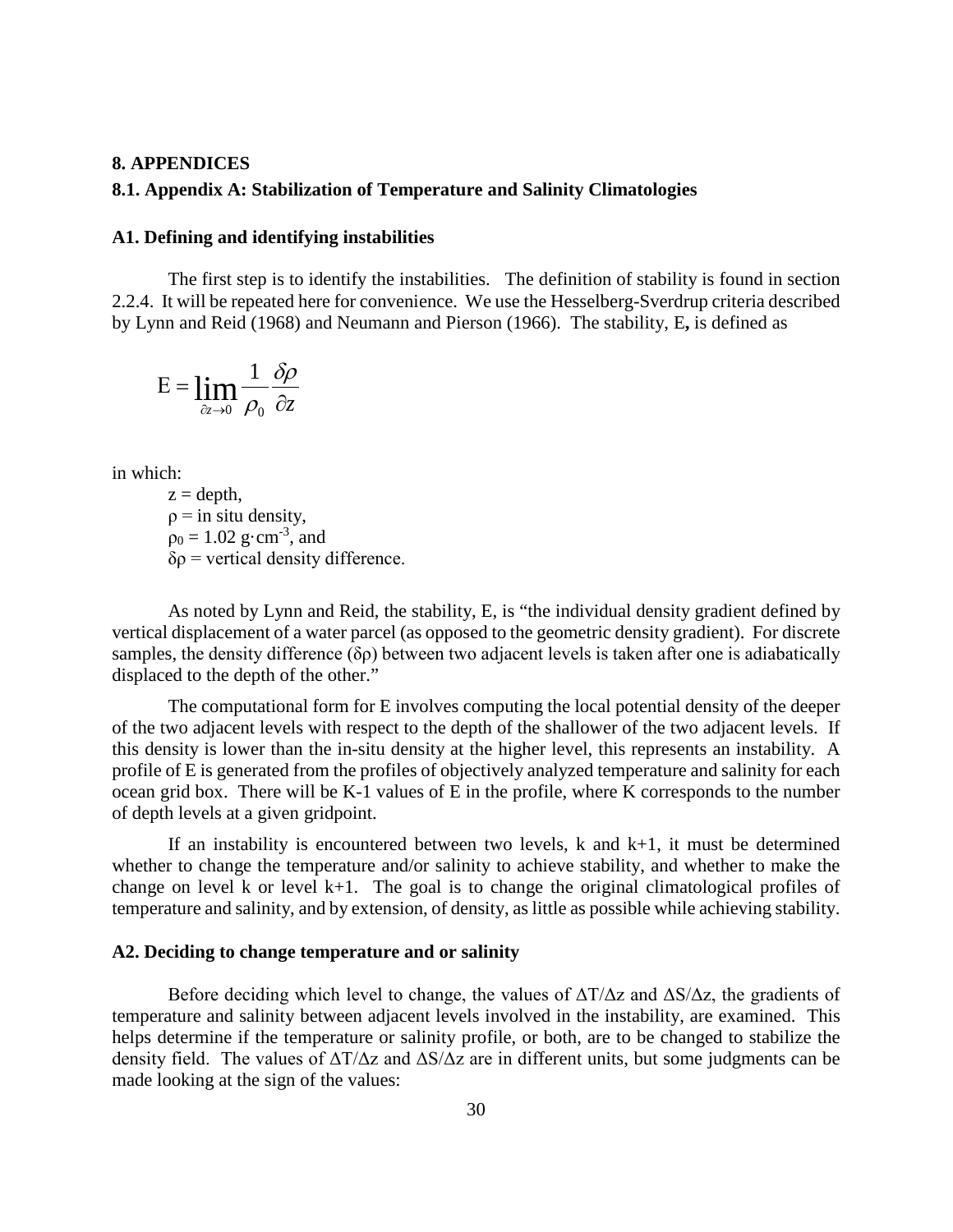If  $\Delta T/\Delta z > 0$ ,  $\Delta S/\Delta z > 0$ : only temperature is changed. If  $\Delta T/\Delta z$  < 0,  $\Delta S/\Delta z$  < 0 : only salinity is changed. If  $\Delta T/\Delta z > 0$ ,  $\Delta S/\Delta z < 0$ : local linear trend test employed as described in section A3.

Increasing temperature acts to decrease density (when temperature is above the temperature of the maximum density for the given salinity), decreasing salinity acts to decrease density. If temperature increases while salinity between levels is static or increasing, we assume it is the temperature gradient which is responsible for the instability between these two levels. Conversely, if the salinity is decreasing, while the temperature is static or decreasing, we assume it is the salinity data which are responsible for the noted instability. In the example in Appendix B, instabilities #1, #2.2, #2.3, #5, #6, and #6.1 are stabilized using the results of this gradient test.

In grid boxes where any analyzed temperature in the top 500m of the water column is below freezing, the stabilization will only change salinity values, not temperature. At low temperatures, density depends mainly on salinity and the stabilization routine can produce unrealistic values if temperature is allowed to change. In addition, the stabilization routine will also adjust temperature to the vaue at the freezing point for the corresponding climatological mean salinity value if the temperature is originally lower than the freezing point. Further details and examples are presented in Boyer et al, 2015.

If temperature is increasing while salinity is decreasing between levels, more information is necessary to understand to what extent temperature and salinity are involved in creating the given instability, as we describe in the next section.

#### **A3. Local linear trend in density**

A method we term the "local linear trend in density" is employed. This method is illustrated in instability  $#2$  in the example in appendix B. In this method, the levels k-2 to k+3 from the temperature and salinity profiles at the grid-point containing the instability are used, where k is the upper level involved in the density instability and  $k+1$  is the deeper level. The change in density due to temperature (holding salinity constant) and the change in density due to salinity (holding temperature constant) are estimated for each set of adjacent levels [(k-2,k-1), (k-1,k),  $(k, k+1)$ ,  $(k+1, k+2)$ ,  $(k+2, k+3)$ ]. The constant values of temperature and salinity used are the average values of these parameters over their entire profiles at the grid-point containing the instability.

The density change due to temperature (salinity) between levels  $k$  and  $k+1$  is used as a base value from which the density change due to temperature (salinity) between the other four sets of adjacent levels are subtracted:

$$
LLT(T)=(\Delta \rho_k(T)/\Delta z)_{k,k+1}-(\Delta \rho_{k-2}(T)/\Delta z)_{k-2,k-1}-(\Delta \rho_{k-1}(T)/\Delta z)_{k-1,k}(\Delta \rho_{k+1}(T)/\Delta z)_{k+1,k+2}-(\Delta \rho_{k+2}(T)/\Delta z)_{k+2,k+3}
$$

$$
LLT(S) = (\Delta \rho_k(S)/\Delta z)_{k,k+1} - (\Delta \rho_{k-2}(S)/\Delta z)_{k-2,k-1} - (\Delta \rho_{k-1}(S)/\Delta z)_{k-1,k} - (\Delta \rho_{k+1}(S)/\Delta z)_{k+1,k+2} - (\Delta \rho_{k+2}(S)/\Delta z)_{k+2,k+3}
$$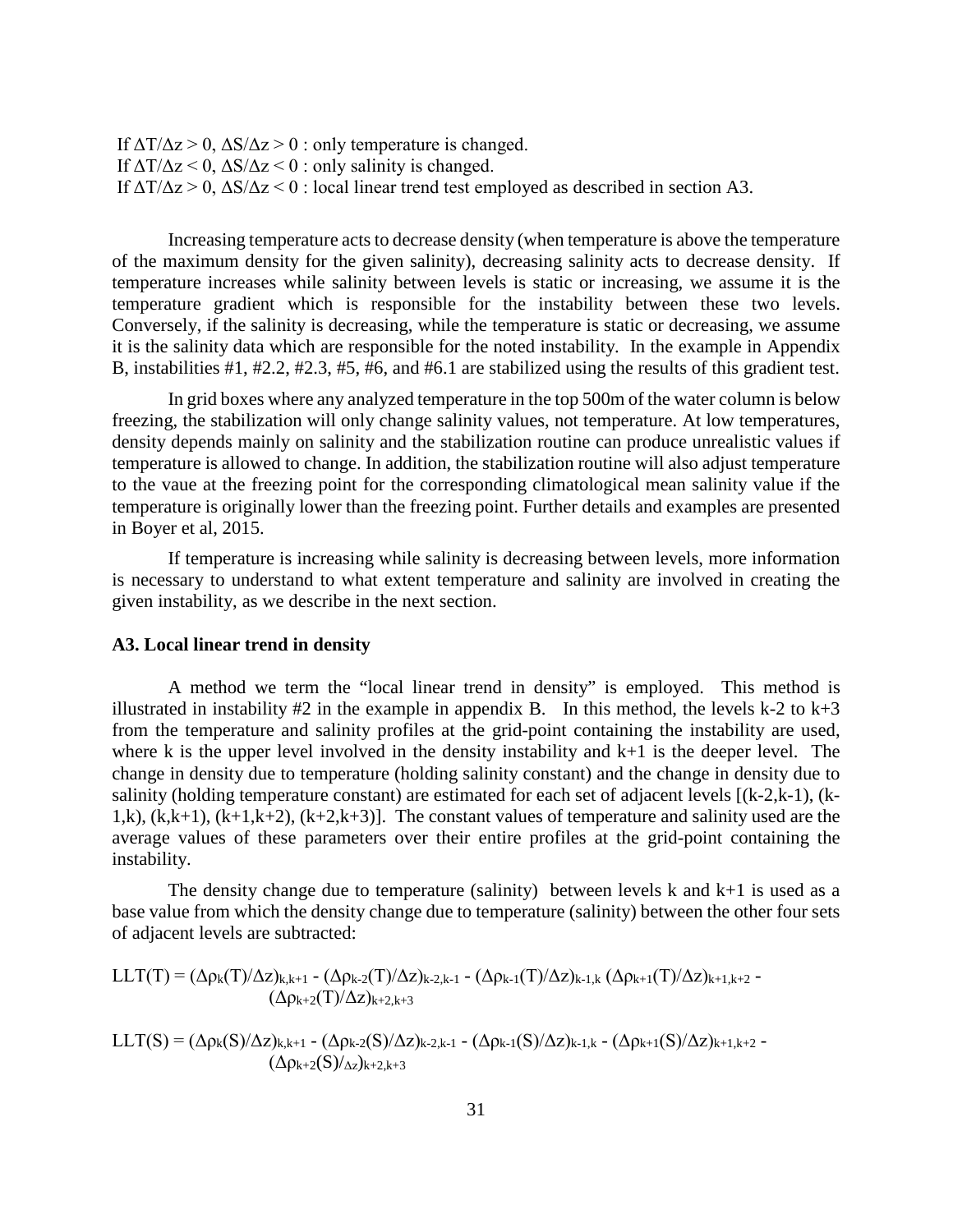This localized linear trend gives some sense of how the temperature and salinity are changing in the general vicinity of the instability in similar units, and how that change is affecting the density structure. For instance, if  $(\Delta \rho_k(T)/\Delta z)_{k,k+1} < 0$  by only a small amount, and  $(\Delta \rho_k$ - $2(T)/\Delta z$ )<sub>k-2,k-1</sub>,  $(\Delta \rho_{k-1}(T)/\Delta z)_{k-1,k}$ ,  $(\Delta \rho_{k+1}(T)/\Delta z)_{k+1,k+2}$ , and  $(\Delta \rho_{k+2}(T)/\Delta z)_{k+2,k+3}$  are also < 0, it would appear that the temperature is naturally increasing in the vicinity of the instability and the value of LLT(T) would reflect this by being positive, or only slightly negative. Conversely, if the base  $(\Delta \rho_k(S)/\Delta z)_{k,k+1}$ <0, while  $(\Delta \rho_{k-2}(S)/\Delta z)_{k-2,k-1}$ ,  $(\Delta \rho_{k-1}(S)/\Delta z)_{k-1,k}$ ,  $(\Delta \rho_{k+1}(S)/\Delta z)_{k+1,k+2}$ , and  $(\Delta \rho_{k+2}(S)/\Delta z)_{k+2,k+3}$  are all  $> 0$ , this would indicate the possibility that  $(\Delta \rho_k(S)/\Delta z)_{k,k+1}$  may be an anomaly, and the salinity may be the source of the instability. The resultant negative LLT(S) makes this apparent.

Thus,

If  $LLT(T) < 0$ ,  $LLT(S) > 0$ : only temperature changed If  $LLT(T) > 0$ ,  $LLT(S) < 0$ : only salinity changed. If  $LLT(T) < 0$ ,  $LLT(S) < 0$  (or  $LLT(T) > 0$ ,  $LLT(S) > 0$ ) : the combined linear trend test is employed.

The combined linear trend test, which is employed in instabilities #4, #4.1, and #4.2 of the example in appendix B, is as follows:

 $T_p = LLT(T)/(LLT(T)+LLT(S))^*100$  $S_p = LLT(S)/LLT(T)+LLT(S))^*100$ 

Where  $T_p$  is percent of change in density due to temperature and  $S_p$  is percent of change in density due to salinity

In this case, temperature and salinity are both changed. The change in salinity is responsible for  $S_p$  percent of the total change in density needed to achieve stability. The change in temperature is made to account for  $T_p$  percent of the total change in density needed to achieve stability.

#### **A4. How temperature and salinity are changed**

Once it is determined which variable to change, it is simple to make the change. If the upper level needs to be adjusted, the temperature is increased and/or the salinity is decreased to come as close as possible to  $\rho_k(k+1) - \rho_k(k) = 0$ . This is the minimum static stability. It is not always possible to reach zero exactly due to the precision limitations of the temperature and salinity values used. The distributed ASCII versions of the temperature and salinity climatologies have four digits to the right of the decimal. So, the maximum significant digits to the right of the decimal for density is also four. As a result, the minimum value for the quantity  $\rho_k(k+1) - \rho_k(k)$  $\ll$  |10<sup>-4</sup>|. If the lower level needs to be adjusted, the temperature at this level is decreased and/or salinity is increased to reach the minimum static stability. Deciding whether the upper or lower level should be changed is addressed in the next section. Since  $\rho_k(k+1)$  is calculated using potential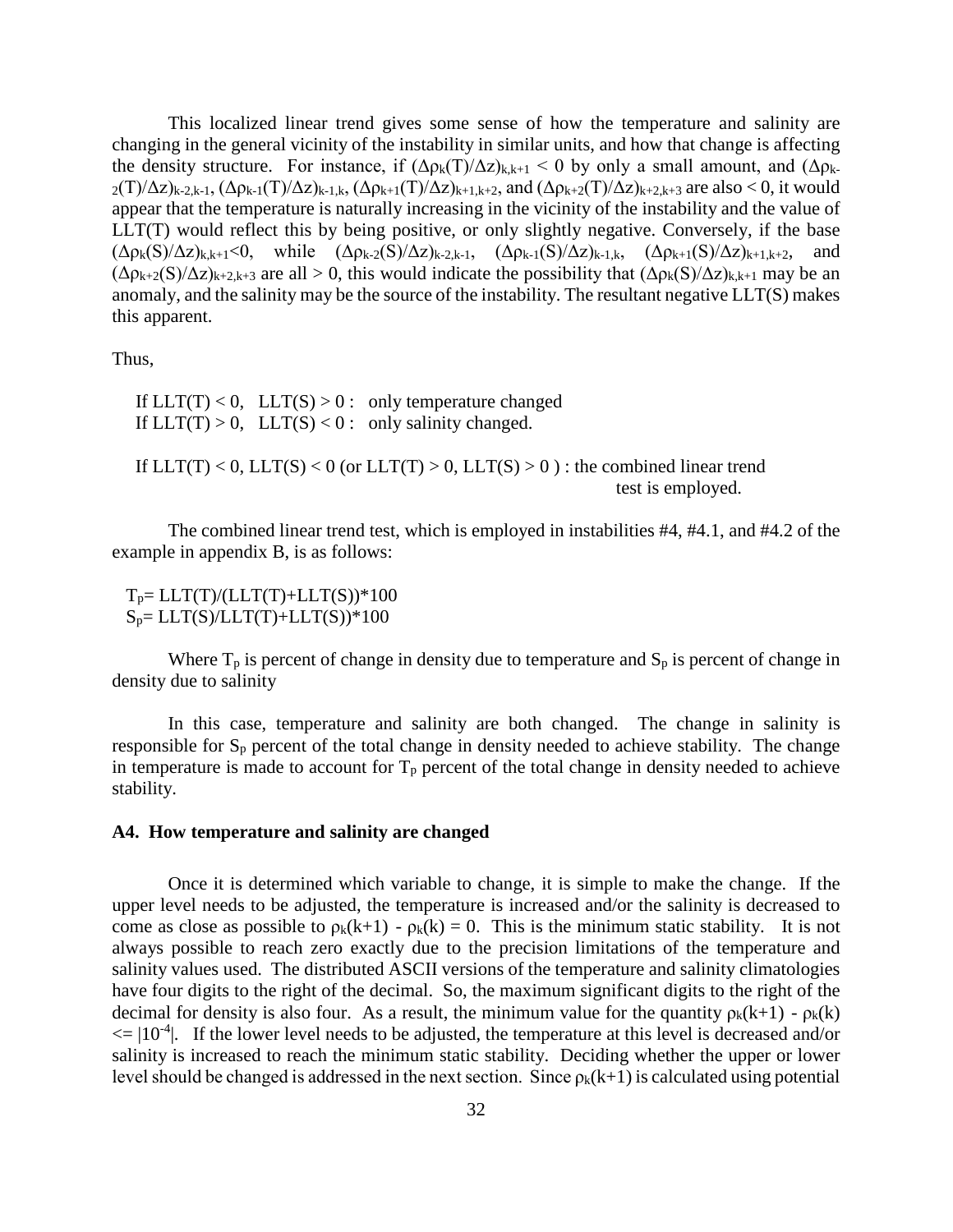temperature relative to the upper level, it is actually the potential temperature which meets the  $p_k(k+1)$  -  $p_k(k) = 0$  requirement, and then from this, the in situ temperature is determined.

In the case where both the temperature and salinity are changed, temperature is changed first. If the upper level is being adjusted, the temperature which fits the density  $\rho_k(k)$ ', (where  $\rho_k(k) = \rho_k(k) - ( (\rho_k(k+1) - \rho_k(k)) * (T_p/100) )$  is calculated. That is, the temperature which changes the density of the upper level  $T_p$  percent of the total change in density which is necessary to achieves stability. This temperature is then used to calculate the salinity which achieves minimum static stability.

Similarly, if the lower level is changed, the temperature which fits the density  $\rho_k(k+1)'$  =  $\rho_k(k+1)$  + (( $\rho_k(k+1)$  -  $\rho_k(k)$ ) \* (T<sub>p</sub>/100)) is calculated, and then the salinity which, coupled with this temperature approaches  $\rho_k(k+1) - \rho_k(k) = 0$ , is found.

The temperature is calculated by adding or subtracting small increments to the original temperature until the desired density is approached as closely as possible. The salinity is approximated using the polynomial approximation to the International Equation of State (Levitus and Isayev, 1992) from the given density and temperature, and adding or subtracting small increments until the desired density is approached as closely as possible.

#### **A5. Deciding on changing either upper or lower level**

The temperature and/or salinity at only one level need to be changed to achieve static stability (all non-negative values in the E profile). The temperature/salinity change is made at the level which will least affect the overall profiles of temperature and salinity. Both the necessary change at the upper level  $(k)$  only and the change at the lower level  $(k+1)$  only are calculated. The possible new temperature and/or salinity values at the upper level (k) are used to calculate a new E value between the upper level  $(k)$  and the next higher  $(k-1)$  level (when possible) to see if a new instability is created. Likewise, a new E value between the lower level and the next lower level  $(k+2,$  when possible) is calculated from the proposed new temperature and/or salinity values. If there is a new instability created by changing the upper level, but no new instability created by changing the lower level, the lower level is the level where the temperature and/or salinity changes will be implemented, and vice-versa.

If there are new instabilities in both cases, successively higher levels are checked using the proposed temperature/salinity changes to the upper level involved in the instability, calculating E between the successively higher levels and the upper level with the temperature/salinity changes. The same is done between the lower level with its proposed temperature/salinity values and each successive lower level. This continues one step past either reaching the topmost level or the bottommost level. For instance, if there are nine levels in a profile, and the instability takes place between levels five and six, the proposed temperature/salinity changes to level five and to level six will be checked a maximum of four times for new instabilities. E will be calculated between the lower level and levels seven, eight, and nine, respectively. E will be recalculated between the upper level and levels four, three, two, and one. If there are instabilities all the way to the bottom, this would be equal to instabilities all the way up the water column, to level two. One more check on the upper levels is made, and if this too is an instability, this will be deemed as the upper level proposed temperature/salinity changes creating more instabilities than the lower level proposed temperature/salinity changes, and the temperature and salinities changes to the lower level will be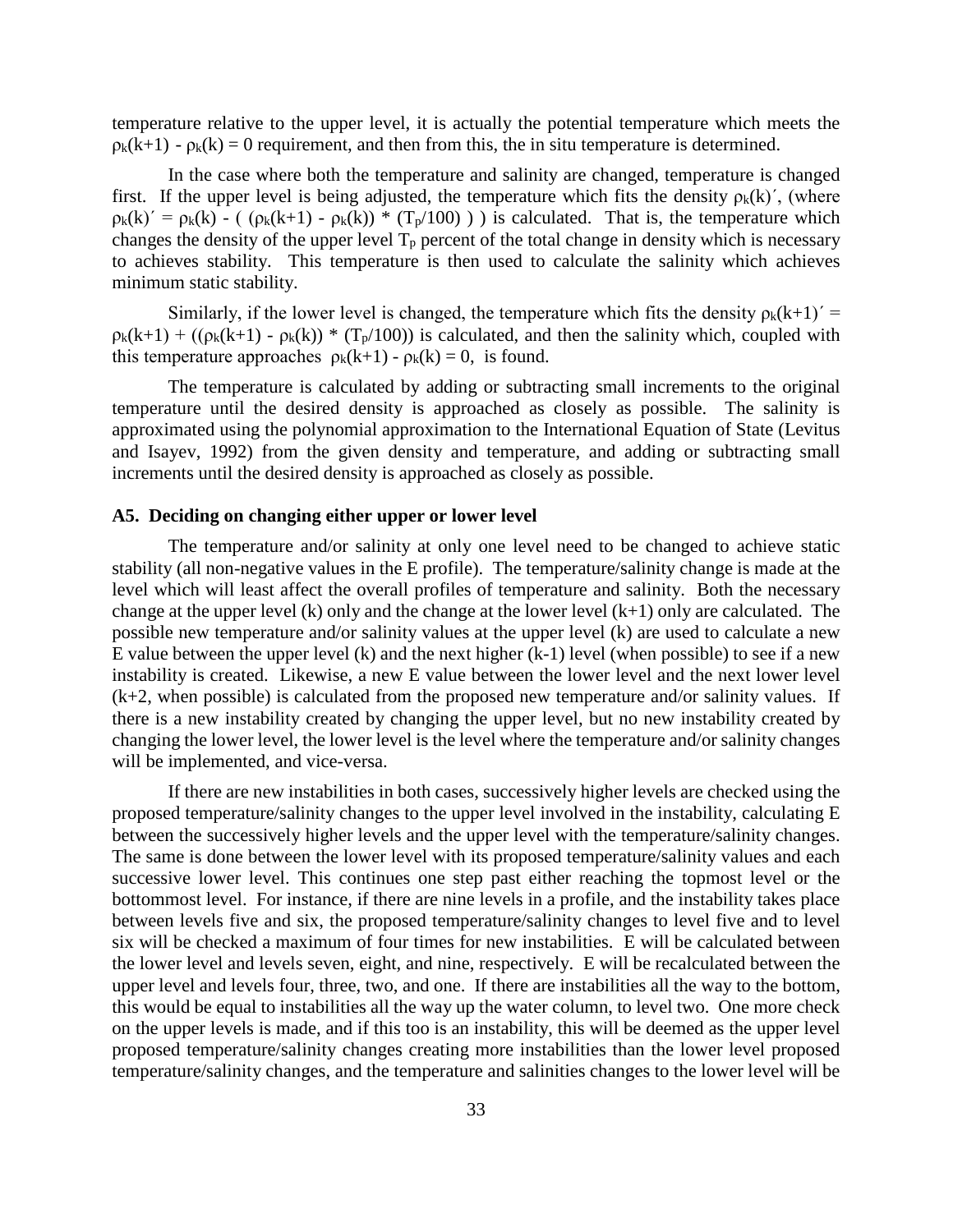implemented. This test was implemented in all cases in appendix B, except instabilities #2.1 and #5.

If no new instabilities are created, or if the same number of new instabilities are created in both the upper level proposed temperature/salinity changes and the lower level proposed temperature/salinity changes, the smallest necessary change is preferred.

Let  $|dt(k)|$  = temperature adjustment to level k (absolute value of original temperature value minus adjusted temperature value.

 $|ds(k)|$  = salinity adjustment to level k (absolute value of original salinity value minus adjusted salinity value).

If  $|dt(k)| < |dt(k+1)|$  and  $|ds(k)| < |ds(k+1)|$  : change k (upper level) If  $|dt(k)| > |dt(k+1)|$  and  $|ds(k)| > |ds(k+1)|$ : change k+1 (lower level) If  $|dt(k)| > |dt(k+1)|$  and  $|ds(k)| < |ds(k+1)|$  or  $|dt(k)| < |dt(k+1)|$  and  $|ds(k)| > |ds(k+1)|$ : use adjusted linear trend test

The above test was implemented in examples #2.2 and #5 in appendix B, but only for the trivial case in which only temperature was changed.

The adjusted linear trend (which is not demonstrated in appendix B) is as follows:

The local linear trend in density is computed for temperature and salinity for the case of the change to the upper level  $(k)$  and the case of the change to the lower level  $(k+1)$ . Then the complete adjusted linear, LLTA, is

 $LLTA(k) = abs[ (LLT(T(k) + dt(k))) + LLT(S(k) + ds(k)))) - (LLT(T(k) + LLT(S(k))))$ 

If  $LLTA(k) < LLTA(k+1)$ : change k (upper level) If  $LLTA(k) \geq LLTA(k+1)$ : change k+1 (lower level)

In other words, the level that is changed is the level which minimizes total change to local linear trends of density with respects to temperature and salinity. In the case where the change is equal, the choice of level to change is ambiguous and the level changed is arbitrarily set to the lower level.

#### **A6. Finalizing temperature and salinity profiles**

Each E profile is checked for instabilities starting at the surface and then proceeding to the bottom, or the 102nd standard level (5500 meters), whichever is reached first. If an instability is encountered, it is dealt with as detailed above. If this process results in a new instability involving the upper layer involved in the old instability and the level above that one, this new instability is dealt with before proceeding further down the profile. This process is continued until there are no instabilities in the entire E profile. It may be that the temperature and salinity at a level are changed numerous times in the process of stabilizing the entire E profile. This may be necessary to achieve the minimum possible changes over the entire temperature and salinity profiles while still creating stability.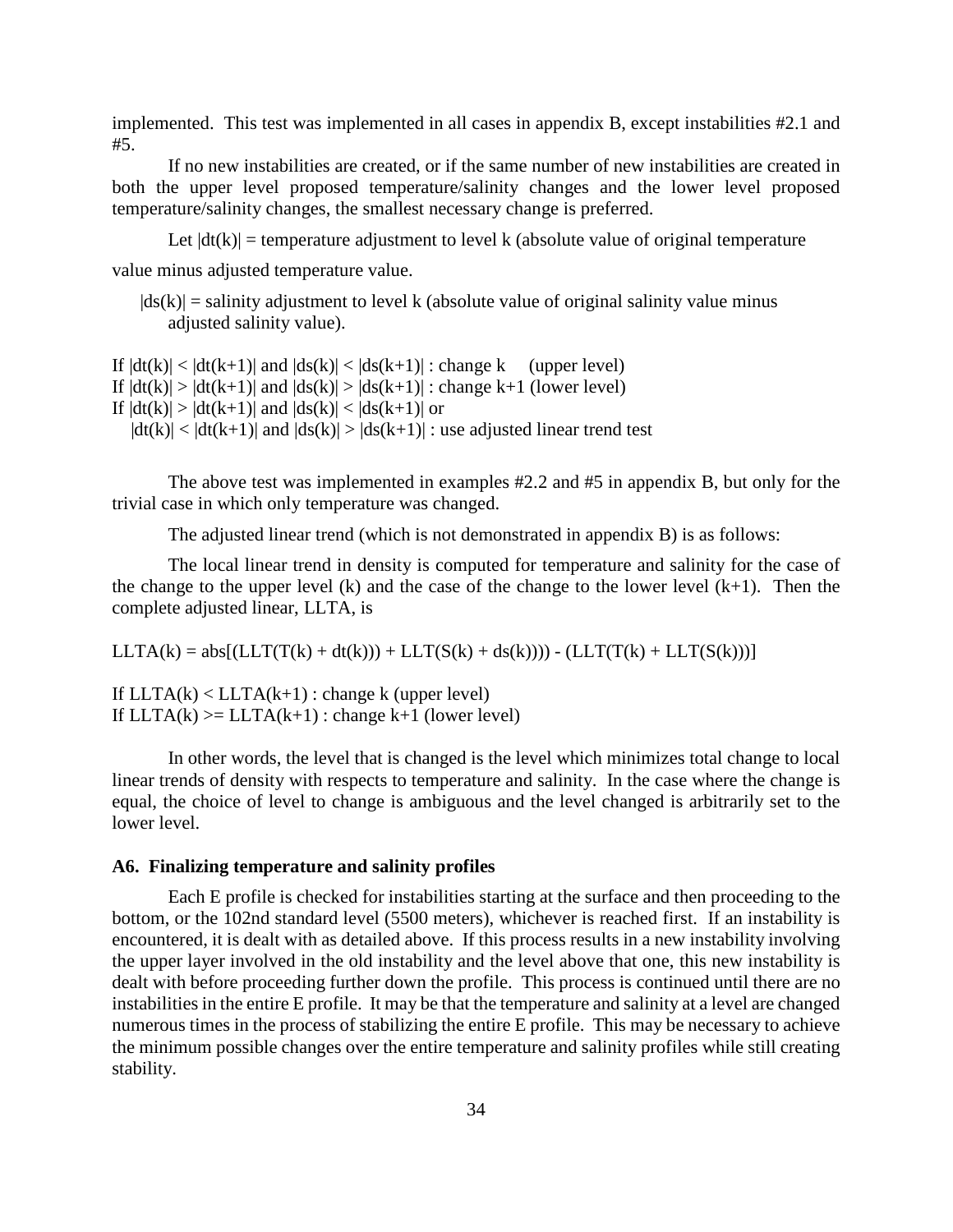Then the procedure is performed again on the original E profile, this time starting from the bottom of the profile and continuing to the surface. There are grid boxes which have large gradients in temperature and/or salinity near the surface. If these large gradients are involved in an instability, and the E profile is being checked from the top down, these large gradients may propagate changes down to lower depths when they should be confined to the upper depths. When the profile is checked from the bottom up, the lower depths are usually preserved intact while changes are made only in the upper layer.

Finally, the density change due to temperature and to salinity is calculated for the topdown and the bottom-up cases. The density change from the original profile due to temperature is calculated at each level, as is the density change from the original profile due to salinity.

The density changes at each level are added together and divided by the number of levels minus one to get an average density change for both the top-down case and the bottom-up case. The case with the lowest average density change is the case implemented. If average density change is equal in both cases, the top down case is implemented.

#### **8.2. Appendix B: Example of Stabilization**

The area chosen for this example is the one degree latitude-longitude box centered at 53.5°S -171.5°E from a previous version of the World Ocean Atlas (1998, WOA98). This is on the New Zealand Plateau, with a bottom depth below 1000 meters and above 1100 meters. The month is October, during the early austral summer. There is a deep mixed layer in this area, using vertical temperature change as an indicator. There is no temperature or salinity data within the chosen one-degree box. Thus, the objectively analyzed values in this one-degree box will be dependent on the seasonal objectively analyzed field and the data in near-by one-degree grid boxes. There is much more temperature data than salinity data on the New Zealand plateau for October. This contributes to six small (on the order of 10-2 kg·m-3) inversions in the local potential density field calculated from objectively analyzed temperature and salinity fields. The whole numbers in bold below correspond to the numbered instability shown in Table B1 and Table B2. The decimal numbers in bold shown in Table B2 correspond to new instabilities created while correcting the original instabilities. Table B2 shows the final, stabilized profiles.

#1 Working first from the bottom of the profile upwards, the first inversion is encountered between 400 and 500 meters depth. The temperature rises with the increase in depth here, from 6.8275°C to 7.4001°C, while the salinity increases from 34.2852 PSS to 34.3123 PSS. Using the criteria of the gradient test, the temperature will be changed here, while the salinity will not. Now it remains to decide whether to change the temperature value at 400 m or 500 m. If the temperature value at 400 m is changed to eliminate the instability, a new instability will be created between 300 m and 400 m depth. No new instability is created if the value at 500 m depth is changed. Therefore the temperature value at 500 m depth is changed to 6.9838°C to create a situation where the stability is within  $10^{-4}$  kg·m<sup>-3</sup> of neutral stability.

**#2** Continuing upwards, the next instability is found between 250 and 300 m depth. The temperature here rises from 7.0962°C to 7.1622°C. The salinity decreases from 34.3415 PSS to 34.3367 PSS. The gradient test can not be used in this case, since both temperature and salinity are acting to decrease stability. The next test, the local linear trend in density must be implemented.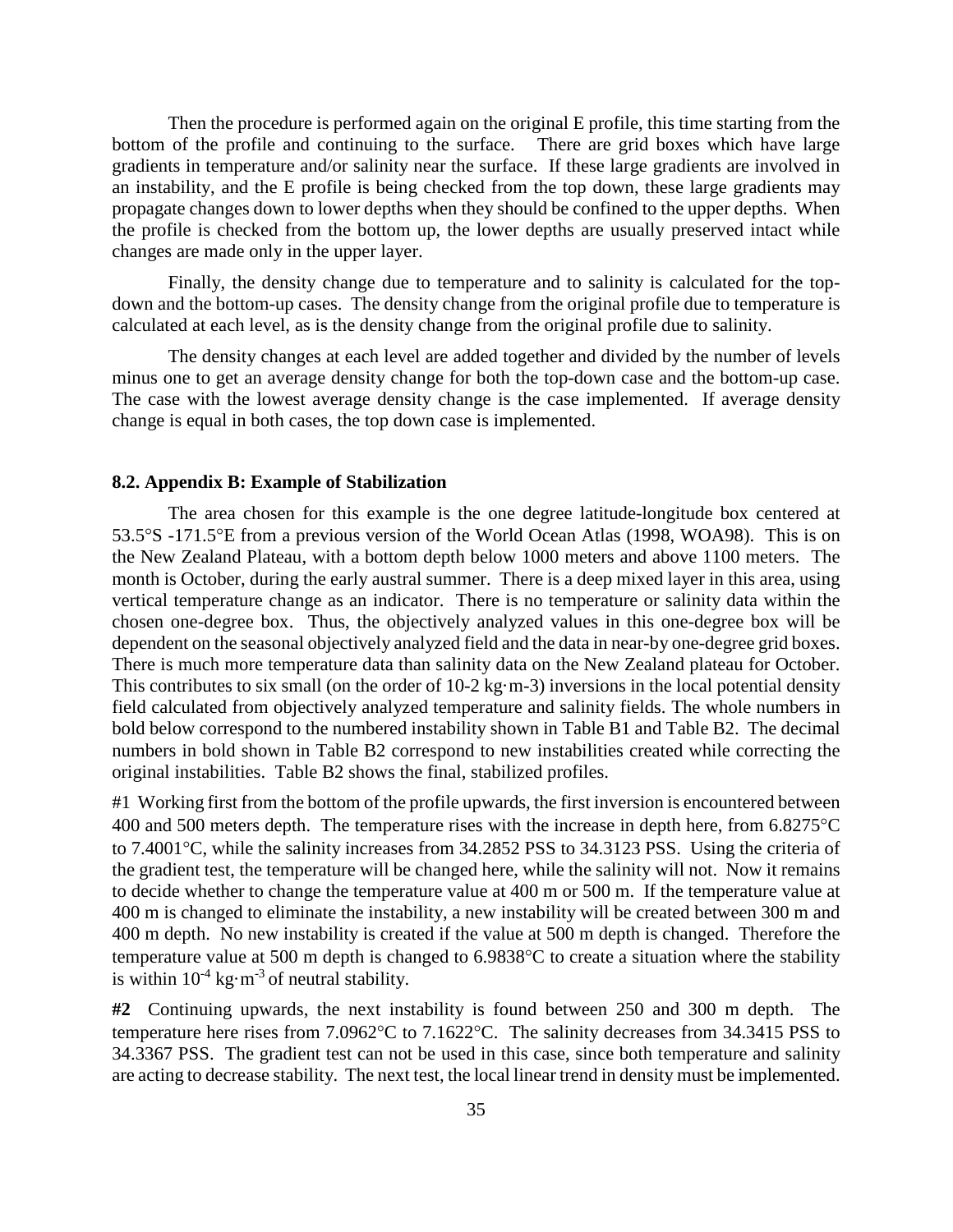This test ascertains the general tendency of the temperature and salinity in the immediate area of the instability. Is the temperature generally increasing? Is the salinity generally increasing? In this case, the levels to be checked, listed by depths are:

|  | $k-2 = 150$ m depth, $t(k-2) = 6.8919$ °C, | $s(k-2) = 34.3697$ PSS (instability) |
|--|--------------------------------------------|--------------------------------------|
|  | $k-1 = 200$ m depth, $t(k-1) = 6.9363$ °C, | $s(k-1) = 34.3364$ PSS (instability) |
|  | k = 250 m depth, $t(k)$ = 7.0962°C,        | $s(k) = 34.3415$ PSS(instability)    |
|  | $k+1 = 300$ m depth, $t(k+1) = 7.1622$ °C, | $s(k+1) = 34.3367$ PSS               |
|  | $k+2 = 400$ m depth, $t(k+2) = 6.8275$ °C, | $s(k+2)=$ 34.2852 PSS                |
|  | $k+3 = 500$ m depth, $t(k+3) = 6.9838$ °C, | $s(k+3) = 34.3123$ PSS               |

It is already known that the changes in both temperature and salinity between  $k$  and  $k+1$ work to decrease stability, otherwise, this test would not be needed. Therefore, the density change between levels k and k+1 keeping salinity constant is negative. The test is to see how large is the density change between levels k and k+1 in relation to the cumulative density changes between other adjacent levels, keeping salinity constant. The density changes between levels k-2 and k-1, and between levels k-1 and k are not used in this test for this case because the density structure between these adjacent levels are unstable and therefore assumed to include anomalous temperature and/or salinity values. The density change due only to temperature between levels  $k+1$  and  $k+2$  is positive and fairly large in comparison with the instability between k and  $k+1$ . The density change between levels  $k+2$  and  $k+3$  is negative. However, the cumulative valid density changes due only to temperature between adjacent levels in the immediate area of the instability between levels k and k+1 is positive and slightly larger in comparison with the absolute value of the instability between levels k and  $k+1$ . To get a numerical value for this comparison, the cumulative value of valid density changes due to temperature between adjacent levels in the immediate area of the instability between levels k and k+1 is subtracted from the value of the density change between levels k and k+1. If the result is positive, this denotes that the gradient of the temperature in the immediate area of the instability is of the same sign as the temperature gradient between levels k and k+1. This reinforces the idea that the temperature gradient between levels k and k+1 is probably not an anomaly, but follows the true pattern of the temperature profile. If the result is negative, this denotes that the temperature gradient between levels  $k$  and  $k+1$  does not follow the pattern of adjacent areas of the temperature profile and is probably an anomaly.

Looking at the change in density between adjacent levels due to salinity, the change between levels  $k+1$  and  $k+2$  is quite large in comparison to the density change due to salinity between the levels k and  $k+1$ , where the instability occurs. The change between levels  $k+2$  and k+3 in density due to salinity is negative and smaller in absolute value than the increase between levels  $k+1$  and  $k+2$ .

The results for the local linear trend test in density for temperature and salinity are negative and positive respectively. These results lead to a change in temperature in either level k or level  $k+1$ to rectify the instability. This is not the optimal trial for the local linear trend in density test because two of the four adjacent level density changes could not be used due to their own instabilities. If either the upper (k) value for temperature or lower  $(k+1)$  value is changed, new instabilities will result in the profile. In the case where instabilities already exist, (the upper level temperature value changed) the instabilities are exacerbated. But more levels will be affected if the upper level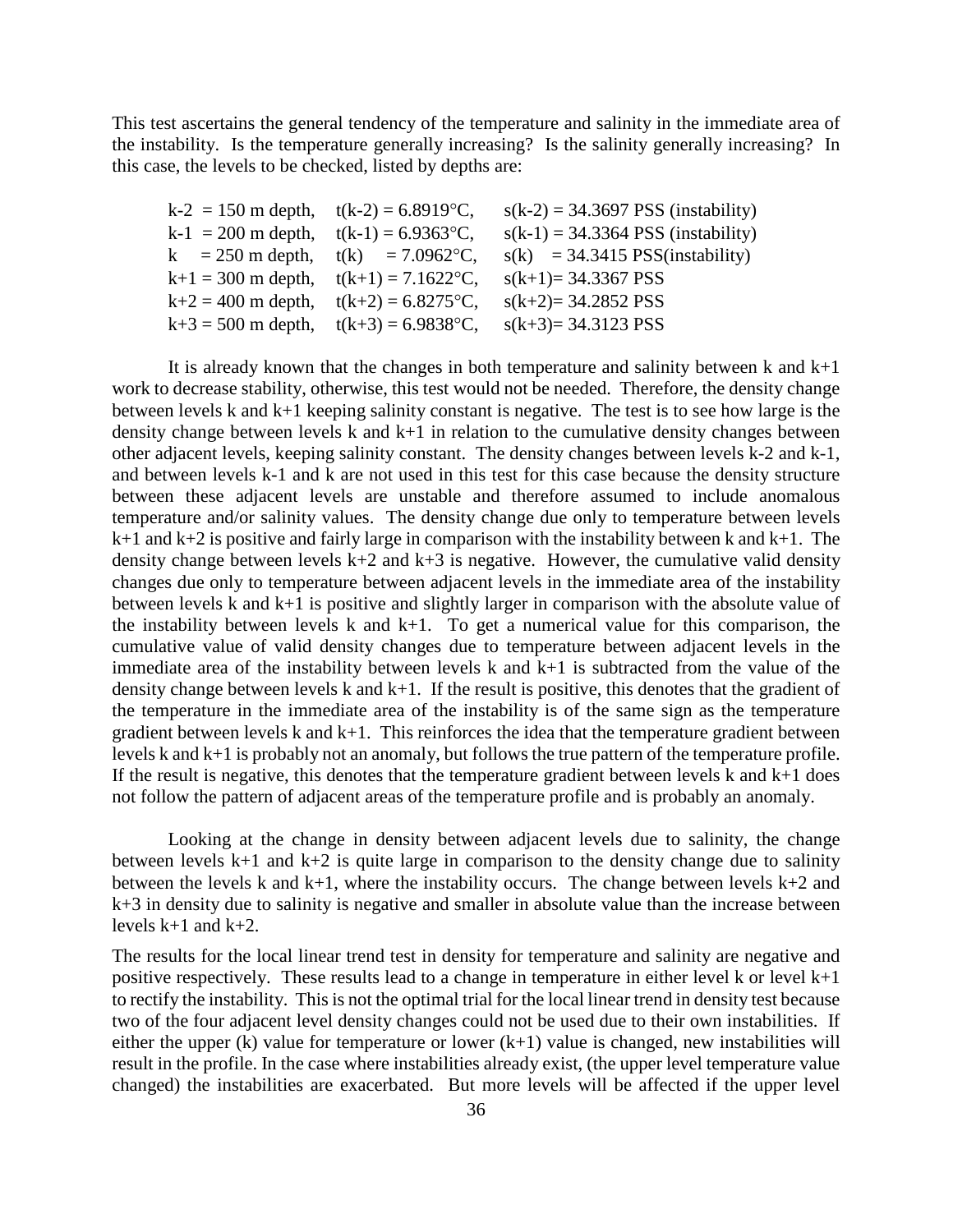temperature value is changed. So the lower level  $(k+1)$  temperature value is changed to eliminate the instability between levels k and  $k+1$ . The new value at 300 m depth for temperature is 7.0748°C.

#2.1, #2.2 Because of this change, there is now an instability between 300 and 400 m depth. The gradient test reveals negative gradients in temperature and salinity. This leads to a new salinity value of 34.2894 PSS (from an old value of 34.2852 PSS) at 400 m depth. Temperature is unchanged. This causes a new instability between 400 and 500 m depth. The gradient test indicates a change only to temperature. Since neither a change to the upper level or lower level will cause new instabilities, a temperature change to the lower level is implemented because it incurs a smaller change to the temperature at that level than would the change to the upper level. The new temperature value at 500 m depth is 6.9604°C (old value 6.9838°C).

#3 Since no new instabilities were created in the last change, checking proceeds up the profiles again. The next instability occurs between 200 and 250 m depth. The result of the gradient test and choosing the minimum change to the original values, is to change the temperature only, at 200 m depth, from 6.9363°C to 7.0628°C.

#4 The instability between 150 and 200 m depth cannot be resolved using the gradient test. The following levels are set for the local linear trend in density test:

| $k-2 = 100$ m depth, $t(k-2) = 6.9753$ °C, | $s(k-2) = 34.3280$ PSS             |
|--------------------------------------------|------------------------------------|
| $k-1 = 125$ m depth, $t(k-1) = 6.9218$ °C, | $s(k-1) = 34.3604$ PSS             |
| k = 150 m depth, $t(k)$ = 6.8919°C,        | $s(k) = 34.3697$ PSS (instability) |
| $k+1 = 200$ m depth, $t(k+1) = 7.0628$ °C, | $s(k+1) = 34.3364$ PSS             |
| $k+2 = 250$ m depth, $t(k+2) = 7.0962$ °C, | $s(k+2)=$ 34.3415 PSS              |
| $k+3 = 300$ m depth, $t(k+3) = 7.0748$ °C, | $s(k+3)=$ 34.3367 PSS.             |

Since this is an iterative process, the values for temperature at 250 and 300 m depth are the newly calculated values, not the original values.

In this case, the density with respects to temperature increases between levels k-2 and k-1, between k-1 and k, and between  $k+2$  and  $k+3$ . This is not completely offset by the decrease in density due to temperature between levels  $k+1$  and  $k+2$ . So the numerical value for temperature for the local linear trend in density is negative. For density with respects salinity, the value is positive for all adjacent levels except between  $k+2$  and  $k+3$ . The local linear trend in density for salinity is also negative. So this test is also inconclusive.

When this point is reached, both temperature and salinity will be changed. The extent to which they will be changed depends on their relative local linear trends in density. This is the reason for computing the local trends of temperature and salinity in like units. The local linear trend in density for temperature is  $-0.0357 \text{ kg} \cdot \text{m}^{-3}$ . The local linear trend in density for salinity is  $-0.0592 \text{ kg} \cdot \text{m}^{-3}$ . Using their ratio, 62% of the change in density necessary for stabilization will be accounted for by changing the salinity, 38% will be accounted for by changing the temperature. Changes on the upper level are found to cause fewer new instabilities than changes to the bottom level. The new values for 150 m depth are 7.0242°C for temperature and 34.3301 PSS for salinity.

**#4.1** A new instability is created between 125 and 150 m depth. Again, both the gradient test and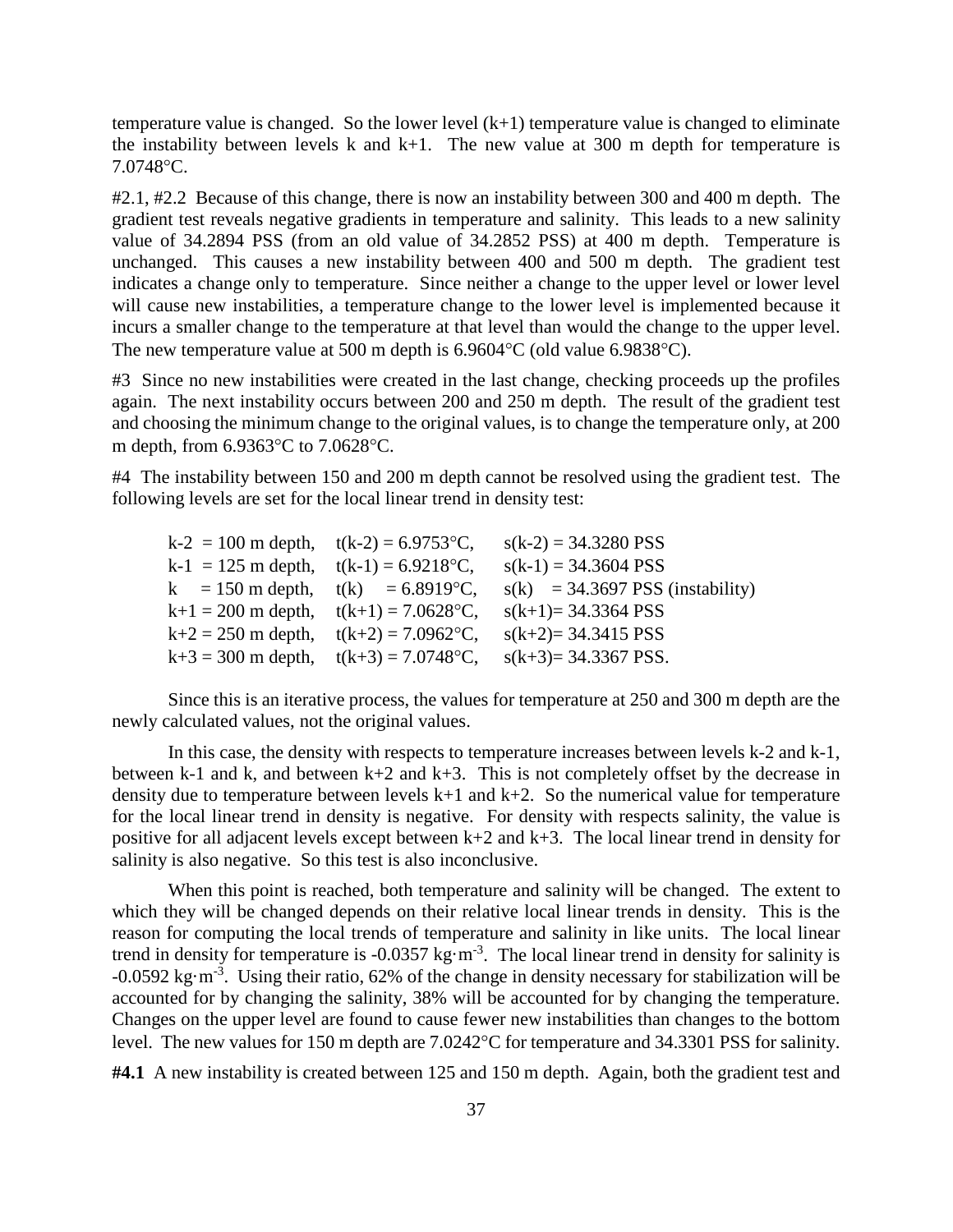the local linear trend in density are inconclusive. Both temperature and salinity are changed, with salinity accounting for 75% of the change in density. The values at 125 m depth are changed from 6.9218°C to 6.9897°C for temperature and 34.3604 PSS to 34.3243 PSS for salinity.

**#4.2** A new instability between 100 and 125 m depth is again resolved only by changing both temperature and salinity at 100 m. The new values are 6.9796°C and 34.3228 PSS for the respective variables (old values 6.9753°C and 34.3280 PSS).

**#5**, **#6, #6.1** The final two original instabilities, between 50 and 75 m depth and between 10 and 20 m depth are both resolved by the gradient test. The level of the change for the former instability is chosen on the basis of least change to the temperature, since no new instabilities are created. In this case the value of temperature at 50 m depth is changed from 6.9686°C to 7.0132°C. For the latter case, the value of salinity at 10 m depth is changed from 34.4278 PSS to 34.3063 PSS. This creates one last instability between the surface and 10 m depth. The gradient test yields a change in the surface salinity from 34.4243 PSS to 34.3096 PSS. The level at which the change is made is based on the change which creates the fewest new instabilities.

A complete, altered, stable set of temperature and salinity profiles has now been achieved.

The entire process is repeated starting from the top and proceeding downwards through the profile. The changes to density at each level are calculated for the results of the top-down and bottom-up calculations. The procedure which cumulatively changes the original density structure least is chosen as the final result. The reason for doing both top-down and bottom-up procedures is that when there is a large instability near the surface, doing the top-down procedure can significantly alter the entire profile set, whereas bottom-up will confine the changes to the near surface portion. The converse is also true. So both procedures are performed to identify the procedure which changes the original the least.

The chosen profile is an extreme example of the stabilization process, used to illustrate all aspects of the procedure. Each instability is initially treated separately, and a single level in a profile may be altered many times due to changes in the surrounding levels before a fully stable set of temperature and salinity profiles is produced.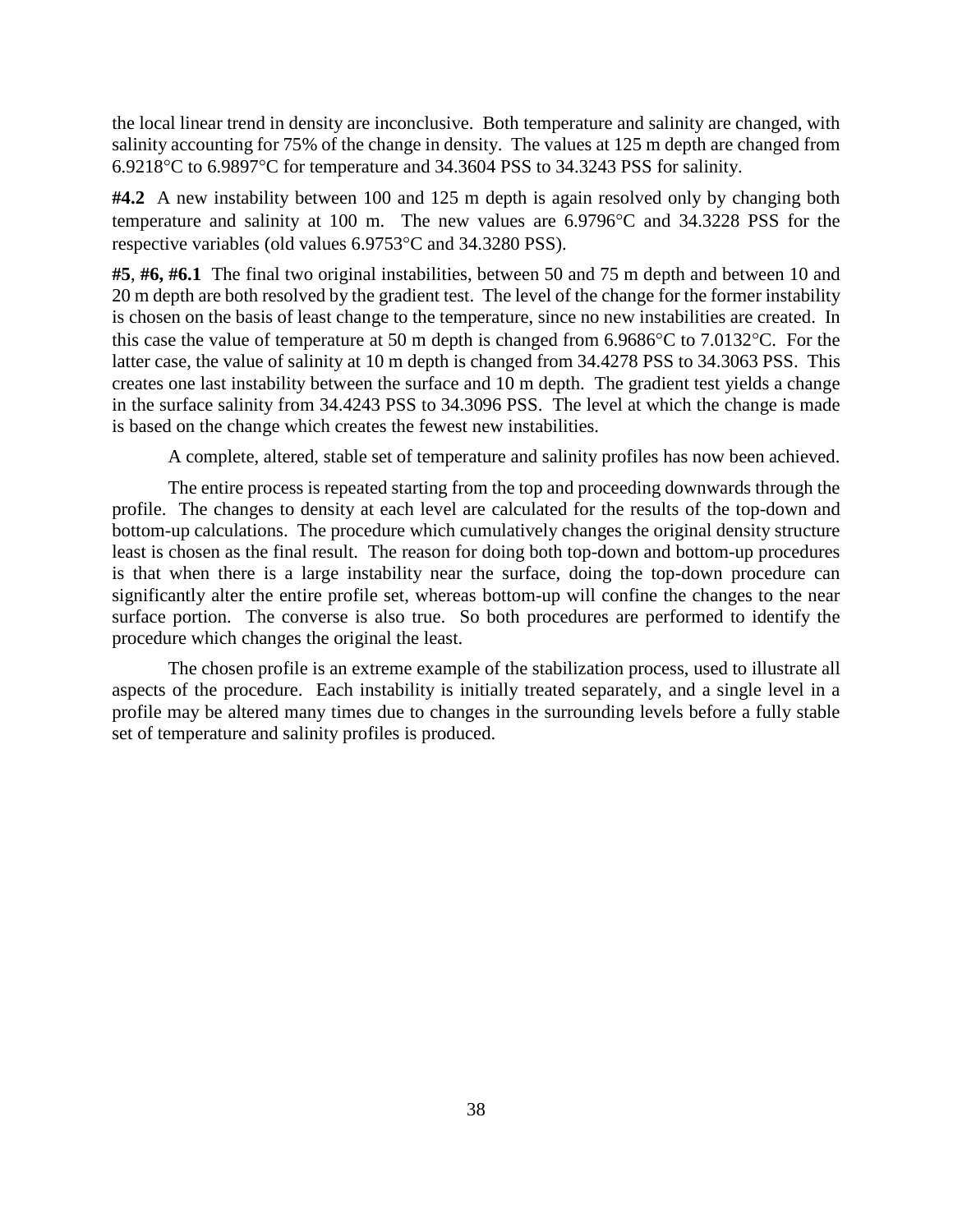| <b>Depth</b><br>(m) | <b>Temp</b><br>(°C) | <b>Salinity</b> | $\rho$ (kg·m <sup>-3</sup> ) | $\rho$ (kg·m <sup>-3</sup> ) | $E$ (kg $\cdot$ m <sup>-3</sup> ) | Change # |
|---------------------|---------------------|-----------------|------------------------------|------------------------------|-----------------------------------|----------|
| 0.0                 | 7.1667              | 34.4243         | 26.9423                      | 26.9476                      | 0.0054                            |          |
| 10.0                | 7.1489              | 34.4278         | 26.9939                      | 26.8982                      | $-0.0957$                         | #6       |
| 20.0                | 7.0465              | 34.2880         | 26.9443                      | 26.9529                      | 0.0085                            |          |
| 30.0                | 7.0050              | 34.2914         | 26.9990                      | 27.0104                      | 0.0114                            |          |
| 50.0                | 6.9686              | 34.2991         | 27.1028                      | 27.0967                      | $-0.0061$                         | #5       |
| 75.0                | 7.0604              | 34.3073         | 27.2120                      | 27.2406                      | 0.0286                            |          |
| 100.0               | 6.9753              | 34.3280         | 27.3560                      | 27.3892                      | 0.0332                            |          |
| 125.0               | 6.9218              | 34.3604         | 27.5046                      | 27.5164                      | 0.0117                            |          |
| 150.0               | 6.8919              | 34.3697         | 27.6316                      | 27.6000                      | $-0.0316$                         | #4       |
| 200.0               | 6.9363              | 34.3364         | 27.8302                      | 27.8123                      | $-0.0179$                         | #3       |
| 250.0               | 7.0962              | 34.3415         | 28.0421                      | 28.0295                      | $-0.0126$                         | #2       |
| 300.0               | 7.1622              | 34.3367         | 28.2593                      | 28.2684                      | 0.0092                            |          |
| 400.0               | 6.8275              | 34.2852         | 28.7281                      | 28.6664                      | $-0.0618$                         | #1       |
| 500.0               | 7.4001              | 34.3123         | 29.1238                      | 29.3699                      | 0.2461                            |          |
| 600.0               | 6.2133              | 34.4022         | 29.8292                      | 29.9386                      | 0.1094                            |          |
| 700.0               | 5.9186              | 34.4868         | 30.3978                      | 30.5869                      | 0.1891                            |          |
| 800.0               | 4.5426              | 34.4904         | 31.0488                      | 31.0754                      | 0.0266                            |          |
| 900.0               | 4.1263              | 34.4558         | 31.5377                      | 31.6539                      | 0.1162                            |          |
| 1000.0              | 3.3112              | 34.4755         | 32.1176                      |                              |                                   |          |

**Table B1 Gridbox 171.5**°**E, 53.5**°**S Improved WOA98 profiles before stabilization**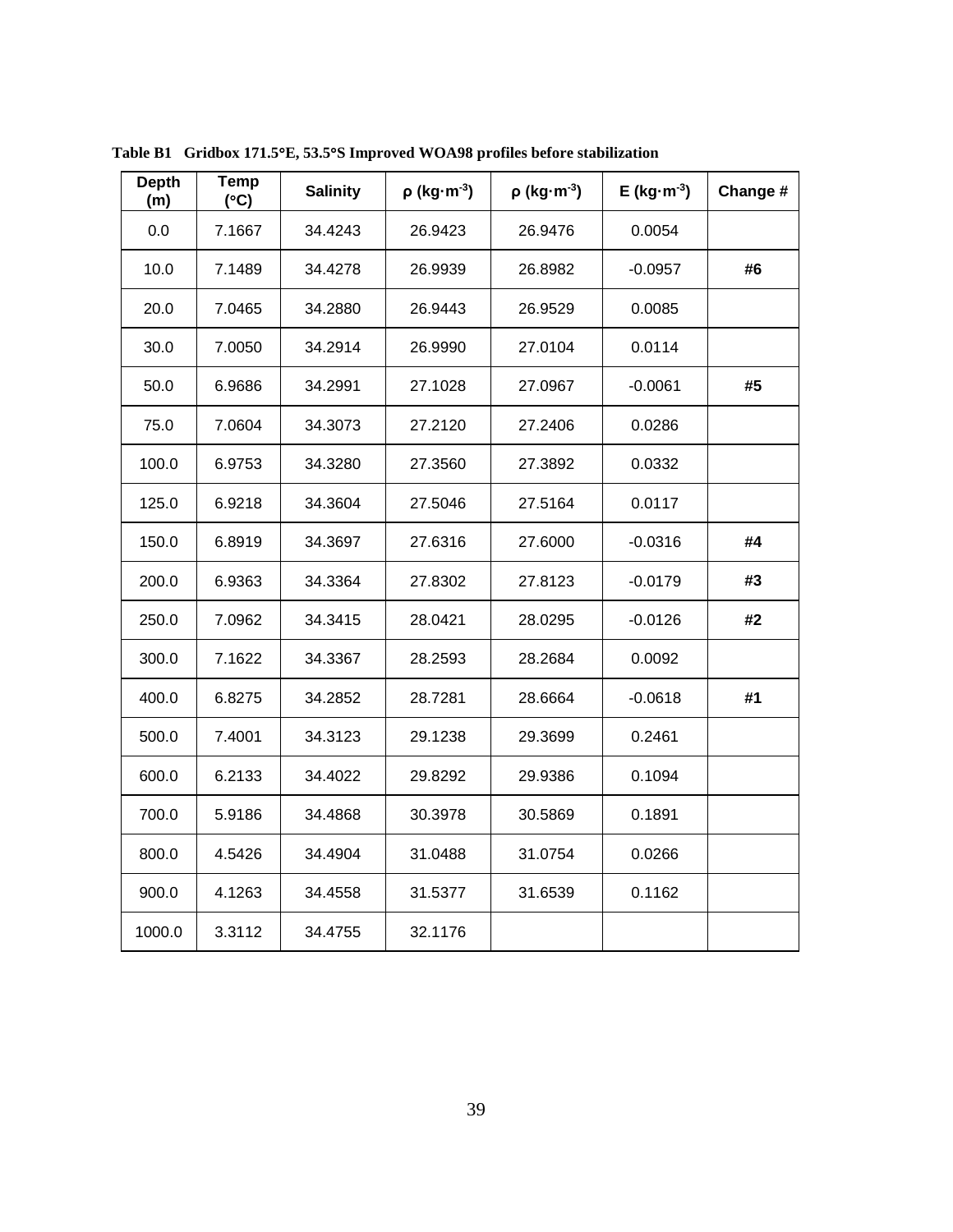| <b>Depth</b><br>(m) | Temp $(^{\circ}C)$ | <b>Salinity</b> | $\rho$ (kg·m <sup>-3</sup> ) | $\rho$ (kg·m <sup>-3</sup> ) | $E$ (kg $\cdot$ m <sup>-3</sup> ) | Change<br># |
|---------------------|--------------------|-----------------|------------------------------|------------------------------|-----------------------------------|-------------|
| 0.0                 | 7.1667             | 34.3096         | 26.8519                      | 26.8521                      | 0.0002                            | #6.1        |
| 10.0                | 7.1489             | 34.3063         | 26.8982                      | 26.8982                      | 0.0000                            | #6          |
| 20.0                | 7.0465             | 34.2880         | 26.9443                      | 26.9529                      | 0.0085                            |             |
| 30.0                | 7.0050             | 34.2914         | 26.9990                      | 27.0042                      | 0.0051                            |             |
| 50.0                | 7.0132             | 34.2991         | 27.0967                      | 27.0967                      | 0.0000                            | #5          |
| 75.0                | 7.0604             | 34.3073         | 27.2120                      | 27.2361                      | 0.0240                            |             |
| 100.0               | 6.9796             | 34.3228         | 27.3513                      | 27.3513                      | 0.0000                            | #4.2        |
| 125.0               | 6.9897             | 34.3243         | 27.4667                      | 27.4667                      | 0.0000                            | #4.1        |
| 150.0               | 7.0242             | 34.3301         | 27.5820                      | 27.5820                      | 0.0000                            | #4          |
| 200.0               | 7.0628             | 34.3364         | 27.8123                      | 27.8123                      | 0.0000                            | #3          |
| 250.0               | 7.0962             | 34.3415         | 28.0421                      | 28.0422                      | 0.0000                            | #2          |
| 300.0               | 7.0748             | 34.3367         | 28.2719                      | 28.2719                      | 0.0001                            | #2.1        |
| 400.0               | 6.8275             | 34.2894         | 28.7314                      | 28.7314                      | 0.0000                            | #1, #2.2    |
| 500.0               | 6.9604             | 34.3123         | 29.1899                      | 29.3699                      | 0.1799                            |             |
| 600.0               | 6.2133             | 34.4022         | 29.8292                      | 29.9386                      | 0.1094                            |             |
| 700.0               | 5.9186             | 34.4868         | 30.3978                      | 30.5869                      | 0.1891                            |             |
| 800.0               | 4.5426             | 34.4904         | 31.0488                      | 31.0754                      | 0.0266                            |             |
| 900.0               | 4.1263             | 34.4558         | 31.5377                      | 31.6539                      | 0.1162                            |             |
| 1000.0              | 3.3112             | 34.4755         | 32.1176                      |                              |                                   |             |

**Table B2 Gridbox 171.5**°**E, 53.5**°**S Improved WOA98 profiles after stabilization**